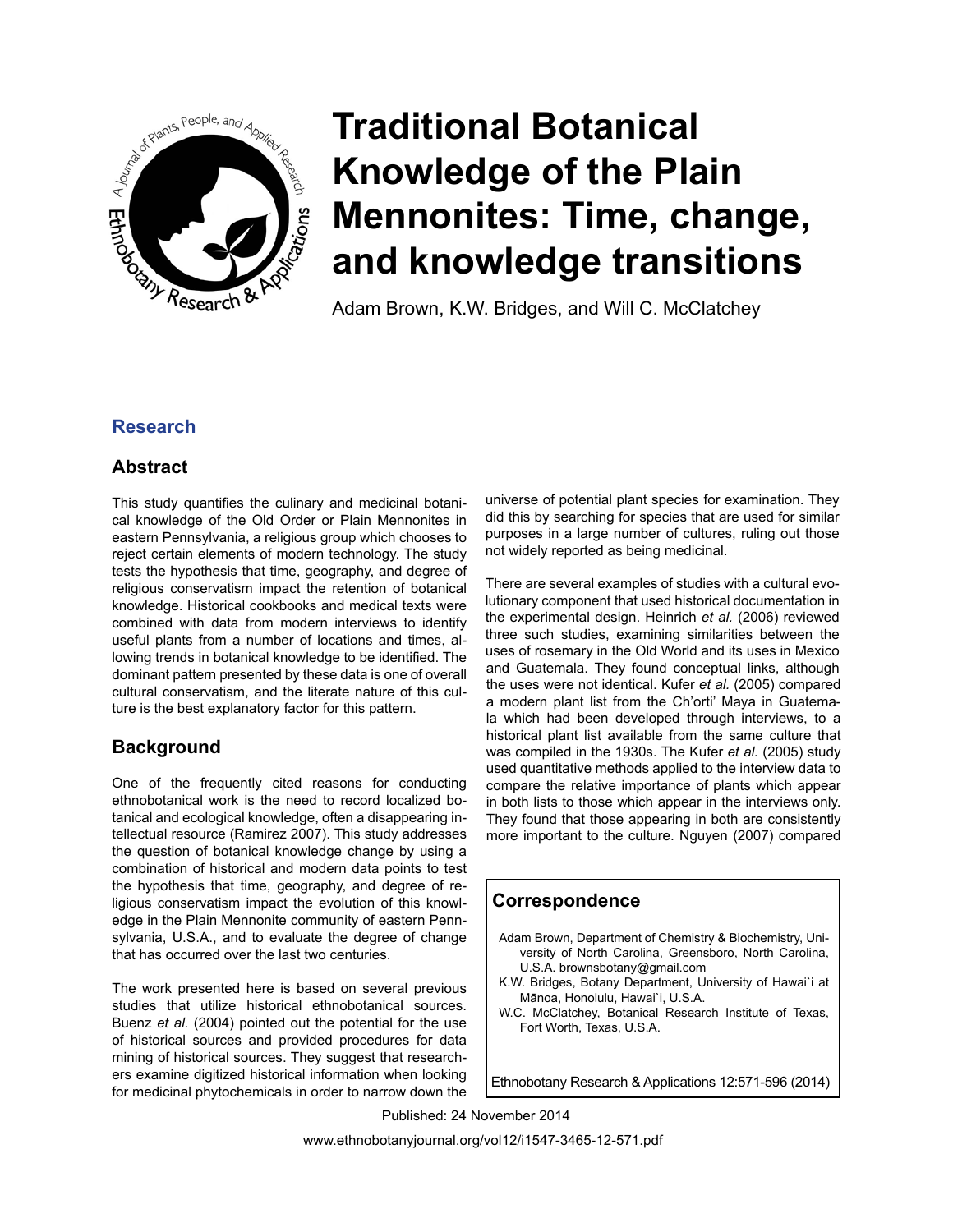the structure of a culinary recipe, which has high cultural relevance both in Vietnam and among Vietnamese immigrants to the United States, by using multiple texts. She analyzed a variety of cookbooks with different origins and compared the botanical contents for this recipe. The key finding was that while the cookbooks from the United States and Vietnam had some differences in species, the functions performed by those species in determining the aesthetic characteristics of the dish remained relatively stable. Her study showed the utility of combining multiple text sources when analyzing spatial change in knowledge.

Leonti *et al.* (2009, 2010) and Leonti (2011) tested the hypothesis that written sources influence observed ethnobotanical knowledge in modern literate societies. The key assertions from these papers include the observation that written sources can: 1) add to the conservatism of folk medicinal systems by making a body of knowledge permanently accessible, 2) increase the speed of change by making information available that would not have been present if the culture was limited to face-toface interactions as the sole means of information transfer, 3) lead to the insertion of new plants and new uses for known plants into folk medicinal traditions through understandings drawn from modern biomedical publications (the authors use the example of the use of garlic for cardiac health), and 4) flood a population with herbals containing widespread knowledge leading to the homogenization of folk medicinal knowledge.

The Plain Mennonites of eastern Pennsylvania represent a largely agrarian, religious community that has retained a connection to its historical culture in spite of its existence in an area surrounded by rapidly changing cultures of the U.S.A. Because the Mennonites have a long tradition of literacy, their historical records provide a good opportunity for an ethnobotanical study which compares historical practices to modern observations. This would not be possible in more isolated cultures that only recently received a written language or modern literate cultures that lack continuity with their past traditions and historical botanical knowledge.

#### *Cultural background of the Plain Mennonite community*

The Mennonite people are a subset of a larger religious group which is often referred to with the umbrella term "Anabaptist." The Anabaptist movement has its roots in the early 1500s, as an outgrowth of earlier reformation movements such as those lead by Martin Luther and Huldrych Zwingli. Believing that none of the parallel movements went far enough in rejection of Roman Catholicism, Anabaptism emerged by the mid-1500s as a separate sect, characterized by three dominant tenants: adult baptism; freedom of conscience and the belief that no human government or ecclesiastical body is qualified to dictate the relationship between man and God; and nonresistance or complete pacifism. The first two of these central beliefs alienated the Anabaptists from state church organizations, and the third from often-quarreling European states themselves. On this account, the state and ecclesiastical (both Catholic and Protestant) hierarchies throughout Europe combined forces and subjected the Anabaptists to every form of torture and persecution available in the Middle Ages — a considerable list (Smith 1941). By the end of the 1600s, the Anabaptist movement split into several large sub-groups. Some of the largest and most well-known are the Mennonite, Amish, and Hutterite sects. This period of persecution also caused an Anabaptist diaspora. The Anabaptists have long been recognized, even by feudal landlords, to be excellent agriculturists (Smith 1941). Some of notable Anabaptist improvements to agriculture include introducing forage production, the use of lime to improve soils, and other improvements in fertilizer management (Correll 1991). Anabaptist farmers were among the first in Europe to accept the potato (Correll 1991). The result of their advanced farming skills was that there were always regions in Europe where appreciative landowners held sufficient power to shelter them. One such refuge was the Palatinate/Rhineland region of western Germany, from which the first Anabaptist immigrants came to Pennsylvania in the late 1600s (Smith 1941, Weaver 1982).

The first, small Anabaptist migration to the New World began in 1683. They founded the first lasting Anabaptist colony, Germantown, in the greater Philadelphia area of southeastern Pennsylvania (see map in Figure 1). This immigration trend accelerated from a trickle to a flood through the early 1700s and did not slow until 1727 when British authorities changed their immigration policies. The early arrivals included Mennonites, other German Protestant groups, and English Quakers. The Amish came late in this period. These people quickly formed a composite culture and common language (the local Germanic dialect of the Palatinate combined with elements of English), both locally referred to as "Pennsylvania German" and "Pennsylvania Dutch." These early immigrants settled in the region of Pennsylvania southeast of a long ridge called the "Blue Mountain." This was the edge of the American frontier prior to the French and Indian war. After the war, Anabaptist populations expanded northwards into the Ridge and Valley Region of Pennsylvania. Both of these regions possess excellent farmland to which these agricultural traditions were easily adapted. Since that time, the Pennsylvania Mennonites have spread far beyond the original core area and more emigrations out of Europe have occurred. Now, there are Anabaptist towns found throughout North and South America (Smith 1941).

The Mennonite sect is not at all homogeneous. In keeping with the tradition of freedom of conscience, whenever there was a difference in opinion that could not be reconciled, the conflicting groups simply established new congregations. A number of these developed into large follow-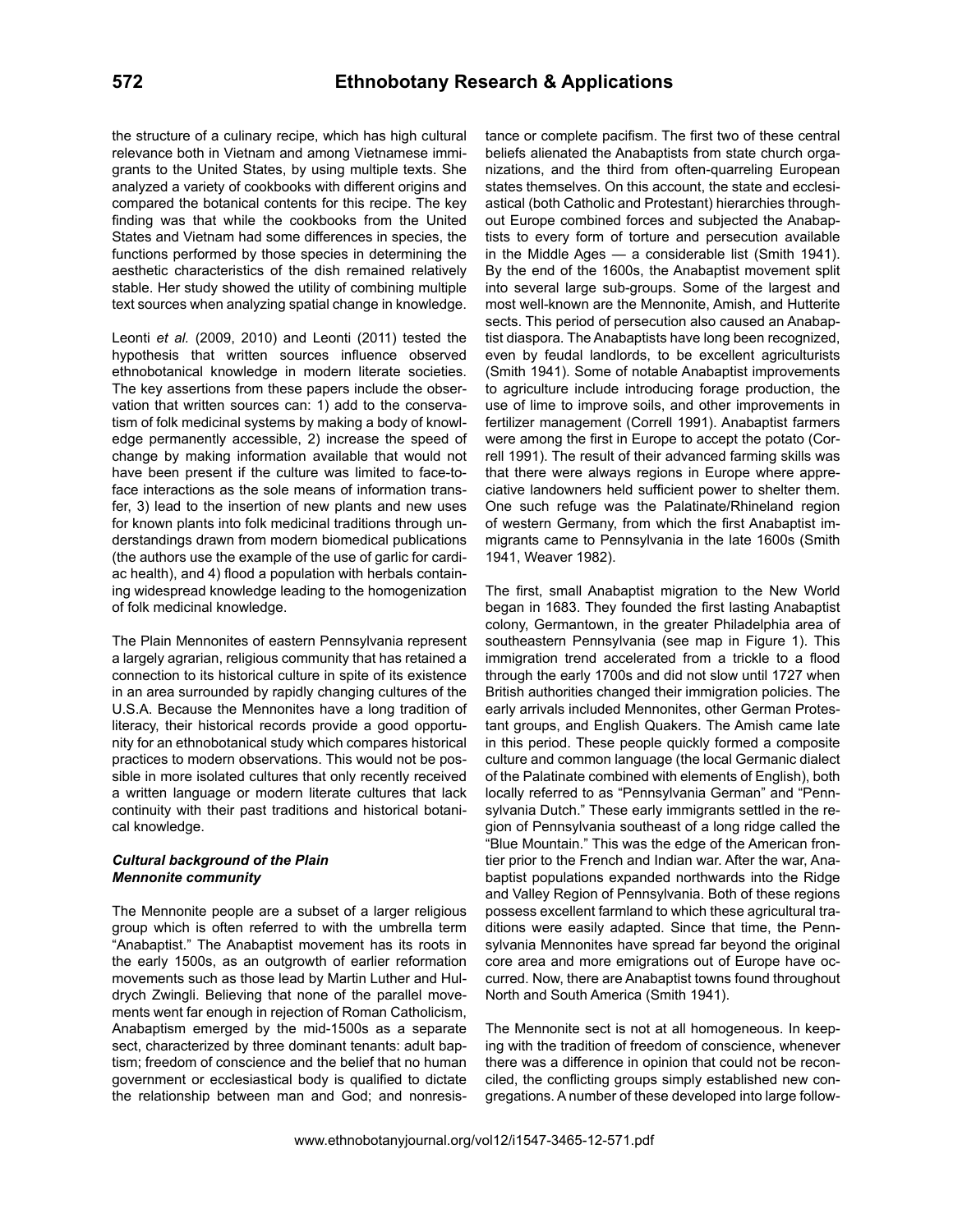



**Figure 1**. Pennsylvania showing interview locations. Locations of the nearest town to each interview, within the study area of eastern Pennsylvania: 1) Rome, one interview; 2) Potterville, three interviews; 3) Lewisburg, one interview; 4) Vicksburg, four interviews; 5) Mifflinburg, one interview; 6) Mt. Pleasant Mills, one interview; 7) Loysville, two interviews; 8) Kutztown, one interview; 9) Denver, one interviews; 10) Bowmansville, one interview; 11) Ephrata, three interviews; 12) New Holland, one interview.

ings while others failed to survive past a handful of founding families. Groups of like-minded congregations form "Conferences." In 1860, many of these various sects were brought together in a loose union under a body named the "General Conference of the Mennonite Church of North America." The General Conference is not a traditional ecclesiastical system of governance, which would never be tolerated, but is an advisory body which allows any of the subgroups who choose this structure to pool resources for missions, peace, and relief work in many regions of the world (Smith 1941).

Relative religious conservatism is difficult to pin down. However, within these communities, some sects are perceived as more conservative (or, as it would be stated locally, "more plain") than others. A relative conservative ranking of Anabaptist sub-groups encountered in this study follows, from most to least plain (all personal observations of the lead author): Staufer Conference (allow no modern convenience in any setting), Groffdale Conference (allow modern equipment in a work setting but

not in a home setting), Weverland conference (allow modern conveniences as long as they are "plain", for example, cars may not have chrome parts), and lastly the Mid Atlantic Fellowship Mennonites, who generally accept modernity but maintain "plain" (traditional) dress. The specific nuances of what is allowable and what is not varies even within sub-groups. A similar range of sub-groups exist within the Amish communities, neither the Amish nor the Mennonites are homogeneous in any cultural attribute. The importance of the Pennsylvania German dialect tends to loosely follow the trends of cultural conservatism, often being more important in more plain communities.

There is evidence for direct contact between the early Pennsylvania Dutch settlers (Mennonites and Amish) and Native Americans of the Delaware tribes. Smith (1941) notes that the children of Anabaptist communities played with the Delaware children. A diary-style notebook kept by Benjamin Herr (c.1808—1829) (Herr *et al.* 2007) includes many lists of plants and animals, ranging from simple catalogs to specific observations. One such observation was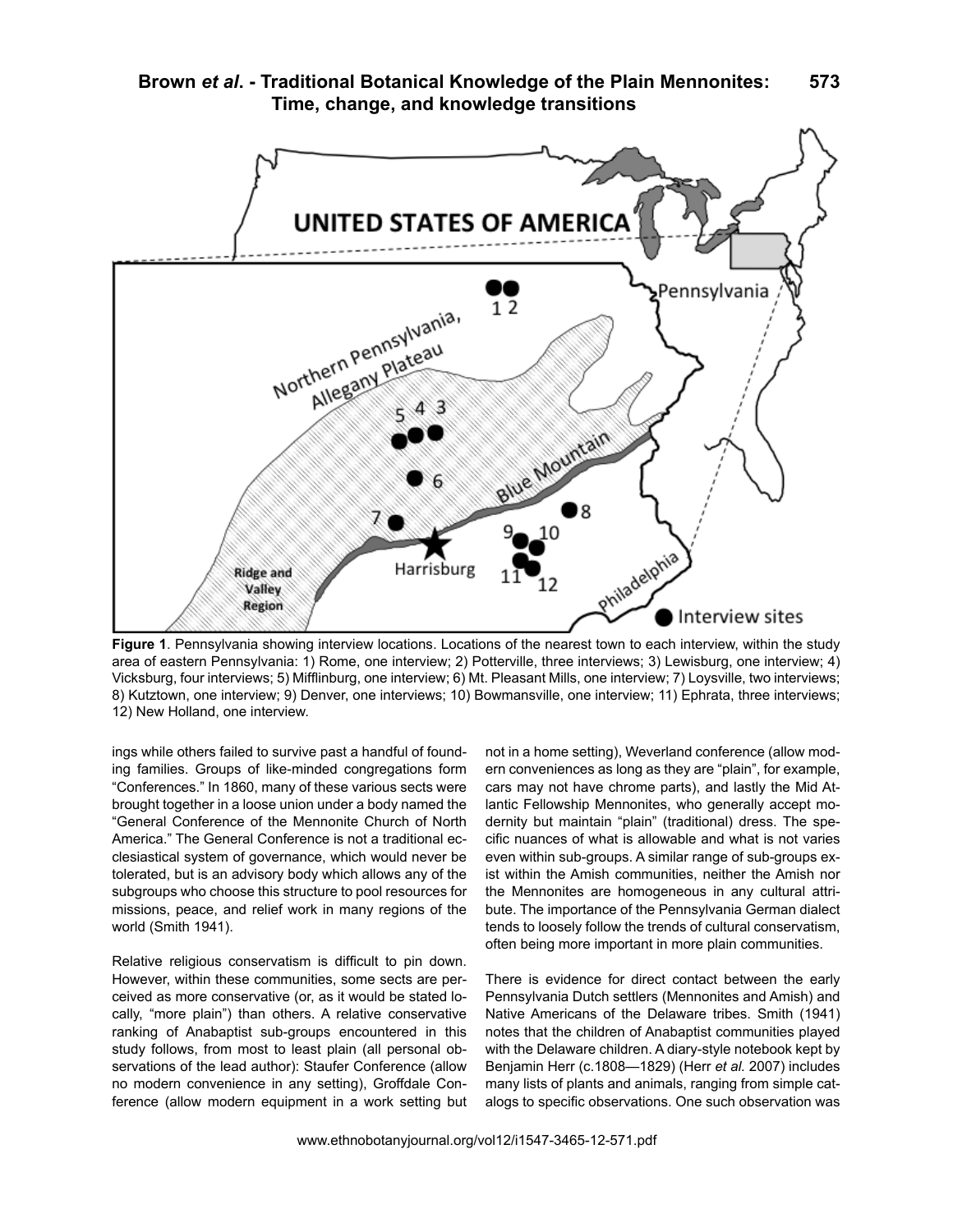of an "Indian doctor" described as a "half-breed aboriginal and a botanic physician" gathering plants. Mr. Herr was not impressed with the quality of this individual's medical care (his reasoning for this is not stated), however, he goes out of his way to record the plants that he saw being collected— "snake-root (black and Virginia), angelica, wintergreen, Indian turnip, blood root, centaury, sassafras, gentian, benzoin, and pennyroyal" (Herr *et al.* 2007).

The Mennonite people have been able to maintain their traditional culture in the modern world. This is a highly literate society, having been literate from their beginnings in the Reformation. By adulthood, most of the conservative Mennonites in Pennsylvania are bilingual, fluent in English and Pennsylvania Dutch. Many can also read and write High German, though it is not spoken (Smith 1941, personal observation).

There are several healing systems in the Pennsylvania Dutch community including self-reliant home medicine and modern medicine (personal observations). Historically there was also a faith-healing system called **brouchen** or powwow healing. Kreibel (2008) reports on modern continuation of the practice in more secular branches of Pennsylvania German culture but the lead author saw no evidence of this system's continued existence, except a few opinions of it being a distasteful practice, and a few distant memories of now-deceased family members encountering the practice in one or more ways.

### **Methods**

#### *Interview data*

The interview portion of this study appraised the current botanical knowledge relating to the culinary practices and medicinal plant usage of the Plain Mennonites of eastern Pennsylvania. After obtaining approval from the University of Hawai`i at Manoa Institutional Review Board, semistructured interviews were held with volunteers recruited via snowball sampling (Bernard 2002). Each interview was separated into three questions about three categories of plants—wild collected plants, cultivated plants, and plants obtained via commerce. In each interview section, a series of prompts was used to elicit free-listing (Bernard 2002). These were berries and fruits, nuts, greens, roots and tubers, flowers, grasses/grains/cereals, teas, vegetables, herbs and spices, sweeteners, plus the prompt "medicinal plants," which was described to the participant as anything eaten, made into a tea, or used as a salve for medicinal or health-related purposes. These interviews were conducted in English. When a medicinal plant was named, specific usage information was requested. At the completion of each section of the interview, the list of plants was read back to the participant, who was then asked if a Pennsylvania German name existed for each and if any varieties could be named. Basic demographic information was also recorded. Each informant was given

a copy of the interview notes so that he or she would have an opportunity to comment, either in person or through the mail. Completeness of sample was evaluated by the use of species accumulation curves; arctan functions (Larson *et al.* 2001) were fit to the data, and the horizontal limit was used as the predictions of maximum botanical knowledge. The number of ethnotaxa recorded at the end of the study was then compared to this predicted maximum. These data were analyzed using cluster analysis in the software PAST (Hammer *et al.* 2001). The Lancaster Mennonite Historical Society ([www.lmhs.org/](http://www.lmhs.org/)), located in Lancaster, Pennsylvania, has archived transcribed copies of the information collected during these interviews (coded by interview number) to preserve the raw data used in this study for future examination by other researchers, as well as to return the information collected to the community studied.

#### *Cookbook and medicinal text analysis*

The cookbook analysis portion of this study was adapted from the methods presented in Nguyen (2007). Cookbook sampling included searching publicly available book collections in libraries and historical societies, as well as the purchase of books through Internet-based book sellers and Internet-based auctions. As some sources are reprints of older data, the citation date and the date in which the information first appeared in print are not necessarily the same. The data contained in these books were entered into a database as the presence or absence of a given plant in a given recipe. If the plant was present, the entry in that data cell was "1"; if absent a "0". The analysis consisted of calculating the probability of a given plant appearing in a given cookbook as the total number of recipes containing that taxon divided by the total number of recipes. The cookbooks were compared based on these probability data using principal components analysis in PAST (Hammer *et al.* 2001).

Medicinal texts were analyzed similarly to the cookbooks, with one key difference. Since the medicinal texts used were far less repetitive than the culinary sources, no attempt was made to tally mentions of plants in individual recipes. Instead, the presence or absence was recorded at the level of the book, with presence recorded as a "1", and absence as a "0". The resulting data table was then analyzed using cluster analysis and the Jaccard similarity index using the same software and procedure as for the culinary data. The books were selected to represent primarily the Pennsylvania German culture but also include sources selected to represent non-European pharmacopeias that can be assigned to surrounding cultures with which the Anabaptists had contact—the indigenous Delaware tribes (Moerman 2006).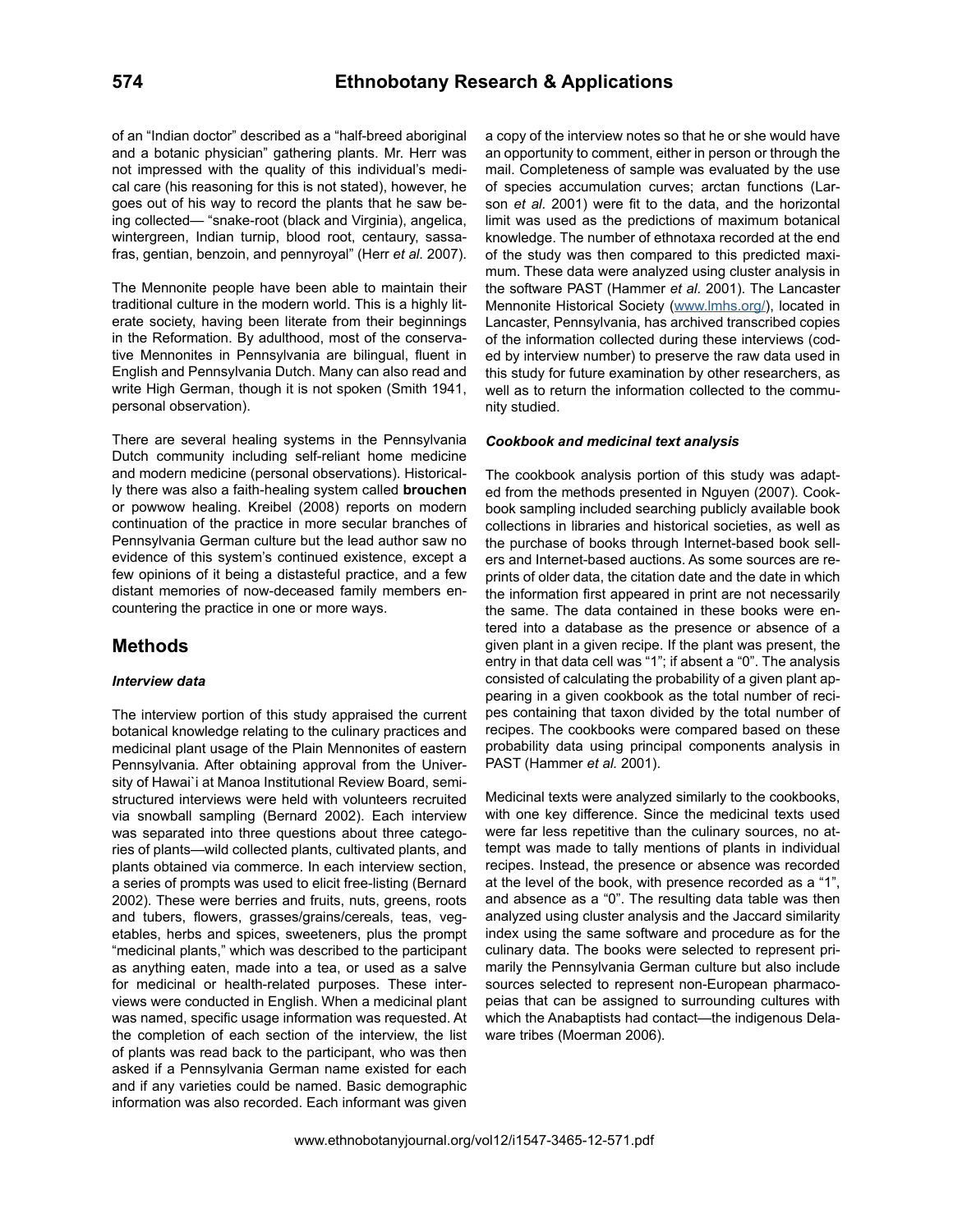### **Results**

#### *Interview data*

A total of twenty interviews were conducted between May, 2008 and May 2009 with the majority taking place during the winter and early spring months. Thirty-five participants (over the age of 18) took part in these interviews, including 15 men and 20 women. In several cases parents, who were the primary informants, involved their children in the interview process, using it as a teaching opportunity. In two of these cases the children, under their parent's supervision, contributed substantially to the data collected in the interviews. Interviews were conducted in 4 sub-groups of the Mennonite community — the Groffdale Conference (9 interviews), Weaverland Conference

(6 interviews), Stauffer Conference (1 interview), and the Mid Atlantic Fellowship Mennonites (4 interviews). Interviews were located in twelve towns from the three major geographical regions of eastern Pennsylvania (Figure 1) — the Alleghany Plateau in the north, the Ridge and Valley region in the center of the state, and southeastern Pennsylvania which is a mixture of several smaller geological regions (the largest being the Great Valley and Piedmont regions) (Van Diver 1990). No self-identifying herbal medicine specialists/practitioners were found in the course of this study, though one informant sold essential oils for part of the family income. The interviews produced a total of 245 ethnotaxa, including 5 mixed categories (for example, "mixed seasonings"). The total included 220 which had a culinary use and 62 with some medicinal use. The species accumulation curve (Figure 2) shows diminishing returns. In order to produce numerical data suit-



**Figure 2**. Species accumulation curves fitted with arctangent functions showing the accumulation of (A) all taxa recorded, (B) culinary taxa, and (C) medicinal taxa. Data are from interviews with Plain Mennonites in eastern Pennsylvania, U.S.A.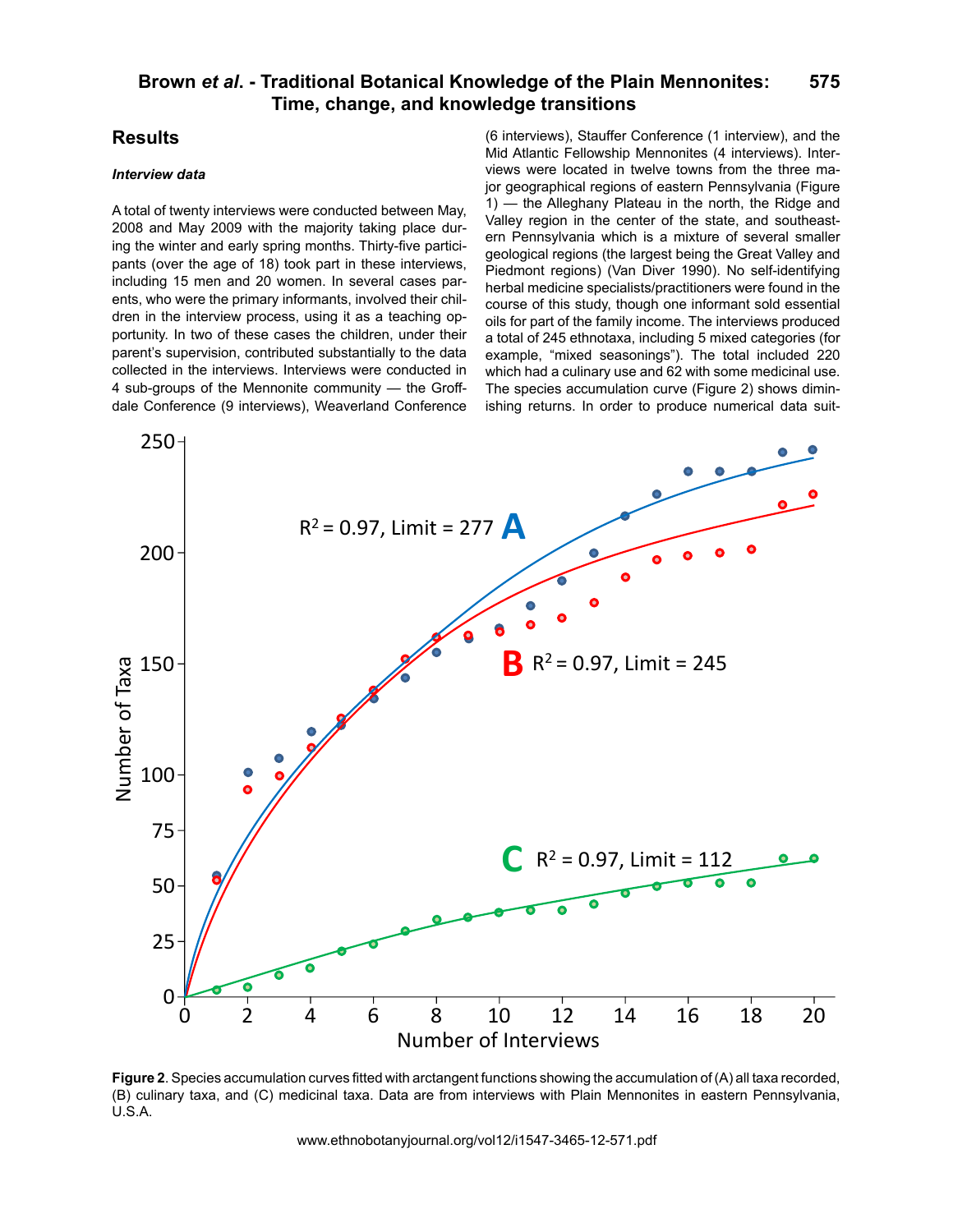

**Figure 3**. Cluster analysis (Jaccard's similarity method, paired grouping; coefficient of correlation = 0.978) results for interviews of Plain Mennonites in eastern Pennsylvania, U.S.A. Sect affiliations (and their abbreviations from least to most conservative: Groffdale Conference (G), Mid Atlantic Fellowship Mennonites (M), Staufer Conference (S), Weaverland Conference (W)). Regions: northern Pennsylvania (N), southeastern Pennsylvania (E), ridge and valley province (R).

able for multivariate analysis, a series of 14 tallies were produced (Appendix 1). Cluster analysis was used to produce dendrograms showing the relationship between interviews, the Jaccard similarity index with a paired-group method (Figure 3). Results from this cluster analysis show that the interviews from the Ridge and Valley province and southeastern Pennsylvania are quite similar to each other and than these are quite distinct from the two groupings into which the interviews from northern Pennsylvania fall. Qualitatively, the most outstanding differences between the northern and southern data points are an increased dependence on commerce and the complete or near complete absence of the Pennsylvania Dutch language, which can be seen in the eighth line of Appendix 1. Appendices 2 and 3 shows the ethnotaxa mentioned in each interview.

#### *Historical Data*

A total of 10 cookbooks (Table 1) were evaluated in this study. These cookbooks contained 171 plant ethnotaxa and 8 categories in which mixed, prepared products were used. The scatter plot generated from these data using

| <b>Books</b>   | <b>Cultural connections</b>                                                                                                                        | <b>Notes</b>                                                                                                                                                    | <b>Number</b><br>of recipes | <b>Mean plants</b><br>per recipe |
|----------------|----------------------------------------------------------------------------------------------------------------------------------------------------|-----------------------------------------------------------------------------------------------------------------------------------------------------------------|-----------------------------|----------------------------------|
| Brendle 1973   | Mennonite                                                                                                                                          | "Weaverland Mennonite Cookbook."<br>A church-produced cookbook, dishes<br>presented at two potlucks, one 1973,<br>other 1974.                                   | 135                         | 4.71                             |
| Collester 1992 | Amish                                                                                                                                              | A newer edition of a book originally<br>copyrighted in 1980.                                                                                                    | 63                          | 5.54                             |
| Frederick 1946 | Pennsylvania German, sect<br>not specifically assignable                                                                                           | Written from the etic perspective with<br>the stated agenda of preserving<br>regional cookery.                                                                  | 358                         | 4.47                             |
| Kauffman 1986  | Mennonite                                                                                                                                          | Reprint of an earlier notebook,<br>Amanda Kauffman lived 1888-1934.                                                                                             | 150                         | 3.04                             |
| Lustwig 1967   | Pennsylvania German, sect<br>not specifically assignable                                                                                           | Compiled by the Culinary Arts Press,<br>published in Reading, Pennsylvania.                                                                                     | 248                         | 4.21                             |
| Miller 1984    | Amish                                                                                                                                              | Contains recipes from Pennsylvania<br>and across the U.S.A., including the<br>western states.                                                                   | 728                         | 4.50                             |
| Vollmer 1867   | Cultural identity not<br>assignable, though it<br>appears the Pennsylvania<br>German cultural complex<br>was a portion of the<br>targeted audience | Printed in both English and German,<br>on opposing pages. The English<br>translation was produced by J.C.<br>Oehlschlager apparently at time<br>of publication. | 555                         | 3.93                             |

**Table 1**. Historical and modern cookbooks of Plain Mennonites in eastern Pennsylvania, U.S.A.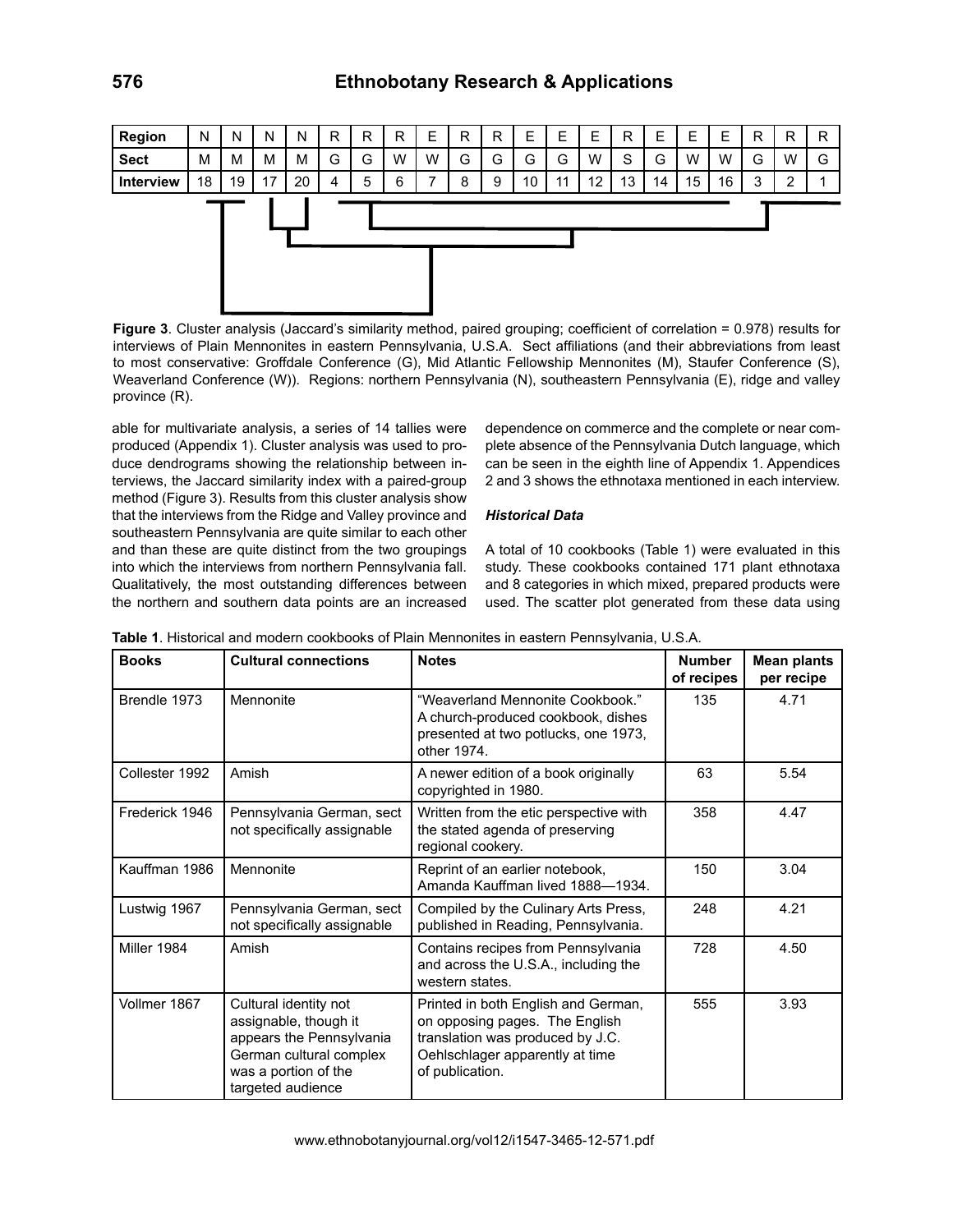| Brown et al. - Traditional Botanical Knowledge of the Plain Mennonites: | 577 |
|-------------------------------------------------------------------------|-----|
| Time, change, and knowledge transitions                                 |     |

| <b>Books</b>                          | <b>Cultural connections</b>                              | <b>Notes</b>                                                                                                                                | <b>Number</b><br>of recipes | <b>Mean plants</b><br>per recipe |
|---------------------------------------|----------------------------------------------------------|---------------------------------------------------------------------------------------------------------------------------------------------|-----------------------------|----------------------------------|
| Walton 2005                           | Pennsylvania German,<br>including Mennonite<br>knowledge | A compilation of recipes from<br>the 1880s to 1950s. Likely to be<br>Mennonite, but specific affiliation<br>of many recipes unknown.        | 394                         | 3.44                             |
| Weaver 1983                           | Pennsylvania German, sect<br>not specifically assignable | A compilation and translation of<br>recipes originally printed in German<br>spanning the time frame from<br>1791-1851, with most from 1848. | 155                         | 3.43                             |
| Woman's<br>Missionary<br>Society 1930 | Mennonite                                                | A church-produced cookbook,<br>the date is uncertain.                                                                                       | 405                         | 3.96                             |

principle components analysis (PCA) is shown in Figure 4. The data points grouped into four categories, divided by the four quadrants of the scatter plot. Firstly, the cookbooks are separated according to date by their position along Component 1, with all books containing information exclusively dating to the 1900s falling in quadrants A and B, and all books with information overlapping the 1800s falling in quadrants C and D. Secondly, the books of rural and urban origin are divided by their position along Component 2, with books more likely to represent rural culture falling in quadrants B and C, and books representing a more urban culture (such as Books 6 and 8, Table

no clear distinctions between the culinary botanical knowl-<br>edge of these two sub-groups. As can be seen in the last 1) or books being produced by culinary institutes describing Pennsylvania Dutch cooking from the etic perspective (Books 2 and 4, Table 1) falling in quadrants A and D. Because the cookbooks most clearly assignable to Mennonite or Amish cultures all cluster in quadrant B, there are no clear distinctions between the culinary botanical knowlcolumn of Table 1, books representing the older culinary knowledge (those which fall in quadrants C and D of the PCA scatter plot) contain a mean number of plants per recipe ranging from 3.04 to 3.93, where in the remaining (more modern) books this mean ranges from 3.96 to 5.54



**Figure 4**. Principle components analysis of cookbook data extracted from ten historical and modern cookbooks of Plain Mennonites in eastern Pennsylvania, U.S.A. Books: **1**. Collester 1992, **2**. Frederick 1946, **3**. Kauffman 1986, **4**. Lustwig 1967, **5**. Miller 1984, **6**. Vollmer 1867, **7**. Walton 2005, **8**. Weaver 1983, **9**. Woman's Missionary Society 1930, and **10**. Brendle 1973.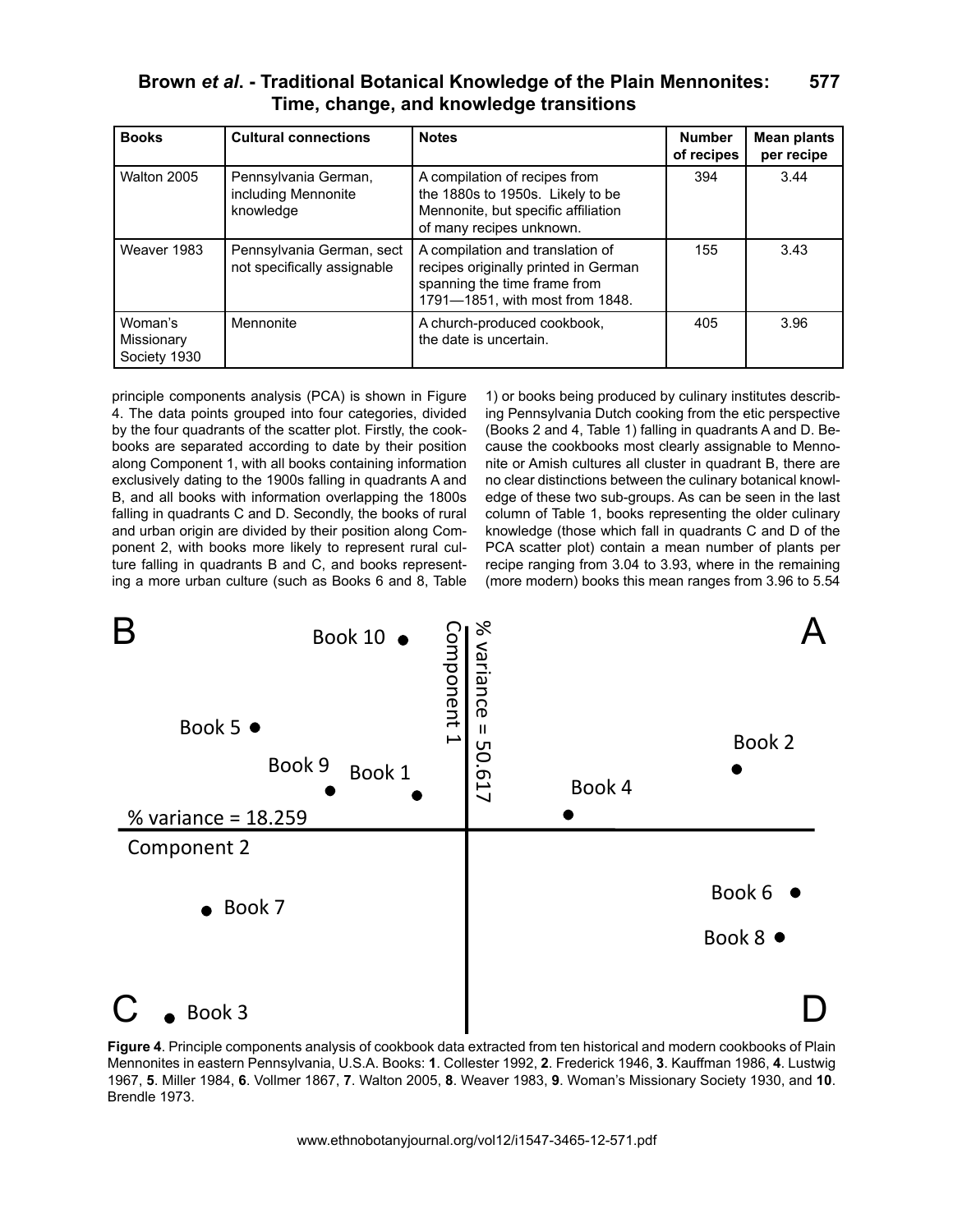plant ethnotaxa per recipe, showing a significant increase in complexity of the recipes in modern time  $(p = 0.005$ , 2-tail t-test not assuming equal variance).

Weaver (1983) primarily contains translations of recipes from a single source (with a Germanic title translating to *The Handy Housewife*) dating to 1848. It also contains



**Figure 5**. Principle components analysis of cookbook data illustrating the relationship between the different sources of data in Weaver (1983).

20 recipes from other sources spanning the time frame 1791—1851. To test whether this would have thrown off the position of this data point in the PCA scatter plot, the 20 earlier recipes were separated as extra and then added in as another source with the PCA recalculated. The position of *The Handy Housewife* "Book 8" data did not move appreciably in relation to the remaining points, and the

point representing the remaining 20 recipes also fell within quadrant D (see Figure 5). With this result, the book has been considered as a unit in accordance with the original intent of the compiling author.

A total of 15 medical sources (Table 2) were analyzed in this study, yielding three main groupings of data shown in Figure 6. Just as with the cookbooks, several of the sources used are reprints of older information, and in these cases the citation date is not the same as the date when the information first appeared in print. The largest group of data is contained in cluster C. This grouping includes four sources of Amish origin, all of which were published in 1985 or later. The compiled medicinal data from the modern interviews dealing exclusively with the Mennonites of eastern Pennsylvania also falls within this group.

| <b>Source</b>      | Date first<br>produced | <b>Cultural identity</b>                                    | <b>Notes</b>                                                                                                               | <b>Medicinal</b><br>ethnotaxa |
|--------------------|------------------------|-------------------------------------------------------------|----------------------------------------------------------------------------------------------------------------------------|-------------------------------|
| Cooper 1840        | 1840                   | English language,<br>cultural affiliation<br>uncertain      | A book published in eastern Pennsylvania<br>in the English language.                                                       | 139                           |
| Hohman 2007        | 1820                   | Pennsylvania German,<br>sect not specifically<br>assignable | A re-print of a widely circulated book from<br>the 1800s containing source material<br>for the "powwow healing" tradition. | 51                            |
| Kauffman 1986      | 1888-<br>1934          | Mennonite                                                   | A handwritten, personal cookbook which<br>also contained a number of medicinal<br>recipes.                                 | 65                            |
| Kendig et al. 2004 | $1843 -$<br>1925       | Mennonite                                                   | Personal notebook by a Mennonite,<br>Fannis H. Dombach Kendig, lived from<br>1843-1925, Lancaster, Pennsylvania.           | 44                            |
| Levine 2001        | $1805 -$<br>1877       | Mennonite                                                   | Personal notebook by John Reist (lived<br>1805-1877). First remedies dated 1822,<br>one was dated 1867, most not dated.    | 32                            |
| McGrath 1985       | 1985                   | Amish culture                                               | Modern information.                                                                                                        | 225                           |
| Miller 1985        | 1985                   | Amish                                                       | A combination of culinary and medicinal<br>recipes.                                                                        | 69                            |
| Miller 2005        | 2000                   | Amish culture                                               | Probably represents Midwest region of<br>North America more than Pennsylvania.                                             | 154                           |
| Moerman 2006a      | Various                | Delaware tribes                                             | Collected data on the Delaware, eastern<br>tribes.                                                                         | 84                            |

**Table 2**. Historical and modern medical texts used for analysis of Plain Mennonites in eastern Pennsylvania, U.S.A.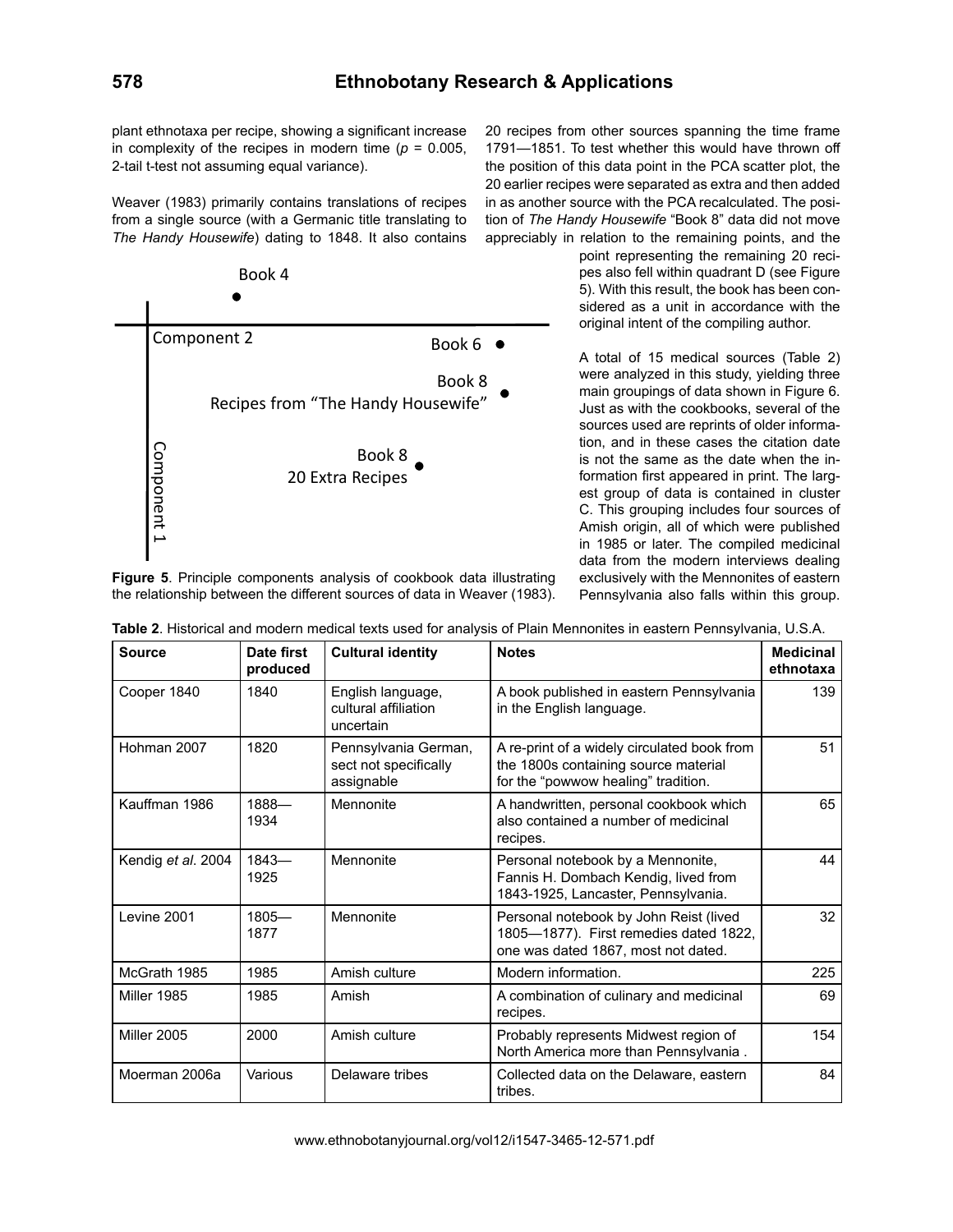| <b>Source</b> | Date first<br>produced | <b>Cultural identity</b>                                                                     | <b>Notes</b>                                                                                                                             | <b>Medicinal</b><br>ethnotaxa |
|---------------|------------------------|----------------------------------------------------------------------------------------------|------------------------------------------------------------------------------------------------------------------------------------------|-------------------------------|
| Moerman 2006b | Various                | Delaware tribes                                                                              | Collected data on the Oklahoma<br>Delaware diaspora community                                                                            | 95                            |
| Moerman 2006c | Various                | Delaware tribes                                                                              | Collected data on the Delaware<br>Ontario diaspora community                                                                             | 25                            |
| Quillin 1996  | 1996                   | Amish culture                                                                                | Modern information                                                                                                                       | 270                           |
| Weaver 2001   | $1762 -$<br>1778       | Pennsylvania German,<br>sect not specifically<br>assignable, borrows<br>from old-world works | A modern translation of an older<br>work, The Compendious Herbal<br>(1762-1778), first published by<br>Christopher Sauer in Philadelphia | 363                           |
| Wieand 1970   | 1961                   | Pennsylvania<br>German, no specific<br>sect affiliation                                      | A list of medicinal plants and their uses<br>collected in the mid 1900s via interviews<br>from East Central Pennsylvania                 | 104                           |



Figure 6. Cluster analysis (Jaccard's similarity method, paired grouping; coefficient of correlation = 0.929) results for published medical knowledge sources (**1**. Cooper 1840, **2**. Hohman 2007, **3**. Kauffman 1986, **4**. Kendig *et al*. 2004, **5**. Levine & Stuckey 2001, **6**. McGrath 1985, **7**. Miller 1985, **8**. Miller 2005, **9**. Moerman 2006a, **10**. Moerman 2006b, **11**. Moerman 2006c, **12**. Quillin 1996, **13**. Weaver 2001, **14**. Wieand 1970) as well as a summary of the knowledge revealed in the modern interviews (**15**) described in Appendix 3.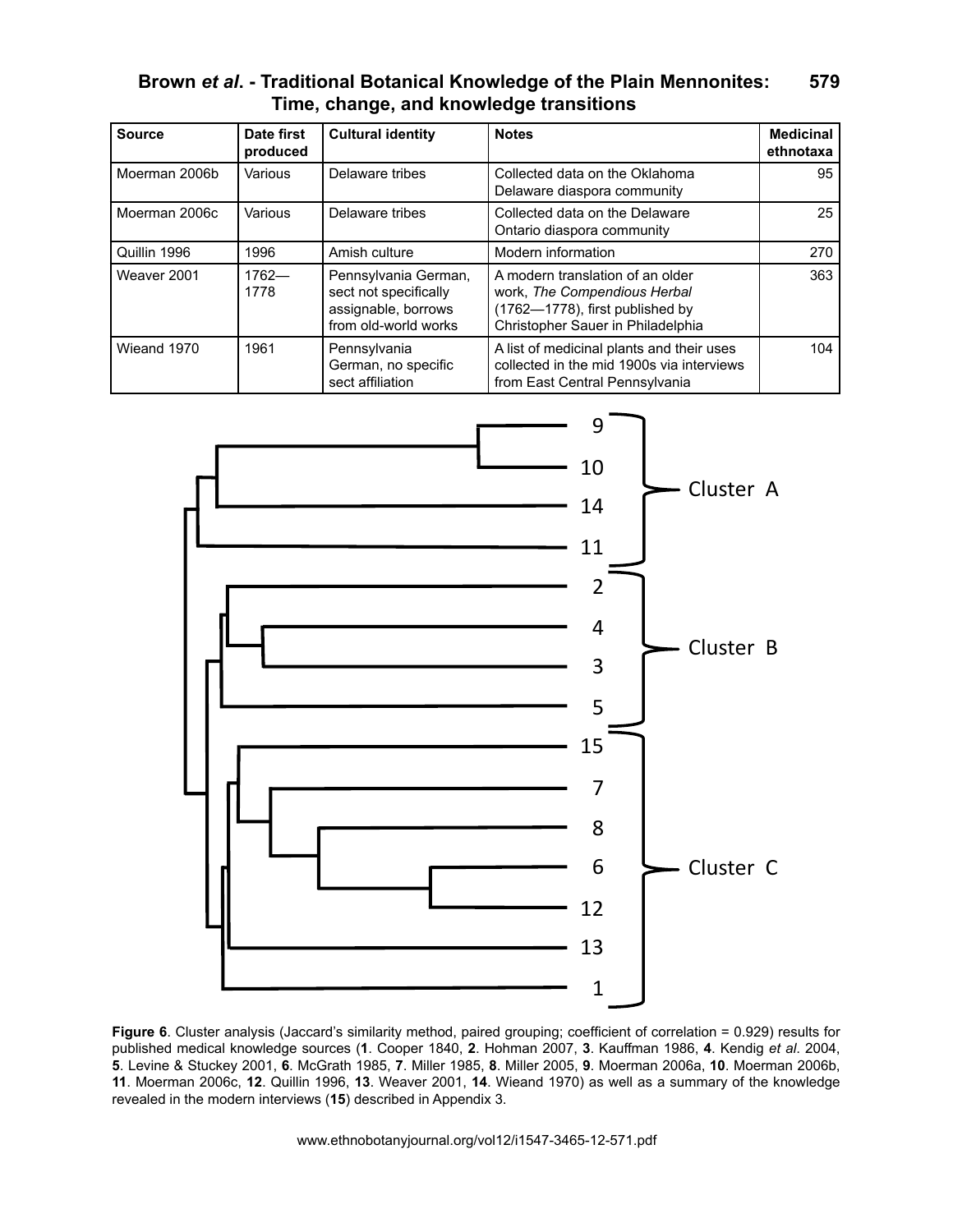Two older sources, Weaver (2001) (Germanic, 1762— 1778) and Cooper (1840) (English, 1840) are basal to cluster C.

Cluster B is closely related to cluster C and contains a number of Pennsylvania German sources, all of which fall between the early 1800s and early 1900s. The first of these sources, Hohman (1820), is the best known source related to the powwow healing tradition. The remainder of the sources in cluster B are manuscripts, two personal notebooks, and one manuscript cookbook which contains a section of medicinal recipes.

Cluster A (Figure 6) is dominated by sources representing the pharmacopoeia of the Delaware diaspora communities and is distinct from the main body of Germanic sources. These data on Delaware medicinal plant knowledge were derived from Moerman (1998), which separated the information on the Delaware into three sub-groups, identified as Delaware, Oklahoma Delaware, and Ontario Delaware, reflecting the diaspora of the Delaware. In this cluster, the "Delaware" and "Oklahoma Delaware" data are the most closely related, with the "Ontario Delaware" more distantly related and separated by a single Germanic source, Wieand (1970).

### **Discussion**

Three interrelated hypotheses are considered below: 1. over time botanical knowledge changes, even in a conservative community; 2. geographical distributions reflect knowledge distributions with distance and physical barriers reducing flow of knowledge; and 3. degree of religious conservatism impacts retention of botanical knowledge.

#### *Time*

The culinary and medical data sources show that time is the dominant factor forming clusters. In both cases, the data coming from the 1900s are distinct from earlier sources. There are only two anomalies in this pattern: Weaver (2001), a reprint and translation of information which first appeared in the mid 1700s and Cooper (1840), an English language source from southern Pennsylvania. Both group more closely to the more modern sources (Figure 6, cluster C which is dominated by sources from the 1900s) than to the earlier sources (Figure 6, cluster B which is dominated by sources from the 1900s). The fact that this last source (Cooper 1840) clusters with the European sources reveals that in spite of its title's implied reference to an "Indian Physician" it is European knowledge, not Native American knowledge. Religious sect affiliation (Amish vs. Mennonite) are completely irrelevant to the data clustering in all cases.

Since all of the historical culinary sources used were Anabaptist in origin, nothing can be said about interactions between the Mennonites and surrounding food-cultures. However, with the inclusion of the English and indigenous Delaware sources in the medical data, more can be said on this topic. The three sources linked to the Delaware are distinct from all of the sources from European cultures save one, the self-published booklet, Wieand (1970). All plants listed in the booklet include Latin names, as well as their uses, and there are many line drawings of selected plants. These data raise a tantalizing question—is this data source an aberration? Or, did there once exist an oral knowledge tradition that differed from both the written knowledge tradition and the oral knowledge collected in this study? Unfortunately, Mr. Wieand is no longer living and did not record his data collection method, though in a telephone conversation between the lead author and his daughter it was learned that he had collected information from local individuals and collected samples of the plants discussed by preserving them in canning jars for the purpose of showing others. However, since his method is unknown there is not enough information present to distinguish between the questions this information raises.

Another source, Hohman (2007), is noteworthy since it represents the powwow healing tradition. While this book is primarily a book of faith healing methods, it contains a large number of references to plants, and these fit neatly into Figure 6, data cluster B of European knowledge.

### *Geography*

Geography may be evaluated from the interview results. The difference between the northern data points (Appendix 1, interviews 17—20) and the remainder of the data is greater than any other differences observed. The apparent determinants of this difference are dependence on commerce (Appendix 1, row 6) and the importance of the Pennsylvania German dialect (Appendix 1, rows 7—10). This group has diverged from the other groups interviewed. The difficulty with the presently available data is that there are two possible explanatory actors: the geographic separation from better farming land and increased dependence on commerce. While participating in a casual conversation with one of the northern participants, this finding was mentioned. The participant (who had moved to northern Pennsylvania from southeastern Pennsylvania) quickly replied, "Well of course, the growing season is shorter here than where we used to live." This is confirmed by climatic differences; most of Bradford County, Pennsylvania (where the northern interviews were conducted), is classified by the United States Department of Agriculture (USDA Plant Hardiness Zone Map 2012) as "zone 5b" (minimum winter temperature of -26.1°C) whereas southeastern Pennsylvania is a mixture of "zone 6b" with a minimum temperature of -20.6°C and "zone 7a" with a minimum temperature of -17.8°C. This would argue for geography being a differentiating and possibly causal explanation for variation.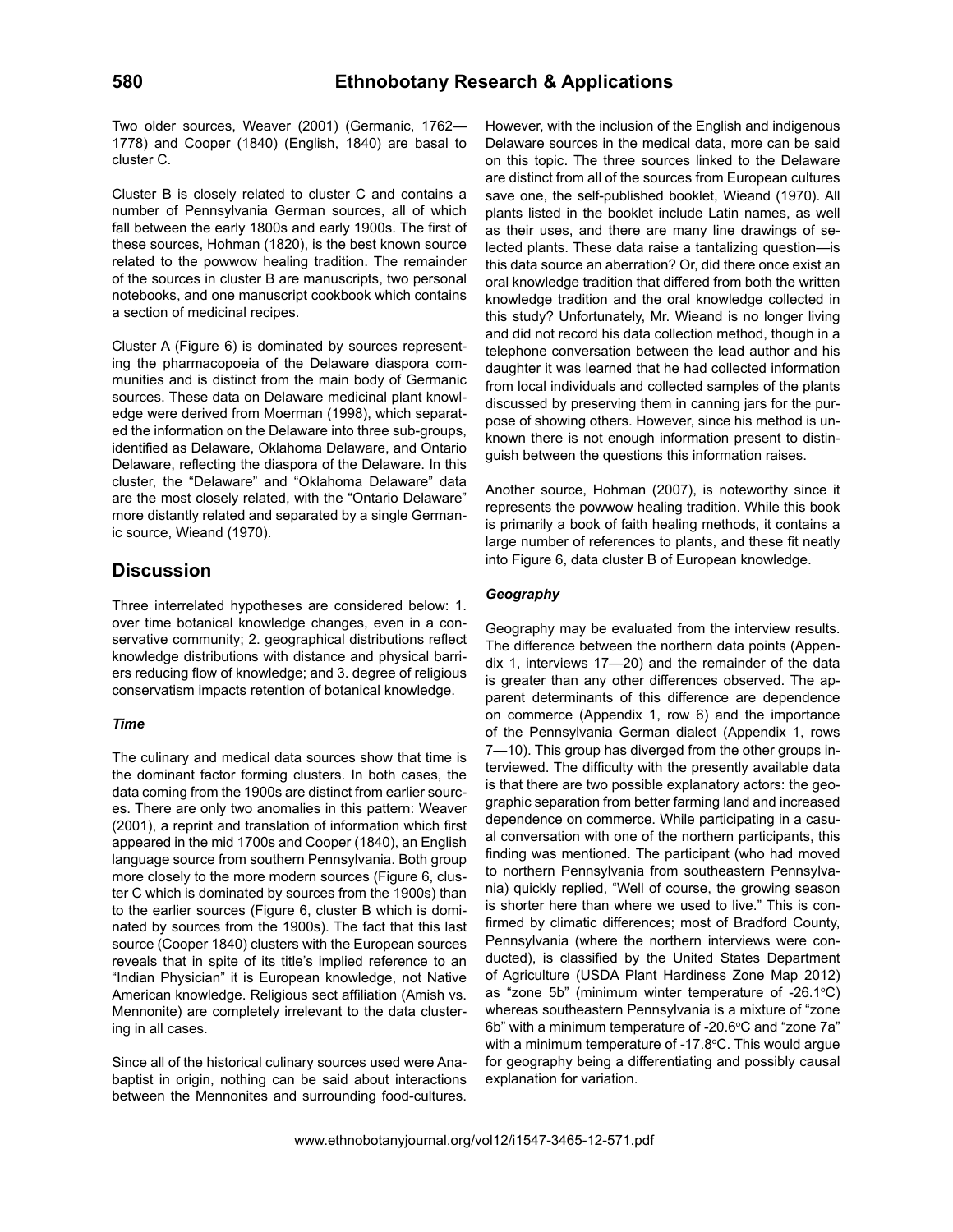#### *Degree of religious conservatism*

As discussed above, the northern interviews formed the most distinct set within the data, and climate has been mentioned as a potential explanation for this. However as all northern participants were Mid Atlantic Fellowship Mennonites, and none of the participants from other regions belong to this group, this difference may also be explained by cultural attributes unrelated to geography. This point is underscored by the fact that the Pennsylvania German dialect is unimportant in this group, and while the Mennonite population is smaller in the northern regions than further south (personal observations) there is no geographic necessity for this cultural change. Because the four northern interviews represent a population with distinct geographic and cultural factors (being the least culturally conservative of those interviewed), it is not possible to truly distinguish which or what combination of these is responsible for creating the differences in botanical knowledge observed. Further research, including larger data sets, is needed to better understand these observations.

#### *Consideration of the hypotheses of Leonti et al. (2009, 2010) and Leonti (2011)*

The data pertaining to historical medical sources support the findings and assertions of Leonti *et al.* (2009, 2010) and Leonti (2011). The first of these observations is the high degree of conservatism in this literate culture. The knowledge reprinted in Weaver (2001) is that of a firstgeneration Mennonite immigrant during the time of the American Revolutionary War, and it clusters closely with the most modern Amish and Mennonite texts. The second is the observation that written sources can lead to knowledge change and homogenization. This is supported by an interview participant (introduced by another community member as one of the most interested and knowledgeable individuals around) who named seven medicinal plants and five herbals to which the family referred when needed. Only one of the herbals was of Anabaptist origin. A second participant introduced in a similar manner referred to an essential oils catalog during the interview. Another observation of reliance on the written word was that when asked what plants were cultivated in the garden, it was common for a participant to retrieve a garden diagram to use as a memory aid in the interview. Herr *et al.* (2007) contains notes on the author's gardens, orchards, and local plants showing that this is not a strictly modern phenomenon.

### **Conclusions**

The observations described here present a core idea adding to the theoretical framework describing the interactions between people and plants: contact between cultures can result in greater/more complex plant knowledge. For example, from this study modern culinary knowledge

includes more diversity than in the past. This likely is related to trade, as well as increasing outside contact. For example, in interview 19 the informant had previously undertaken missionary work in Haiti, and the plant list included core Mennonite knowledge from northern Pennsylvania as well as tropical plant knowledge of lemongrass and breadfruit. This is an example of a widely observed phenomenon of cultural knowledge enrichment (rather than loss) through processes of contact and commerce. This is the opposite of the frequent focus of ethnobotanical research — "culture loss" and "cultural degradation."

The study tested hypotheses that time, geography, and degree of religious conservatism impact the retention of botanical knowledge. Of these, time was by far the most important, though there are elements of the interview data pertaining to culinary knowledge that prevent geography and sect differences from being completely discounted as influential factors. In all, the cultural conservatism in relation to plant usage is remarkable and is likely to be related to the long term literacy of this culture. There is, however, a question raised by one observation in the data that can't be answered presently: Wieand (1970) is more closely related to the Delaware Native American data than the European data. More data, in the form of a larger study, will be necessary to make sense of this information and therefore to tell the full story of botanical knowledge change over the last century in the Pennsylvania German community.

### **Acknowledgments**

The authors would like to extend their gratitude to University of Hawai`i at Mānoa for graduate assistantship funding, as well as all of the kind participants in the interview portion of this study for taking time out of their busy schedules. The staff of the Muddy Creek Farm Library and the Lancaster Mennonite Historical Society were particularly helpful in locating and making available several of the historical texts used here. Thank you.

### **Literature Cited**

Bernard, R.H. 2002. *Research Methods in Anthropology: Qualitative and quantitative approaches*. Third edition. AltaMira Press, Oxford, England.

Brendle, E.M. 1973. *Weaverland Mennonite Cookbook*. Publisher and location of publication unknown. [Copy used in the collection of the Lancaster Mennonite Historical Society.]

Buenz, E.J., D.J. Schnepple, B.A. Bauer, P.L. Elkin, J.M. Riddle & T.J. Motley. 2004. Techniques: Bioprospecting historical herbal texts by hunting for new leads in old tomes. *Trends in Pharmacological Sciences* 25(9):494– 498. [dx.doi.org/10.1016/j.tips.2004.07.003](http://dx.doi.org/10.1016/j.tips.2004.07.003)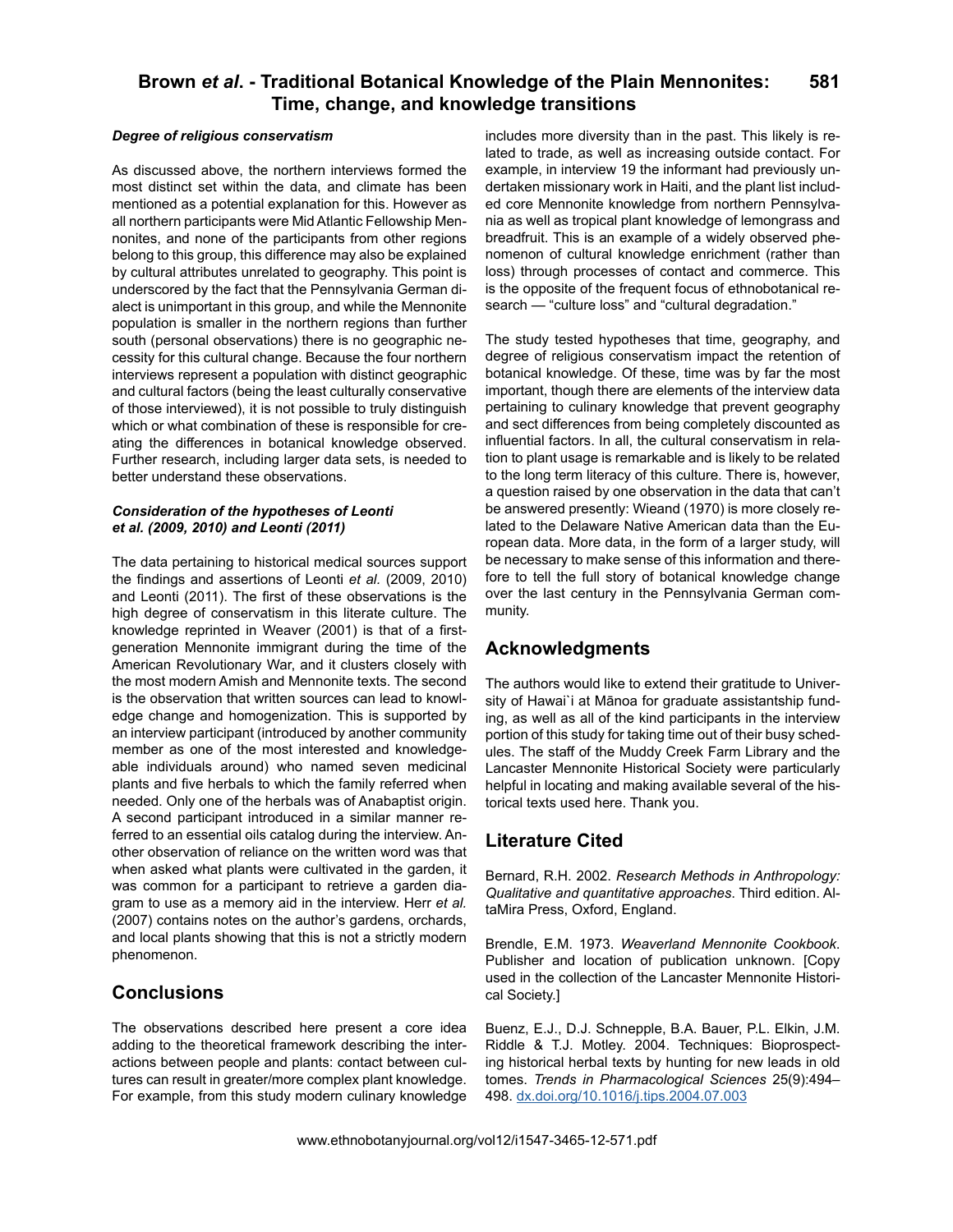Colester, J.S. 1992. *Old Amish Recipes*. Bear Wallow Books, Nashville, Indiana, U.S.A.

Cooper, J.W. 1840. *The Experienced Botanist or Indian Physician*. John Bear, Lancaster, Pennsylvania, U.S.A.

Correll, E.H., M.L. Huffines & D.J. Rempel Smucker. 1991. The Mennonite agricultural model in the German Palatinate. *Pennsylvania Mennonite Heritage* 14(4):2–13.

Frederick, J.G. 1946. *The Pennsylvania Dutch and Their Cookery*. The Business Bourse, Publisher, New York, New York.

Hammer, Ø., D.A.T. Harper & P.D. Ryan. 2001. PAST: Paleontological statistics software package for education and data analysis. *Palaeontologia Electronica* 4(1):1–9.

Heinrich, M., J. Kufer, M. Leonti & M. Pardo-de-Santayana. 2006. Ethnobotany and ethnopharmacology – Interdisciplinary links with the historical sciences. *Journal of Ethnopharmacology* 107(2):157–160. [dx.doi.org/10.1016/j.](http://dx.doi.org/10.1016/j.jep.2006.05.035) [jep.2006.05.035](http://dx.doi.org/10.1016/j.jep.2006.05.035)

Herr, B.G. 2007. Recollections of life in Strasburg Township, Lancaster County, Pennsylvania, 1808–1829: Part five. Annotation by C.C. Wenger. Transcription by L.M. Lehman. *Pennsylvania Mennonite Heritage* 30(2):2–18.

Hohman, J.G. 2007. *Pow-wows or, Long Lost Friend*. NuVision Publications, LLC, Sioux Falls, South Dakota, U.S.A.

Kauffman, A.L. 1986. *Recipes, Remedies and Salves*. Whitmore Printing, New Holland, Pennsylvania, U.S.A.

Kendig, F.D., J.W. Kendig & C.C. Wenger. 2004. Special remedies for home and farm. *Pennsylvania Mennonite Heritage* 27(2):2-13.

Kufer, J., M. Heinrich, H. Förther & E. Pöll. 2005. Historical and modern medicinal plant uses — The example of the Ch'orti' Maya and Ladinos in eastern Guatemala. *Journal of Pharmacy and Pharmacology* 57(9):1127–1152. [dx.doi.](http://dx.doi.org/10.1211/jpp.57.9.0008) [org/10.1211/jpp.57.9.0008](http://dx.doi.org/10.1211/jpp.57.9.0008)

Kreibel, D.W. 2008. *Powwowing among the Pennsylvania Dutch*. Pennsylvania State University Press, University Park, Pennsylvania, U.S.A.

Larson, R., R.P. Hostetler & B.H. Edwards. 2001. *Algebra and Trigonometry: A graphing approach*. Third Edition. Houghton Mifflin Company, Boston, Massachusetts, U.S.A.

Leonti, M., L. Casu, F. Sanna & L. Bonsignore. 2009. A comparison of medicinal plant use in Sardinia and Sicily—*De Materia Medica* revisited? *Journal of Ethno-* *pharmacology* 121(2):255–267. [dx.doi.org/10.1016/j.](http://dx.doi.org/10.1016/j.jep.2008.10.027) [jep.2008.10.027](http://dx.doi.org/10.1016/j.jep.2008.10.027)

Leonti, M., S. Cabras, C.S. Weckerle, M.N. Solinas & L. Casu. 2010. The causal dependence of present plant knowledge on herbals—Contemporary medicinal plant use in Campania (Italy) compared to Matthioli (1568). *Journal of Ethnopharmacology* 130(2):379–391. [dx.doi.](http://dx.doi.org/10.1016/j.jep.2010.05.021) [org/10.1016/j.jep.2010.05.021](http://dx.doi.org/10.1016/j.jep.2010.05.021)

Leonti, M. 2011. The future is written: Impact of scripts on the cognition, selection, knowledge and transmission of medicinal plant use and its implications for ethnobotany and ethnopharmacology. *Journal of Ethnopharmacology*  134(3):542–555. [dx.doi.org/10.1016/j.jep.2011.01.017](http://dx.doi.org/10.1016/j.jep.2011.01.017)

Levine, N. & A. Stuckey. 2001. A selection of remedies from the John Reist notebook. *Pennsylvania Mennonite Heritage* 24(1):2-22.

Lustig, L.S. 1967. Editor of *Pennsylvania Dutch Cookbook of Fine Old Recipes*. Culinary Arts Press, Reading, Pennsylvania, U.S.A.

McGrath, W.R. 1985. *Amish Folk Remedies: For plain and fancy ailments*. Freeport Press, Inc., Freeport, Ohio, U.S.A.

Miller, A. 1985. *More Country Cooking: Favorite recipes from the Amish and their friends from across the nation*. Edgewood Press, [city], U.S.A.

Miller, D. 2005. *Home Remedies from Amish Country*. Abana Books, Ltd. Millersburg, Ohio, U.S.A.

Moerman, D.E. 1998. *Native American Ethnobotany*. Timber Press, Portland, Oregon, U.S.A.

Nguyen, M.T. 2007. Community dynamics and functional stability: A recipe for cultural adaptation and continuity. *Economic Botany* 61:337–346. [dx.doi.org/10.1663/0013-](http://dx.doi.org/10.1663/0013-0001(2007)61[337:CDAFSA]2.0.CO;2) [0001\(2007\)61\[337:CDAFSA\]2.0.CO;2](http://dx.doi.org/10.1663/0013-0001(2007)61[337:CDAFSA]2.0.CO;2)

Quillin, P. 1996. *Amish Folk Medicine: Home remedies using foods, herbs and vitamins*. The Leader Company, Inc., North Canton, Ohio, U.S.A.

Ramirez, C.R. 2007. Ethnobotany and the loss of traditional knowledge in the 21st century. *Ethnobotany Research and Applications* 5:245–247.

Rhoads, A.F. & T.A. Block. 2007. *The Plants of Pennsylvania: An illustrated manual*. Second edition. University of Pennsylvania Press, Philadelphia, Pennsylvania, U.S.A.

Smith, C.H. 1941. *The Story Of The Mennonites*. The Mennonite Book Concern, Berne, Indiana, U.S.A.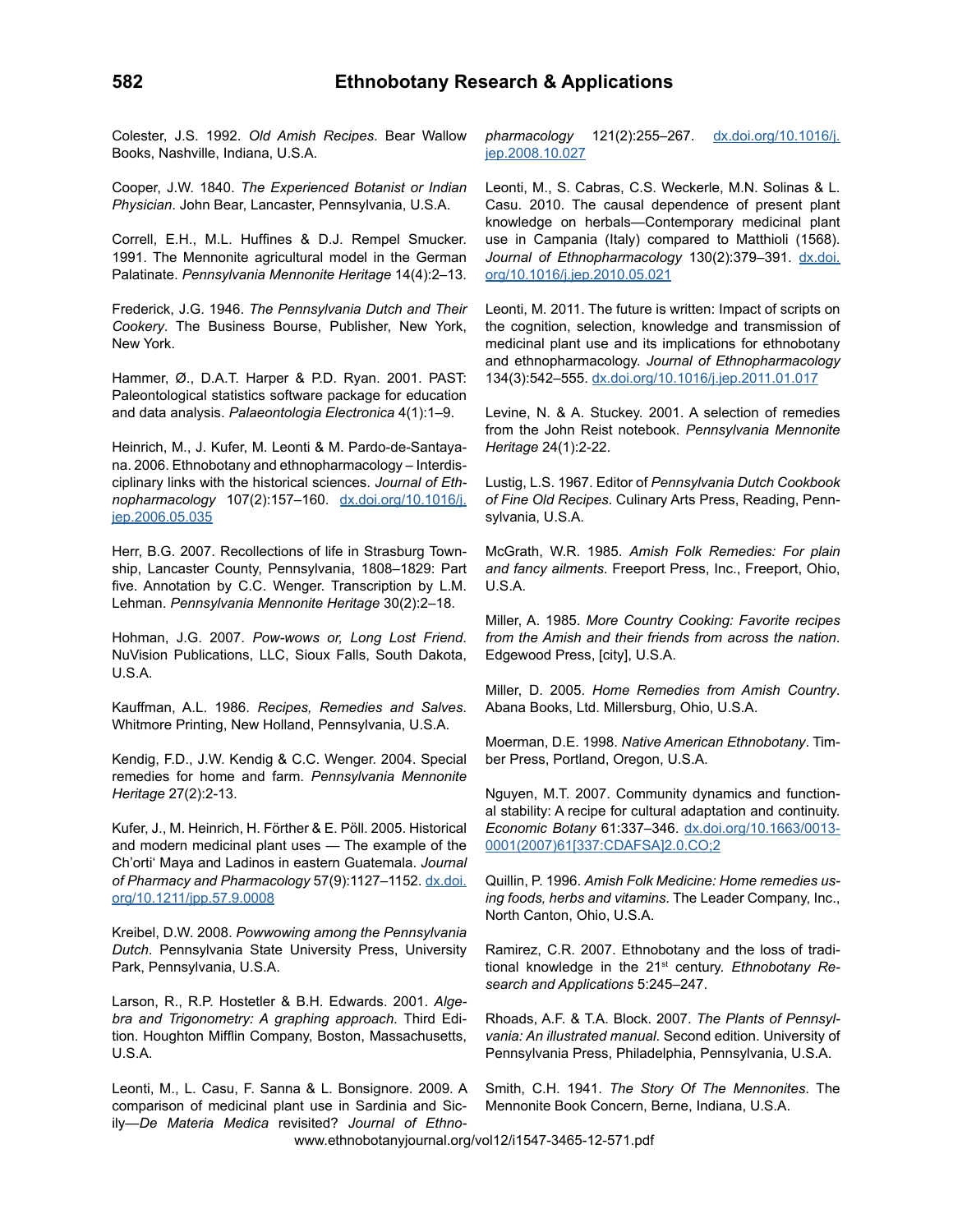Thomson, E.C. & J. Zhang. 2006. Comparative cultural salience: Measures using free-list data. *Field Methods*  18(4):398–412. [dx.doi.org/10.1177/1525822X06293128](http://dx.doi.org/10.1177/1525822X06293128)

USDA. 2012. *Plant Hardiness Zone Map*. Agricultural Research Service, United States Department of Agriculture. <http://planthardiness.ars.usda.gov>

Van Diver, B.B. 1990. *Roadside Geology of Pennsylvania*. Mountain Press Publishing Company, Missoula, Montana, U.S.A.

Vollmer, W.M. 1867. *The United Stated Cookbook: A complete guide for ladies, housekeepers and cooks*. Translated by J.C. Oehlschlager Schaefer. Koradi, Philadelphia, Pennsylvania, U.S.A.

Walton, R.B. 2005. *Conestoga Heritage Cooking Circa 1880s*–*1950s*. Personally printed, Conestoga, Pennsylvania, U.S.A.

Weaver, W.W. 1982. The Swiss Anabaptist emigration to Germany. *Pennsylvania Mennonite Heritage* 5(1):2–8.

Weaver, W.W. 1983. *Sauerkraut Yankees: Pennsylvania German foods and foodways*. University of Pennsylvania Press, Philadelphia, Pennsylvania, U.S.A.

Weaver, W.W. 2001. *Sauer's Herbal Cures*. Routledge, New York, New York, U.S.A.

Wieand, P.R. 1970. *Folk Medicinal Plants used in the Pennsylvania Dutch Country*. Third printing. Wieand's Pennsylvania Dutch, Allentown, Pennsylvania, U.S.A.

Weller, S.C. & A.K. Romney. 1988. *Systematic Data Collection*. Sage Publications, Inc., Newbury Park, London, United Kingdom.

Women's Missionary Society. c1930s. *Cook Book of Practical Recipes Contributed by Family and Friends of Zion Mennonite Church Souderton, PA*. W.F. Goettler and Son, Printers, Souderton, Pennsylvania, U.S.A.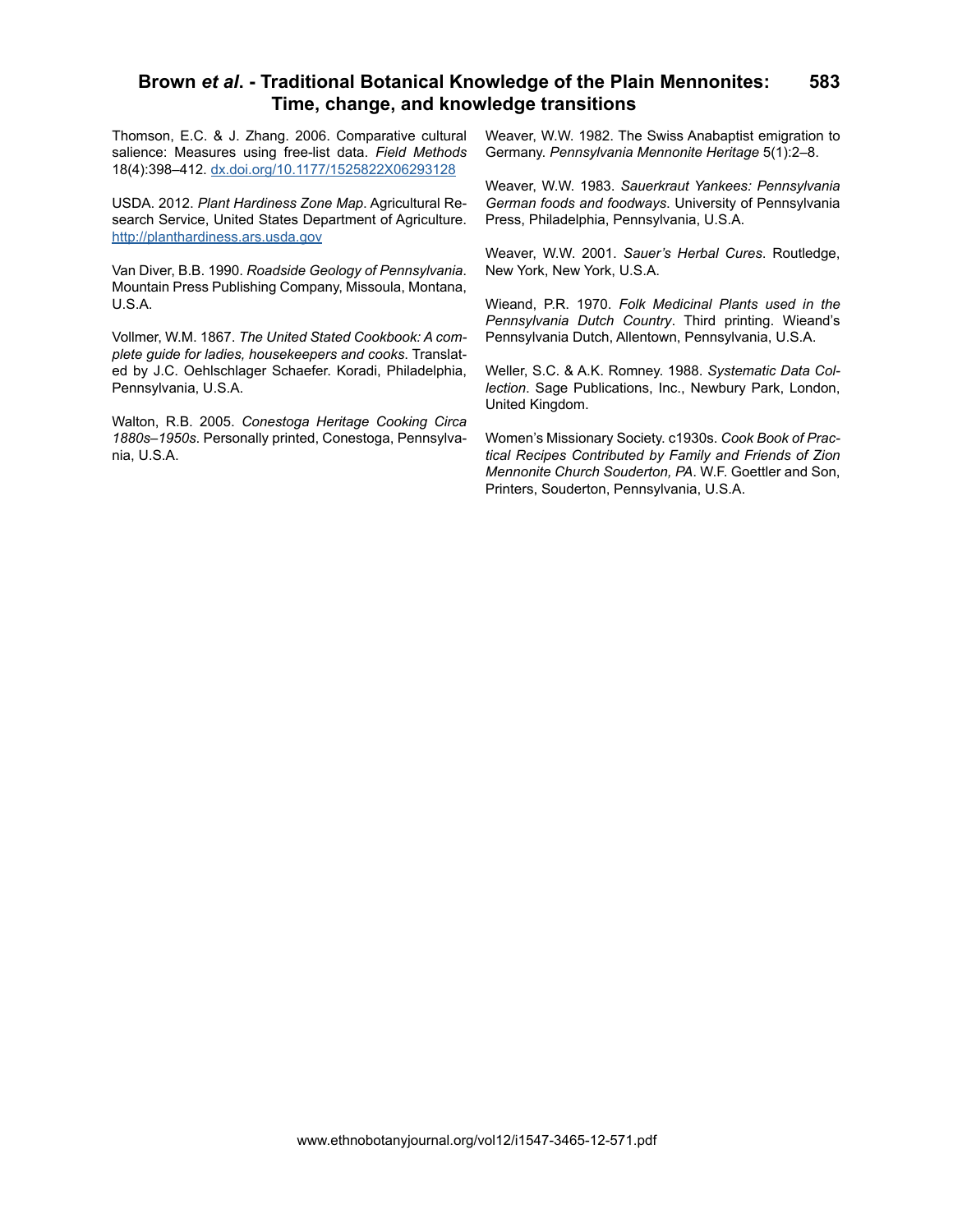Appendix 1. Tallied data derived from interviews with Old Order Mennonites in eastern Pennsylvania, U.S.A. Data used for cluster analysis. \*Sect affiliations (and<br>their abbreviations from least to most conservative): Groff **Appendix 1**. Tallied data derived from interviews with Old Order Mennonites in eastern Pennsylvania, U.S.A. Data used for cluster analysis. \*Sect affiliations (and their abbreviations from least to most conservative): Groffdale Conference (G), Mid Atlantic Fellowship Mennonites (M), Staufer Conference (S), Weaverland

|                | their abbreviations from least to moservative); Growshowship vistaria Conference Conference Confeale Conference Memory invest (W), Starter Conferences (W), Spaverland |                          |                   |               |     |                |                |               |               |               |                     |                        |                           |                |                   |                |                |                |               |                   |
|----------------|------------------------------------------------------------------------------------------------------------------------------------------------------------------------|--------------------------|-------------------|---------------|-----|----------------|----------------|---------------|---------------|---------------|---------------------|------------------------|---------------------------|----------------|-------------------|----------------|----------------|----------------|---------------|-------------------|
|                | orthern Pennsylvania (N), southeastern Pennsylvania (E), ridge and valley province (R)<br>Conference (W). **Geographical abbreviations: no                             |                          |                   |               |     |                |                |               |               |               |                     |                        |                           |                |                   |                |                |                |               |                   |
|                | Interview number                                                                                                                                                       | $\overline{\phantom{0}}$ | $\mathbf{\Omega}$ | ო             | 4   | 5              | ဖ              | L             | $\infty$      | တ             | $\tilde{c}$         | $\div$                 | <u>ლ</u><br>$\frac{1}{2}$ | $\overline{4}$ | $\overline{6}$    | $\frac{6}{5}$  | 17             | $\frac{8}{1}$  | ω             | 20                |
|                | Sect affiliation*                                                                                                                                                      | O                        | ≥                 | ග             | ග   | O              | ≥              | ≥             | O             | O             | O                   | $\geq$<br>ග            | ഗ                         | O              | ≥                 | $\geq$         | Σ              | Σ              | Σ             | Σ                 |
|                | Geographic region**                                                                                                                                                    | œ                        | $\alpha$          | ≃             | œ   | œ              | ≃              | Ш             | ≃             | œ             | Ш                   | Ш<br>Ш                 | œ                         | Ш              | Ш                 | Ш              | z              | z              | z             | z                 |
|                | Total                                                                                                                                                                  | 54                       | 73                | 52            | 29  | 83             | 3              | SS            | ଚ୍ଚ           | 78            | ន                   | 5                      | 71<br>45                  | 8              | 52                | 93             | 5              | 64             | 117           | 89                |
|                | Culinary                                                                                                                                                               | 52                       | 89                | $\frac{4}{9}$ | ပ္ပ | 8              | ଚ୍ଚ            | 89            | 86            | 76            | $\frac{8}{3}$       | ន                      | 20<br>43                  | 52             | 86                | ଚ୍ଚ            | 5              | 63             | š             | 89                |
|                | Medicinal                                                                                                                                                              | ო                        | 5                 | $\infty$      | ဖ   | $\infty$       | თ              | თ             | ဖ             | ယ             | $\overline{ }$<br>ო | $\mathbf{\Omega}$      | 4                         | 20             | $\mathbf{\Omega}$ | ო              | $\circ$        | $\overline{ }$ | 23            | $\mathbf{\Omega}$ |
|                | Wild collected                                                                                                                                                         | $\overline{a}$           | $\overline{O}$    | r             | r   | F              | $\frac{8}{1}$  | 15            | 28            | 5             | N                   | Ľ<br>4                 | $\overline{4}$            | 23             | თ                 | $\overline{4}$ | r              | $\infty$       | ω             | $\tilde{=}$       |
|                | Cultivated                                                                                                                                                             | 34                       | 28                | 28            | 33  | 20             | 39             | ź,            | 25            | 41            | 32                  | 20                     | 25<br>17                  | 55             | 46                | 32             | 25             | 24             | $\frac{2}{3}$ | 22                |
|                | Obtained via commerce                                                                                                                                                  | ω                        | 28                | 23            | 33  | 46             | 43             | 55            | 5<br>4        | 57            | $\frac{8}{1}$       | 24                     | 35<br>23                  | 4              | 57                | 89             | 24             | 45             | 85            | $\frac{6}{4}$     |
|                | Germanic common name                                                                                                                                                   | 30                       | 34                | 20            | 27  | 32             | 45             | 83            | 38            | 4             | 35                  | 32                     | 34<br>24                  | 59             | $\overline{6}$    | ్లు            | ↽              | 0              | 0             |                   |
|                | Wild collected with germanic name                                                                                                                                      | ဖ                        | 13                | 4             | 4   | 4              | $\tilde{t}$    | 51            | $\frac{0}{1}$ | $\frac{1}{2}$ | ო                   | 5<br>$\mathbf{\Omega}$ | Ľ                         | σ              | ო                 | ო              | 0              | 0              | 0             | 0                 |
|                | Cultivated with germanic name                                                                                                                                          | 23                       | ဖ                 | \$            | 17  | $\frac{6}{5}$  | 21             | $\frac{2}{3}$ | $\frac{6}{1}$ | 33            | 28                  | ဖ<br>17                | 6)                        | 38             | 24                | 17             | $\overline{ }$ | 0              | 0             |                   |
|                | $\overline{\mathsf{D}}$<br>Obtained via commerce with a germanic nan                                                                                                   | ٣                        | 4                 | ო             | ∞   | 22             | 6)             | 35            | $\frac{6}{1}$ | 4             | თ                   | Z<br>∞                 | 2                         | ∞              | $\tilde{e}$       | စ္             | ↽              | 0              | 0             | ᡪ                 |
|                | Total recognized varieties                                                                                                                                             | $\infty$                 | 20                | F             | 20  | ó,             | $\overline{4}$ | 26            | თ<br>᠆        | 25            | $\frac{6}{5}$       | 24                     | 20<br>5                   | 30             | 32                | مبر<br>ب       | 17             | 22             | 29            | Ľ                 |
| Number of taxa | Cultivated with recognized varieties                                                                                                                                   | $\infty$                 | တ                 | <u>:</u>      | 6)  | 2              | $\frac{1}{2}$  | 26            | $\frac{6}{1}$ | 23            | $\frac{6}{5}$       | ග<br>Ю                 | ó,                        | 30             | న్ల               | 51             | $\frac{1}{2}$  | ဖ              | 24            | r                 |
|                | eties<br>Obtained via commerce with recognized varie                                                                                                                   | 0                        | 0                 | 0             | Z   | $\overline{4}$ | r              | $\frac{8}{1}$ | ဖ             | Ľ             | 5                   | 4<br>$\overline{4}$    | 4                         | $\tilde{\tau}$ | თ                 | 4              | N              | 13             | 13            | 4                 |
|                | pne taxa<br>Largest number of recognized varieties any                                                                                                                 | თ                        | 15                | ω             | 4   | S              | ω              | 5             | 4             | ∞             | Ľ                   | ω<br>ౚ                 | ဖ                         | ខ្ល            | 5                 | 5              | N              | 4              | စ             | 4                 |
|                |                                                                                                                                                                        |                          |                   |               |     |                |                |               |               |               |                     |                        |                           |                |                   |                |                |                |               |                   |

www.ethnobotanyjournal.org/vol12/i1547-3465-12-571.pdf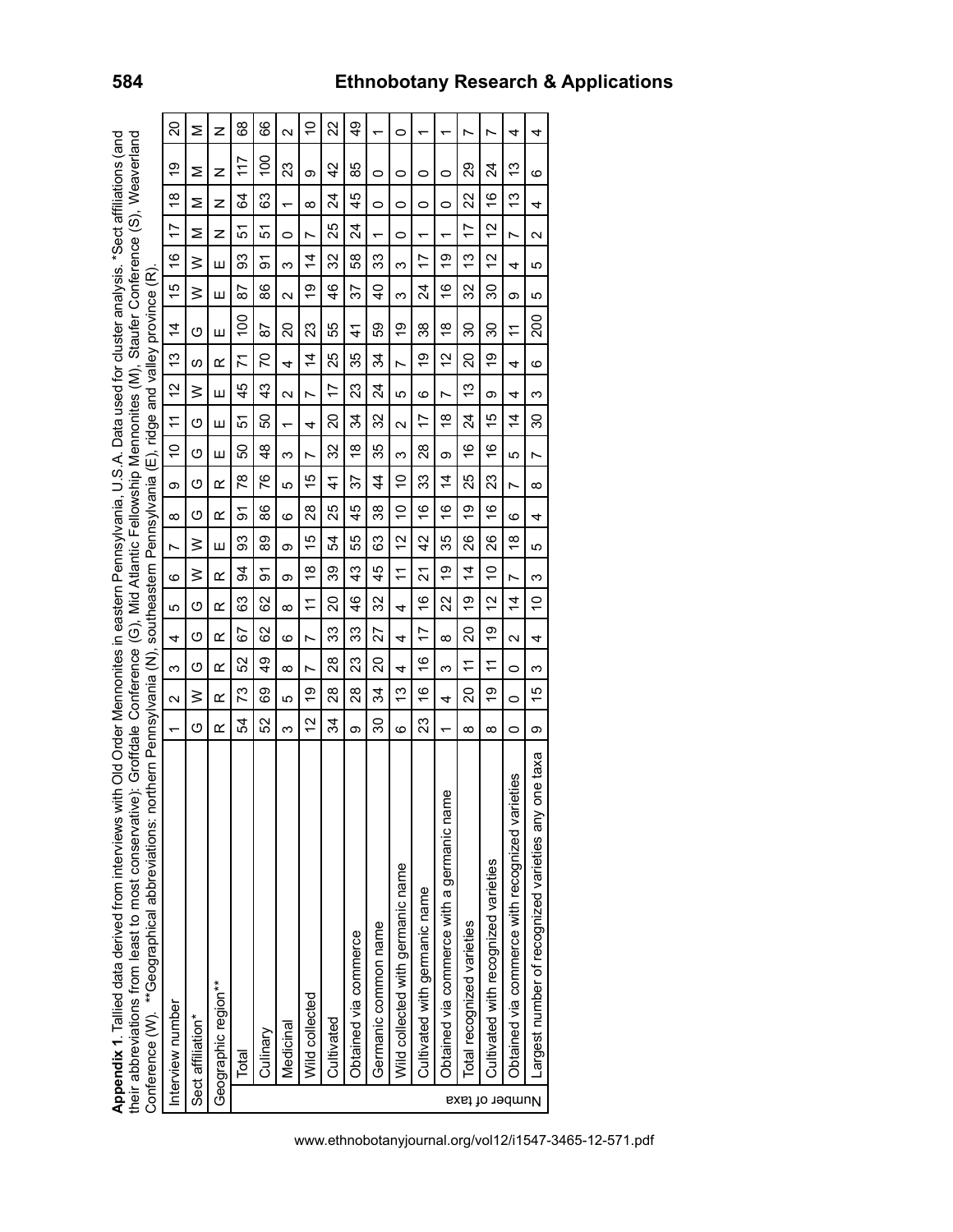**Appendix 2**. Culinary ethnotaxa present in interviews with Old Order Mennonites in eastern Pennsylvania, U.S.A. in 2008–2009. A majority of interviews were conducted during the winter months so herbarium specimens needed to be collected apart from the actual interviews then verified later. Scientific names were initially based on Wieand (1970). Where interviewees referenced plants grown from commercial seeds, species were confirmed with widely-dispersed seed catalogs (for domestic plants), the USDA Plants database (http://plants.usda.gov/java/), and Rhoads & Block (2007) for wild and naturalized plants, as well as www.theplantlist.org/). \* Wieand (1970) describes this as the Pennsylvania German name associated with the English name "boneset." \*\* "Tea" and "mint" are used as synonyms in many contexts. "Meadow tea" was described differently in many cases and may apply to any of the wild or naturalized mints and their Appendix 2. Culinary ethnotaxa present in interviews with Old Order Mennonites in eastern Pennsylvania, U.S.A. in 2008-2009. A majority of interviews were conducted during the winter months so herbarium specimens needed to be collected apart from the actual interviews then verified later. Scientific names were initially based on Wieand (1970). Where interviewees referenced plants grown from commercial seeds, species were confirmed with widely-dispersed seed catalogs (for domestic plants), the USDA Plants database (http://plants.usda.gov/java/), and Rhoads & Block (2007) for wild and naturalized plants, as well as the Tropicos database (http://www.tropicos.org/Home.aspx) for exotic species. All binomials and authorities were confirmed with The Plant List database (http:// www.theplantlist.org/). \* Wieand (1970) describes this as the Pennsylvania German name associated with the English name "boneset." \*\* "Tea" and "mint" are<br>used as swomwns in many contexts "Meadow tea" was described differe the Tropicos database (http://www.tropicos.org/Home.aspx) for exotic species. All binomials and authorities were confirmed with The Plant List database (http:// hybrids. The lead author and family in the study area refer to a population of the red-stemmed *Mentha x gentilis* as "meadow mint."

| woodday.com/windin.com/windin.com/windin.com/windin.com/windin.com/<br>hybrids. The lead author and family in the study | refer<br>vas<br>area<br>B | ω<br>٩                   |   | NIBILI II ANIDIDI DUNIDADI<br>population | ৳       | eq.                      | red-stemmed | じょこ                      |                          |                          | allo rinay apply be inter-<br>Mentha x gentilis as |         |         | "meadow mint.            | <b>F</b>                 | wild of Harman Shill b        |         |    |                          | ここ ここすい |                          |
|-------------------------------------------------------------------------------------------------------------------------|---------------------------|--------------------------|---|------------------------------------------|---------|--------------------------|-------------|--------------------------|--------------------------|--------------------------|----------------------------------------------------|---------|---------|--------------------------|--------------------------|-------------------------------|---------|----|--------------------------|---------|--------------------------|
| Named ethnotaxa collected                                                                                               |                           |                          |   |                                          |         |                          |             |                          |                          |                          | Interviews                                         |         |         |                          |                          |                               |         |    |                          |         |                          |
| Scientific                                                                                                              | Vernacular                | $\overline{\phantom{0}}$ | N | ∾                                        | 4       | <b>SC</b>                | ဖ           | N                        | ∞                        | თ                        | S                                                  | ÷       | 51      | ო                        | $\frac{4}{3}$            | 5                             | 9       | 17 | ఇ                        | თ       | ន                        |
| Acer saccharinum L                                                                                                      | maple syrup               |                          | ᡪ | 0                                        | O       | 0                        | ᡪ           | ᡪ                        | ᠇                        | ᡪ                        | 0                                                  | 0       | O       | 0                        | 0                        | ᠇<br>0                        |         | ᡪ  | 0                        | ᠇       | $\overline{\phantom{0}}$ |
| Actinidia deliciosa (A.Chev.)<br>C.F.Liang & A.R.Ferguson;<br>Zucc.) Planch. ex Miq.<br>A. arguta (Siebold &            | kiwi                      | 0                        | 0 | 0                                        | $\circ$ | $\circ$                  | 0           | $\circ$                  | 0                        | 0                        | 0                                                  | $\circ$ | $\circ$ | 0                        | 0                        | ᠇<br>$\overline{\phantom{0}}$ |         | 0  | 0                        | ↽       | $\circ$                  |
| Agaricus sp.                                                                                                            | nroom<br>meadow musl      | 0                        | 0 | 0                                        | 0       | 0                        | 0           | 0                        | ᠇                        | $\circ$                  | 0                                                  | 0       | 0       | 0                        | 0                        | 0<br>0                        |         | 0  | 0                        | 0       | $\circ$                  |
|                                                                                                                         | mushroom                  | 0                        | 0 | ↽                                        | 0       | 0                        | 0           | $\overline{\phantom{0}}$ | 0                        | ↽                        | ᠇                                                  | 0       | ↽       | 0                        | 0                        | 0<br>0                        |         | 0  | 0                        | 0       | 0                        |
| Allium cepa L                                                                                                           | onion                     | 0                        | ↽ | ᡪ                                        | ᠇       | ↽                        | ᡪ           | ᡪ                        | ᠇                        | ᡪ                        | ᠇                                                  | ᠇       | ᠇       | ᡪ                        | ᡪ                        | ᠇<br>$\overline{\phantom{0}}$ |         | 0  | ↽                        | ᠇       | $\overline{\phantom{0}}$ |
| Allium sativum L.                                                                                                       | garlic                    | 0                        | ᡪ | ᡪ                                        | 0       | ↽                        | ᠇           | 0                        | ᠇                        | ᠆                        | 0                                                  | 0       | ᠇       | ᠇                        |                          | $\overline{\phantom{0}}$<br>0 |         | 0  | ↽                        | ᠇       | ᡪ                        |
|                                                                                                                         | garlic, wild              | 0                        | 0 | $\circ$                                  | 0       | 0                        | 0           | $\overline{\phantom{0}}$ | 0                        | 0                        | 0                                                  | $\circ$ | 0       | ↽                        | ᠇                        | 0<br>↽                        |         | 0  | 0                        | 0       | 0                        |
| Allium schoenoprasum                                                                                                    | chives                    | 0                        | 0 | 0                                        | $\circ$ | 0                        | ᡪ           | ᡪ                        | 0                        | 0                        | 0                                                  | 0       | $\circ$ | 0                        | 0                        | ᡪ<br>0                        |         | 0  | 0                        | ᠇       | ᡪ                        |
| Allium tricoccum Aiton                                                                                                  | ramps                     | 0                        | 0 | 0                                        | 0       | 0                        | 0           | 0                        | 0                        | $\circ$                  | 0                                                  | 0       | $\circ$ | 0                        | $\overline{\phantom{0}}$ | 0<br>0                        |         | 0  | 0                        | ↽       | $\circ$                  |
| Anacardium occidentale L.                                                                                               | cashew                    |                          | 0 | 0                                        | 0       | $\circ$                  | 0           | $\overline{\phantom{0}}$ | 0                        | $\overline{\phantom{0}}$ | 0                                                  | ᠆       | 0       | 0                        |                          | 0<br>0                        |         | ᡪ  | $\overline{\phantom{0}}$ | ᠇       | ↽                        |
| Ananas comosus (L.) Merr.                                                                                               | pineapple                 | 0                        | 0 | $\circ$                                  | 0       | ᡪ                        | ᡪ           | ٣                        | ᡪ                        | ᠇                        | ᠇                                                  | ᡪ       | $\circ$ | ᠆                        | ᡪ                        | ᠇<br>ᡪ                        |         | ᡪ  | 0                        | 0       | ᡪ                        |
| Anethum graveolens L                                                                                                    | 틍                         | 0                        | 0 | ↽                                        | ↽       | 0                        | 0           | $\overline{\phantom{0}}$ | ↽                        | 0                        | ↽                                                  | 0       | ↽       | $\overline{\phantom{0}}$ | 0                        | ᠇<br>0                        |         | ᠇  | ↽                        | ↽       | ᡪ                        |
| Apium graveolens L                                                                                                      | celery                    | 0                        | 0 | 0                                        | ᠇       | $\overline{\phantom{0}}$ | ᠇           | ↽                        | ↽                        | $\overline{\phantom{0}}$ |                                                    |         | ↽       | ᠆                        |                          | $\overline{\phantom{0}}$      |         | 0  | 0                        | ᠇       |                          |
| Arachis hypogaea L                                                                                                      | peanuts                   | ᠇                        | 0 | 0                                        | 0       | ↽                        | ᡪ           | ٣                        | ᡪ                        | ᡪ                        | ᠇                                                  | ᡪ       | $\circ$ | ᠇                        | 0                        | $\circ$                       |         | ᡪ  | ᠇                        | ٣       | ۰                        |
| A <i>rmoracia rusticana</i><br>P.Gaertn., B.Mey. & Scherb.                                                              | horse radish              | 0                        | 0 | 0                                        | 0       | 0                        | 0           | $\overline{\phantom{0}}$ | 0                        | 0                        | 0                                                  | 0       | 0       | 0                        | 0                        | 0<br>$\overline{\phantom{0}}$ |         | 0  | 0                        | 0       | 0                        |
| Artocarpus altilis (Parkinson<br>ex F.A.Zorn) Fosberg                                                                   | breadfruit                | 0                        | 0 | $\circ$                                  | $\circ$ | $\circ$                  | 0           | $\circ$                  | 0                        | $\circ$                  | 0                                                  | 0       | $\circ$ | 0                        | 0                        | 0                             | $\circ$ | 0  | $\circ$                  | ᠇       | $\circ$                  |
| Asimina triloba (L.) Dunal                                                                                              | wedwed                    | 0                        | 0 | 0                                        | 0       | 0                        | 0           | $\overline{\phantom{0}}$ | 0                        | 0                        | 0                                                  | 0       | 0       | 0                        | 0                        | 0<br>0                        |         | 0  | 0                        | 0       | O                        |
| Asparagus officinalis L                                                                                                 | sugenedse                 | ᠇                        | ↽ | 0                                        | ᠇       | ↽                        | 0           | ᠇                        | ᠇                        | ᡪ                        | ᠇                                                  | ᠇       | 0       | 0                        | ᡪ                        | ᠇<br>0                        |         | ᠇  | 0                        | ᡪ       | 0                        |
| Avena sativa L                                                                                                          | oats                      |                          | ↽ | $\overline{\phantom{0}}$                 | ᡪ       | ↽                        | ᠇           | ↽                        | ᠇                        | ᠆                        | 0                                                  | ᠆       |         | ᠆                        |                          | 0<br>᠆                        |         | ᡪ  | ↽                        | ᠆       | $\overline{\phantom{0}}$ |
| c.f. Barbarea verna<br>(Mill.) Asch.                                                                                    | land cress                | 0                        | 0 | 0                                        | 0       | 0                        | 0           | 0                        | $\overline{\phantom{0}}$ | $\circ$                  | 0                                                  | $\circ$ | $\circ$ | 0                        | 0                        | 0<br>$\circ$                  |         | 0  | 0                        | 0       | $\circ$                  |

#### **Brown** *et al***. - Traditional Botanical Knowledge of the Plain Mennonites: Time, change, and knowledge transitions 585**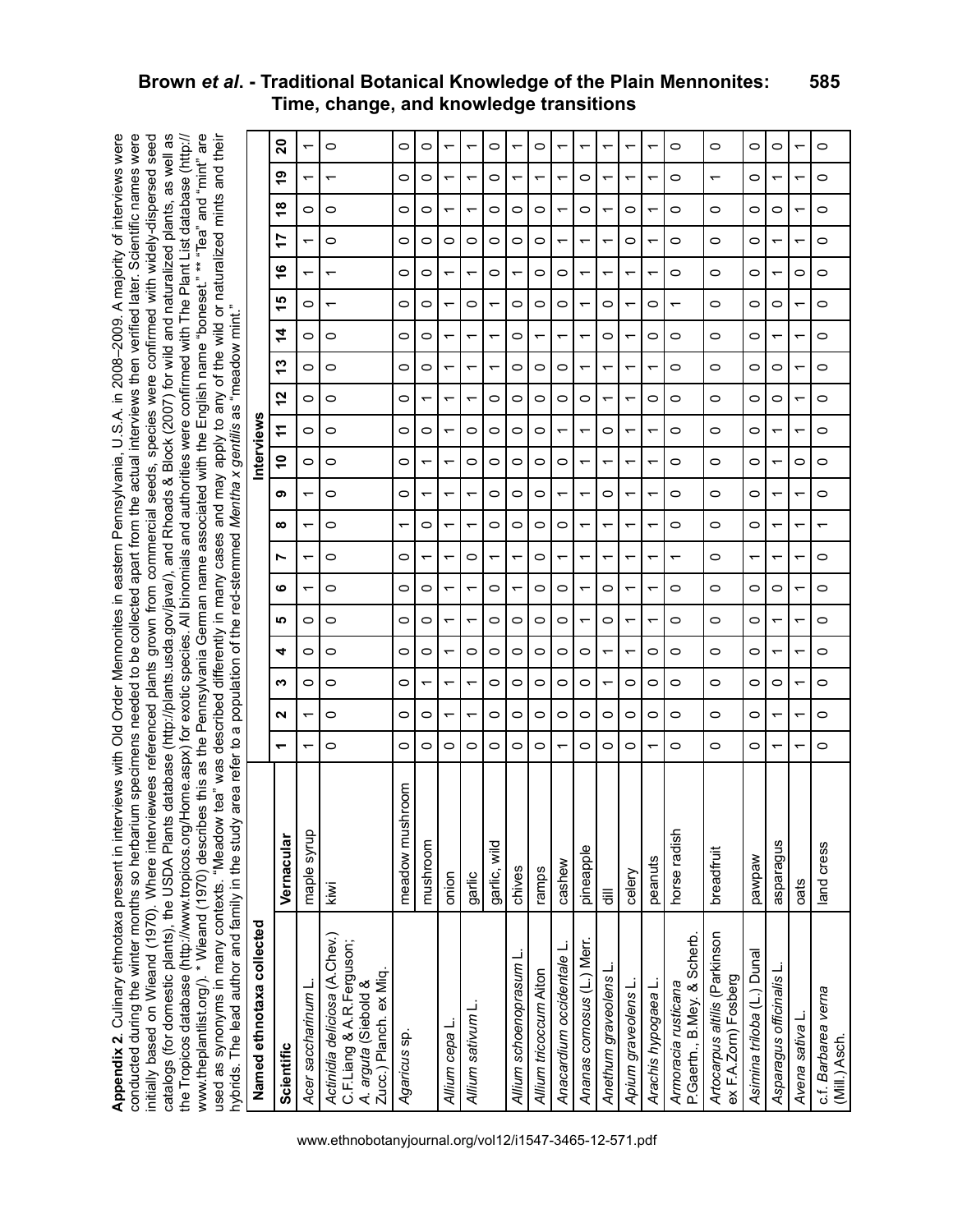| Named ethnotaxa collected                                    |                         |         |                          |         |         |                          |                          |                          |                          |                          | nterviews     |                               |                          |         |                          |                          |         |                          |                          |    |
|--------------------------------------------------------------|-------------------------|---------|--------------------------|---------|---------|--------------------------|--------------------------|--------------------------|--------------------------|--------------------------|---------------|-------------------------------|--------------------------|---------|--------------------------|--------------------------|---------|--------------------------|--------------------------|----|
| Scientific                                                   | Vernacular              | ᠇       | ี                        | ∾       | 4       | <u> ဟု</u>               | ဖ                        | N                        | ∞                        | ග                        | $\frac{1}{2}$ | 12<br>÷                       |                          | 4<br>က  | ю                        | $\frac{6}{1}$            | 17      | ∞                        | ဇ္                       | 20 |
| Beta vulgaris I                                              | beets, red              | ᠇       | ᠆                        | ᠇       | ᠇       | ↽                        | ↽                        | ᠇                        | 0                        | $\overline{\phantom{0}}$ | 0             | 0<br>↽                        | $\overline{\phantom{0}}$ | ↽       | ᠆                        | ↽                        | ᠇       |                          | ↽                        |    |
|                                                              | swiss chard             | 0       | 0                        | 0       | 0       | 0                        |                          | 0                        | 0                        | 0                        | 0             | 0<br>0                        | 0                        | 0       | 0                        | 0                        | 0       | 0                        | 0                        |    |
| Brassica oleracea                                            | broccoli                | ᠆       | 0                        | 0       | ᠇       | $\overline{ }$           | ↽                        | ᠇                        | ↽                        | 0                        | 0             | 0<br>0                        | ↽                        | 0       | 0                        | ↽                        | ᠇       |                          | ᠆                        | ᠇  |
|                                                              | brussels sprouts        | $\circ$ | $\circ$                  | 0       | $\circ$ | $\circ$                  | O                        | $\circ$                  | O                        | $\circ$                  | 0             | 0<br>0                        | $\circ$                  | 0       | ᡪ                        | 0                        | $\circ$ | 0                        | 0                        | 0  |
|                                                              | cabbage                 |         | ᠇                        | ᠇       |         | $\overline{ }$           |                          | ᠆                        | 0                        | ᡪ                        |               | 0<br>ᡪ                        | 0                        | 0       | ᡪ                        |                          |         |                          | ᠇                        |    |
|                                                              | cabbage, Chinese        | 0       | 0                        | 0       | 0       | $\circ$                  | 0                        | ↽                        | 0                        | 0                        | 0             | 0<br>0                        | 0                        | 0       | 0                        | $\overline{\phantom{0}}$ | 0       | 0                        | 0                        | 0  |
|                                                              | cauliflower             | ᡪ       | 0                        | 0       | ↽       | $\overline{\phantom{0}}$ | ᡪ                        | ᡪ                        | $\overline{\phantom{0}}$ | $\circ$                  | ᡪ             | 0<br>0                        | ᡪ                        | $\circ$ | ᡪ                        | ᡪ                        | ↽       | $\circ$                  | ᡪ                        | ᠇  |
|                                                              | kale                    | 0       | 0                        | 0       |         | $\circ$                  | 0                        | 0                        | 0                        | 0                        | 0             | 0<br>0                        | 0                        | 0       | 0                        | 0                        | 0       | 0                        | 0                        | 0  |
|                                                              | kohlrabi                | 0       | 0                        | 0       | 0       | $\circ$                  | 0                        | ↽                        | 0                        | 0                        | 0             | 0<br>0                        | 0                        | 0       | 0                        | 0                        | 0       | 0                        | 0                        | 0  |
| Brassica rapa L                                              | turnip                  | ᡪ       | $\circ$                  | 0       | $\circ$ | $\circ$                  | 0                        | ۳                        | 0                        | $\overline{\phantom{0}}$ | 0             | $\overline{\phantom{0}}$<br>0 | $\overline{\phantom{0}}$ | 0       | ᠇                        | 0                        | $\circ$ | 0                        | ᡪ                        | 0  |
| Camellia sinensis (L.) Kuntze                                | green)<br>tea (black or | 0       | 0                        | 0       | 0       | ᡪ                        | 0                        | ᡪ                        | ᠇                        | ᡪ                        | 0             | 0<br>0                        | 0                        |         | 0                        | 0                        | 0       | 0                        | ᡪ                        | 0  |
| pastoris (L.) Medik.<br>Capsella bursa-                      | purslane                | 0       | $\overline{\phantom{0}}$ | 0       | 0       | $\circ$                  | ᠇                        | 0                        | $\circ$                  | $\circ$                  | 0             | 0<br>0                        | $\circ$                  | ᠇       | 0                        | 0                        | 0       | 0                        | 0                        | 0  |
| Capsicum annuum L                                            | ili c                   | $\circ$ | ᠇                        | 0       | $\circ$ | $\circ$                  | 0                        | $\overline{\phantom{0}}$ | $\overline{\phantom{0}}$ | ᠇                        | 0             | 0<br>0                        | ↽                        | ᠇       | ᡪ                        | ᠇                        | $\circ$ | ᠇                        | ᠇                        | ᠇  |
|                                                              | paprika                 | 0       | ᠇                        | 0       | ᡪ       | $\overline{\phantom{0}}$ | ٣                        | 0                        | ᠇                        | ۳                        | 0             | 0<br>0                        | ٣                        | 0       | ٣                        | ٣                        | 0       | ۳                        | ↽                        | ᠇  |
|                                                              | pepper, banana          | 0       | 0                        | 0       | ᠇       | 0                        | 0                        | $\circ$                  | 0                        | 0                        | 0             | 0<br>0                        | 0                        | 0       | 0                        | 0                        | $\circ$ | 0                        | 0                        | 0  |
|                                                              | pepper, bell            | 0       | 0                        | ᠇       | ᠇       | $\overline{\phantom{0}}$ | 0                        | 0                        | ↽                        | 0                        | 0             | 0<br>0                        | ↽                        | 0       | 0                        | 0                        | 0       | 0                        | 0                        | ᠇  |
|                                                              | pepper, bird            | 0       | 0                        | 0       | 0       | $\circ$                  | 0                        | $\circ$                  | 0                        | $\circ$                  | 0             | 0<br>0                        | $\circ$                  | ᠇       | 0                        | 0                        | 0       | $\circ$                  | 0                        | 0  |
|                                                              | pepper, hot             | ᡪ       | ↽                        | ↽       | 0       | $\overline{\phantom{0}}$ | 0                        | 0                        | ᠇                        | $\overline{\phantom{0}}$ | 0             | 0<br>$\overline{\phantom{0}}$ | ᠇                        | ᠇       | ᠇                        | ᠇                        | 0       | 0                        | ᠆                        |    |
|                                                              | pepper, sweet           | 0       | ᠇                        | $\circ$ | 0       | $\circ$                  | 0                        | $\overline{\phantom{0}}$ | 0                        | 0                        | 0             | 0<br>0                        | 0                        | ᠇       | ᠇                        | 0                        | 0       | 0                        | 0                        | 0  |
|                                                              | peppers                 | ٣       | 0                        | $\circ$ | $\circ$ | $\circ$                  | $\overline{\phantom{0}}$ | $\circ$                  | $\circ$                  | $\circ$                  | ٣             | 0<br>↽                        | $\circ$                  | ↽       | $\circ$                  | ↽                        | $\circ$ | ٣                        | $\overline{\phantom{0}}$ | 0  |
| (Wangenh.) K.Koch<br>Carya illinoinensis                     | pecans                  | 0       | 0                        | 0       | ᠆       | $\overline{\phantom{0}}$ | 0                        | $\circ$                  | 0                        | ↽                        | 0             | ᠇<br>0                        | $\overline{\phantom{0}}$ | ᠇       | ᠇                        | 0                        | 0       | $\overline{\phantom{0}}$ | 0                        | ᠇  |
| Carya ovata (Mill.) K.Koch, C.<br>laciniosa (F.Michx.) G.Don | hickory nut             | 0       | $\overline{\phantom{0}}$ | 0       | $\circ$ | $\circ$                  | ᠇                        | ᠇                        | $\overline{\phantom{0}}$ | $\overline{\phantom{0}}$ | 0             | $\overline{\phantom{0}}$<br>0 | $\overline{\phantom{0}}$ | ᠇       | $\overline{\phantom{0}}$ | ᠇                        | 0       | 0                        | 0                        | 0  |
| Castanea mollissima<br>Blume; C. sativa Mill                 | chestnut                | 0       | $\overline{\phantom{0}}$ | 0       | 0       | $\overline{\phantom{0}}$ | 0                        | ↽                        | 0                        | 0                        | 0             | 0<br>0                        | 0                        | 0       | ᠇                        | 0                        | 0       | 0                        | 0                        | 0  |
| (Thunb.) Lindl. ex Spach<br>Chaenomeles japonica             | quince                  | 0       | 0                        | 0       | 0       | $\circ$                  | 0                        | $\circ$                  | ↽                        | $\overline{\phantom{0}}$ | 0             | 0<br>0                        | $\circ$                  | 0       | 0                        | 0                        | 0       | 0                        | 0                        | 0  |
| Chenopodium album L                                          | lambs quarters          | 0       | 0                        | 0       | 0       | $\circ$                  | ᠇                        | 0                        | 0                        | $\circ$                  | 0             | 0<br>0                        | ᠇                        | ᠇       | 0                        | 0                        | 0       | 0                        | 0                        | 0  |
| Cichorium endivia L.                                         | endive                  | ᠇       | $\circ$                  | 0       | 0       | $\circ$                  | 0                        | $\overline{\phantom{0}}$ | 0                        | $\circ$                  | $\circ$       | $\overline{\phantom{0}}$<br>0 | $\circ$                  | $\circ$ | $\circ$                  | 0                        | 0       | $\circ$                  | 0                        | 0  |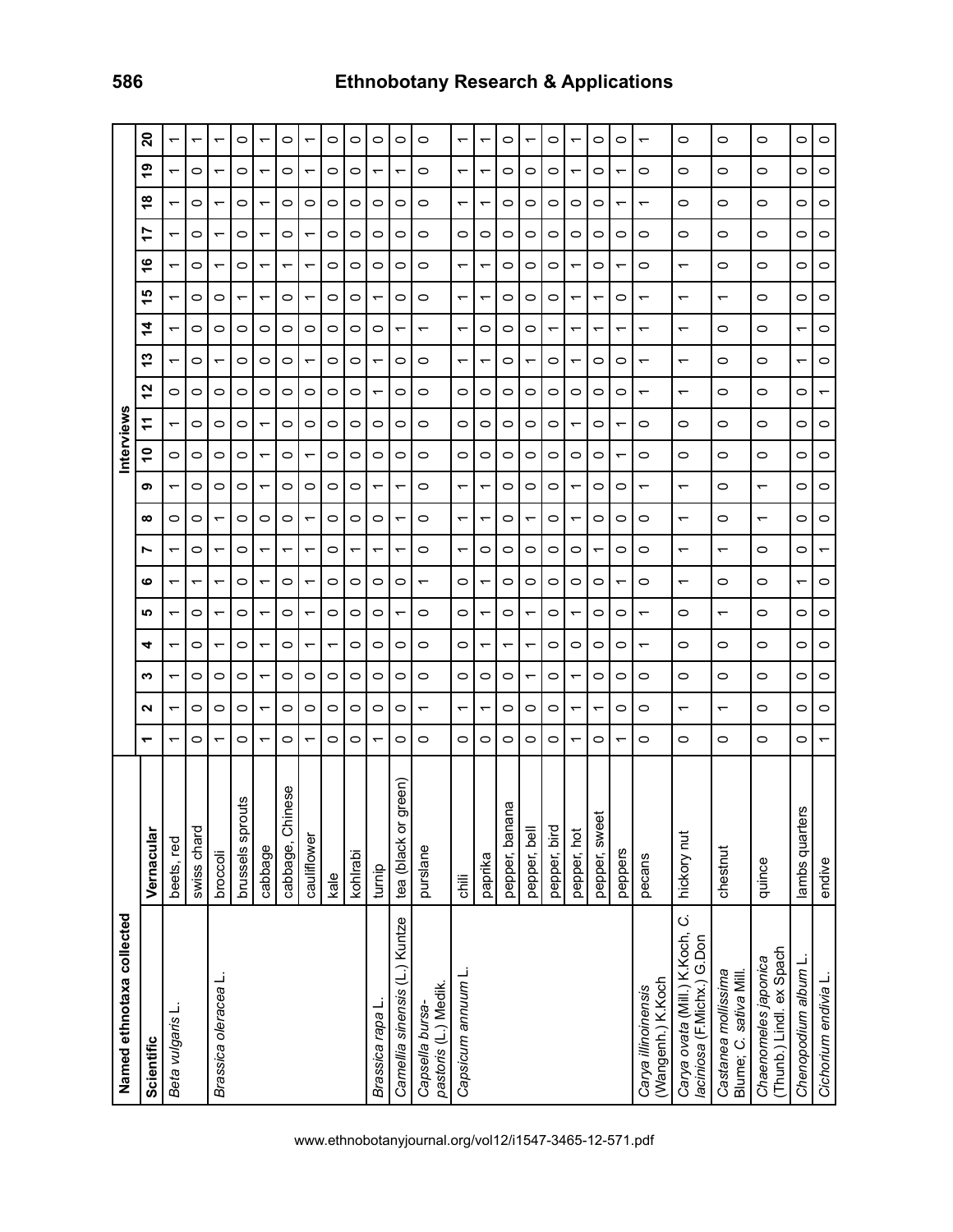| Named ethnotaxa collected                     |                    |         |   |   |         |                          |         |                               |   |                          | nterviews |                          |   |         |    |         |         |                          |   |                          |
|-----------------------------------------------|--------------------|---------|---|---|---------|--------------------------|---------|-------------------------------|---|--------------------------|-----------|--------------------------|---|---------|----|---------|---------|--------------------------|---|--------------------------|
| Scientific                                    | Vernacular         | ᅮ       | Ν | ∾ | 4       | ம                        | ဖ       | $\infty$<br>r                 | თ | ٥                        | ÷         | 12                       | 5 | 4       | 15 | ဖ       | r       | ∞                        | თ | $\mathbf{S}$             |
| Cinnamomum verum J.Presl                      | cinnamon           | 0       |   | 0 |         | ᠇                        | ᡪ       | ↽<br>᠇                        | ↽ | ᠇                        | ↽         | $\overline{\phantom{0}}$ |   | ᡪ       | ᠇  | ᠇       |         | ᠇                        |   | $\circ$                  |
| Citrullus lanatus (Thunb.)<br>Matsum. & Nakai | watermelon         | 0       | 0 | ᡪ | 0       | 0                        | ᠇       | ᠇<br>᠆                        | ᠆ | ᠇                        | ᠇         | $\overline{ }$           | ᠇ | 0       | ᠇  | ᡪ       | 0       | ᠆                        | ᠇ | $\overline{\phantom{0}}$ |
| Citrus limon (L.) Osbeck                      | lemon              | $\circ$ | ᡪ | 0 | 0       | $\overline{\phantom{0}}$ | 0       | ↽<br>0                        | 0 | ᡪ                        | 0         | 0                        | ᡪ | ᠇       | ᡪ  | 0       | 0       | ᠇                        | 0 | ᠇                        |
| Citrus paradisi Macfad.                       | grape fruit        | 0       | 0 | 0 | 0       | 0                        | ᠆       | $\overline{\phantom{0}}$<br>0 |   | $\circ$                  | 0         | $\circ$                  |   | ᠆       |    |         | 0       | ᠇                        |   | $\overline{\phantom{0}}$ |
| Citrus reticulata Blanco                      | tangerine          | 0       | 0 | 0 | 0       | 0                        | 0       | 0<br>0                        | 0 | 0                        | 0         | 0                        | 0 | 0       | 0  | 0       | 0       | 0                        | ᠇ | 0                        |
| Citrus sinensis (L.) Osbeck                   | orange             | $\circ$ | 0 | 0 | 0       | 0                        | ᠇       | ↽<br>0                        | ᡪ | ᠇                        | ᠇         | $\circ$                  |   | ᠇       | ᠇  | ᠇       |         | ᡪ                        |   | ᡪ                        |
| Claytonia virginica L                         | spring beauty      | 0       | 0 | 0 | 0       | 0                        | 0       | 0<br>0                        | 0 | 0                        | 0         | 0                        | 0 | 0       | 0  | ᠇       | 0       | 0                        | 0 | 0                        |
| Cocos nucifera L                              | coconut            | $\circ$ | 0 | ᡪ | 0       | ٣                        | $\circ$ | ٣<br>0                        | 0 | O                        | 0         | $\circ$                  | 0 | 0       | 0  | $\circ$ | $\circ$ | 0                        | 0 | ᡪ                        |
| Coffea arabica L.                             | coffee             | 0       | 0 | 0 | 0       | 0                        | 0       | ᠇<br>0                        |   | 0                        | 0         | ᡪ                        | 0 | 0       | ᠇  | ᡪ       | 0       | 0                        | 0 | 0                        |
| Walter; C. avellana<br>Corylus americana      | hazel nut          | 0       | 0 | 0 | 0       | 0                        | 0       | 0<br>0                        | 0 | 0                        | 0         | $\circ$                  | 0 | 0       | ᠇  | 0       | 0       | 0                        | 0 | 0                        |
| Crocus sativus L                              | saffron            | 0       | 0 | 0 | 0       | 0                        | 0       | ᠇<br>᠇                        | ᠇ | ᠇                        | ↽         | $\circ$                  | 0 | $\circ$ | ᠇  | ᠇       | 0       | 0                        | 0 | $\circ$                  |
| Cucumis melo L                                | cantaloupe         | 0       | 0 | 0 | ᡪ       | 0                        | ᡪ       | ᠇<br>ᡪ                        | ᡪ | $\overline{\phantom{0}}$ | ᠇         | $\overline{\phantom{0}}$ | ᠇ | 0       | ᠇  | ᡪ       | 0       | ᠆                        | ᡪ | 0                        |
|                                               | crenshaw           | 0       | 0 | 0 | $\circ$ | 0                        | $\circ$ | $\circ$<br>0                  | 0 | 0                        | 0         | $\circ$                  | ۳ | 0       | 0  | $\circ$ | 0       | 0                        | 0 | $\circ$                  |
|                                               | honeydew           | 0       | 0 | 0 | 0       | 0                        | 0       | 0<br>0                        | 0 | 0                        | 0         | 0                        | 0 | 0       |    | 0       | 0       | 0                        | 0 | 0                        |
| Cucumis sativus L                             | cucumber           | ᡪ       | 0 | ᡪ | $\circ$ | 0                        | ᠇       | $\circ$<br>٣                  | ↽ | ↽                        | ٣         | $\circ$                  | 0 | $\circ$ | ᠇  | ↽       | ↽       | ᠇                        |   | ᠇                        |
| Cucurbita moschata                            | pumpkin, neck      | 0       | 0 | 0 | 0       | 0                        | 0       | ᠇<br>0                        | 0 | 0                        | 0         | 0                        | 0 | 0       | 0  | 0       | 0       | 0                        | 0 | 0                        |
| Duchesne                                      | squash, butter nut | 0       | 0 | 0 | 0       | 0                        | 0       | 0<br>0                        | O | 0                        | 0         | 0                        | 0 | 0       | ᠇  | 0       | 0       | 0                        |   | 0                        |
| Cucurbita pepo L                              | pumpkin            | 0       | 0 | 0 | 0       | 0                        | ᡪ       | 0<br>᠇                        | 0 | 0                        | 0         | 0                        | 0 | 0       | 0  | 0       |         | 0                        |   | $\circ$                  |
|                                               | ēņ<br>squash, sumr | 0       | 0 | 0 | 0       | 0                        | 0       | 0<br>0                        | 0 | 0                        | 0         | $\circ$                  | 0 | 0       | 0  | ᡪ       | 0       | ᠇                        | 0 | ↽                        |
|                                               | zucchini           | ᠇       | 0 | 0 | ᠇       | 0                        | 0       | ᠇<br>0                        | ᡪ | 0                        | ᠇         | $\circ$                  | 0 | 0       | ᠇  | ↽       | ۳       | $\overline{\phantom{0}}$ | ᠇ | ᠇                        |
| Cucurbita spp.                                | squash             | 0       | 0 | 0 | ᠇       | 0                        | ᠇       | 0<br>0                        | 0 | 0                        | 0         | 0                        | 0 | 0       | 0  | 0       | 0       | 0                        | 0 | 0                        |
| Cuminum cyminum L                             | cumin              | 0       | ᠇ | 0 | 0       | 0                        | ᡪ       | 0<br>0                        | 0 | 0                        | 0         | $\circ$                  | 0 | 0       | 0  | ᡪ       | 0       | 0                        |   | ᠇                        |
| Curcuma longa L                               | turmeric           | 0       |   | 0 |         | 0                        |         | ᡪ<br>0                        |   | 0                        | 0         | $\circ$                  | 0 | $\circ$ | 0  | ᡪ       | 0       | ᠇                        |   | $\circ$                  |
| Cymbopogon citratus<br>(DC.) Stapf            | lemon grass        | $\circ$ | 0 | 0 | 0       | 0                        | 0       | 0<br>0                        | 0 | 0                        | 0         | 0                        | 0 | $\circ$ | 0  | 0       | 0       | 0                        | ᠇ | 0                        |
| Cynara scolymus L                             | artichokes         | 0       | 0 | 0 | 0       | 0                        | 0       | $\circ$<br>᠇                  | 0 | 0                        | 0         | 0                        | 0 | 0       | 0  | 0       | 0       | 0                        | 0 | 0                        |
| Daucus carota L                               | carrots            | ᠇       | 0 | ᠇ | ↽       | ↽                        | ↽       | ↽<br>᠇                        | ↽ | ᠇                        | ᠇         | $\overline{\phantom{0}}$ | ᠇ | ᠇       | ᠇  | ᠇       | ↽       | ↽                        | ᠇ | ↽                        |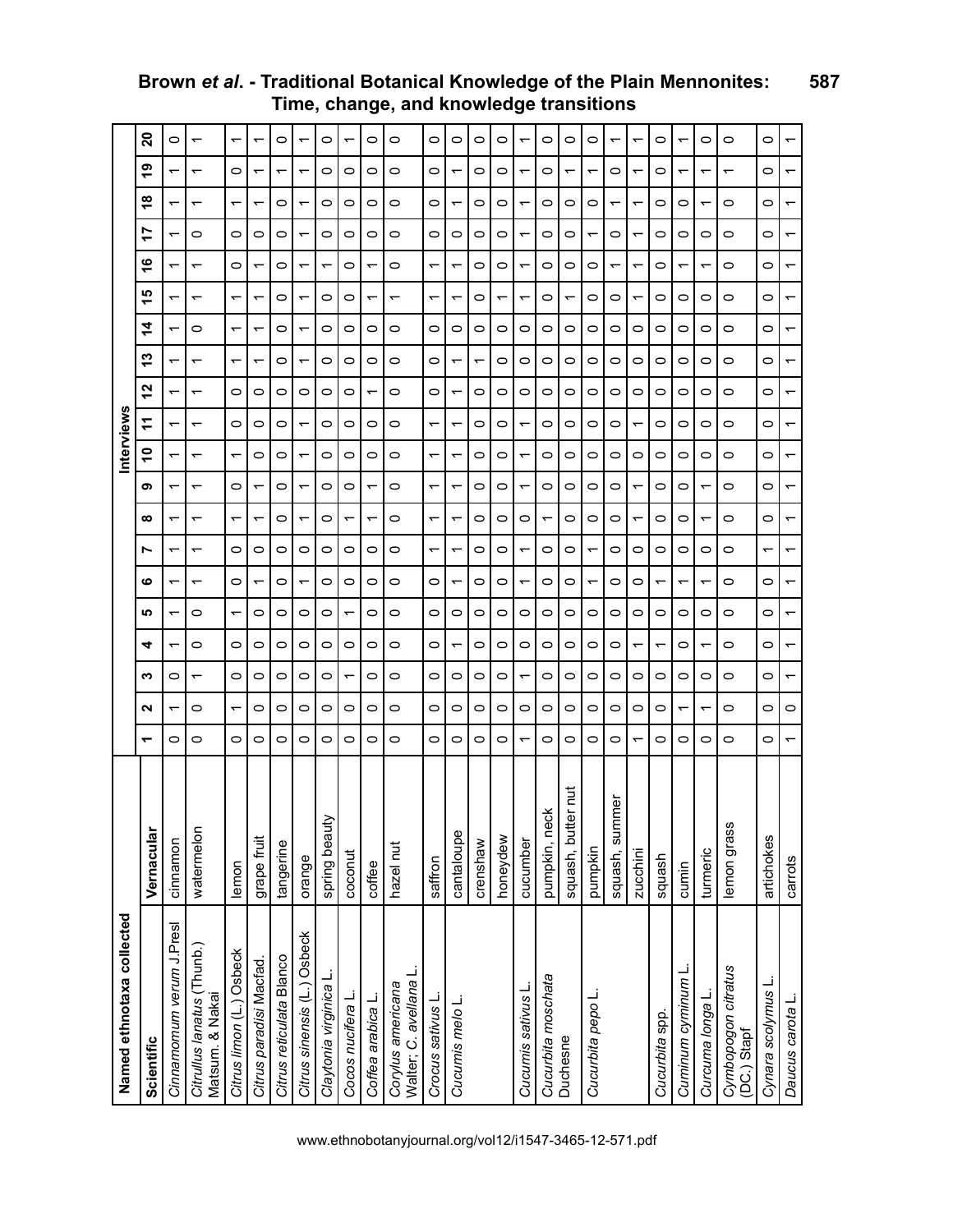| Named ethnotaxa collected                                                                             |                 |                          |    |                          |         |                |                          |                               |                |                          | nterview                 |                          |                          |                          |   |                          |                     |         |                          |                          |
|-------------------------------------------------------------------------------------------------------|-----------------|--------------------------|----|--------------------------|---------|----------------|--------------------------|-------------------------------|----------------|--------------------------|--------------------------|--------------------------|--------------------------|--------------------------|---|--------------------------|---------------------|---------|--------------------------|--------------------------|
| Scientific                                                                                            | Vernacular      | ᠆                        | ี่ | ∾                        | 4       | ம              | r<br>ဖ                   | $\infty$                      | თ              | S                        |                          | ี                        | ო                        | 4                        | ம | ဖ                        | r<br>$\overline{ }$ | ∞       | စ္                       | ຸລ                       |
| Diospyros kaki L.f.;<br>D. virginiana L                                                               | persimmon       | 0                        | 0  | 0                        | 0       | 0              | 0                        | $\overline{\phantom{0}}$<br>᠇ | 0              | 0                        | 0                        | 0                        | 0                        | $\overline{\phantom{0}}$ | ᠇ | 0                        | 0                   | 0       | 0                        | 0                        |
| Elettaria cardamomum<br>(L.) Maton                                                                    | cardamom        | $\circ$                  | 0  | $\circ$                  | $\circ$ | $\circ$        | $\circ$                  | $\circ$<br>᠇                  | $\circ$        | $\circ$                  | $\circ$                  | $\circ$                  | $\circ$                  | $\circ$                  | 0 | $\circ$                  | $\circ$             | $\circ$ | 0                        | $\circ$                  |
| Eruca vesicaria (L.) Cav.                                                                             | arugula         | 0                        | 0  | $\circ$                  | 0       | 0              | $\circ$                  | $\circ$<br>0                  | 0              | $\circ$                  | 0                        | $\circ$                  | $\circ$                  | ᠇                        | 0 | $\circ$                  | $\circ$             | 0       | 0                        | $\circ$                  |
| vesca L.; F. virginiana Mill.<br>(Duchesne ex Weston)<br>Duchesne ex Rozier; F<br>Fragaria × ananassa | strawberry      | 0                        | ᠇  | ᠇                        | ᡪ       | ᠇              | ᠇                        | ↽<br>ᡪ                        | ᠇              | $\overline{ }$           | ᠇                        | ᡪ                        | ᠇                        | ᠇                        | ᠇ | ᠇                        | ᠇                   | ᠆       | ↽                        | $\overline{\phantom{0}}$ |
| Garcinia × mangostana L                                                                               | mangosteen      | 0                        | 0  | 0                        | 0       | 0              | 0                        | 0<br>0                        | 0              | 0                        | 0                        | 0                        | 0                        | 0                        | 0 | 0                        | 0                   | 0       | ᠇                        | 0                        |
| Gaultheria procumbens L.                                                                              | tea berry       | 0                        | 0  | 0                        | 0       | 0              | 0                        | 0<br>0                        | 0              | 0                        | 0                        | 0                        | $\overline{\phantom{0}}$ | 0                        | 0 | 0                        | 0                   | 0       | 0                        | 0                        |
| Glycine max (L.) Merr.                                                                                | bean, soy       | 0                        | 0  | 0                        | 0       | 0              | 0                        | $\circ$<br>0                  | 0              | 0                        | 0                        | $\circ$                  | 0                        | 0                        | ᠇ | 0                        | 0                   | 0       | 0                        | 0                        |
| Glycyrrhiza glabra L.                                                                                 | licorice        | 0                        | 0  | 0                        | 0       | 0              | 0                        | $\circ$<br>0                  | 0              | 0                        | 0                        | 0                        | 0                        | 0                        |   | 0                        | 0                   | 0       | 0                        | 0                        |
| Handroanthus impetiginosus<br>(Mart. ex DC.) Mattos                                                   | pau d'arco      | 0                        | 0  | 0                        | ᠆       | 0              | 0                        | 0<br>0                        | 0              | 0                        | 0                        | 0                        | 0                        | 0                        | 0 | 0                        | 0                   | 0       | 0                        | 0                        |
| Hedeoma pulegioides (L.)<br>Pers.; Mentha pulegium L                                                  | pennyroyal      | 0                        | 0  | 0                        | 0       | 0              | 0                        | 0<br>0                        | 0              | 0                        | 0                        | $\circ$                  | $\overline{\phantom{0}}$ | 0                        | 0 | $\overline{\phantom{0}}$ | 0                   | 0       | 0                        | $\circ$                  |
| Helianthus annuus L                                                                                   | sunflower       | 0                        | 0  | ↽                        | $\circ$ | ↽              | 0                        | $\circ$<br>↽                  | $\circ$        | $\circ$                  | 0                        | $\circ$                  | $\overline{\phantom{0}}$ | 0                        | ᠇ | $\circ$                  | $\circ$             | 0       | $\overline{\phantom{0}}$ | $\circ$                  |
| Hemerocallis fulva (L.) L.                                                                            | daylilly        | 0                        | 0  | 0                        | 0       | 0              | 0                        | $\overline{ }$<br>0           | 0              | 0                        | 0                        | 0                        | 0                        | 0                        | 0 | 0                        | 0                   | 0       | 0                        | 0                        |
| Hordeum vulgare L                                                                                     | barley          | ᡪ                        | 0  | 0                        | 0       | 0              | ↽                        | ᠇<br>0                        | ↽              | 0                        | 0                        | 0                        | 0                        | 0                        | 0 | ᠇                        | 0                   | 0       | 0                        | 0                        |
| ) Lam.<br>(pomoea batatas (L.)                                                                        | potato, sweet   | 0                        | ᡪ  | $\overline{\phantom{0}}$ |         |                | $\overline{\phantom{0}}$ | ᡪ<br>ᡪ                        | ᠆              | ᠆                        | 0                        | ᡪ                        | ᠇                        | $\overline{\phantom{0}}$ |   | ᠇                        | ᡪ                   | 0       |                          | 0                        |
| Juglans cinerea L                                                                                     | butternut       | 0                        | 0  | $\circ$                  | 0       | $\circ$        | 0                        | $\circ$<br>0                  | 0              | $\circ$                  | 0                        | $\circ$                  | 0                        | $\overline{\phantom{0}}$ | 0 | $\circ$                  | 0                   | 0       | 0                        | $\circ$                  |
| Juglans nigra L                                                                                       | walnut, black   | $\overline{\phantom{0}}$ | ᡪ  | ↽                        | ᡪ       | ↽              | ᠇                        | $\overline{\phantom{0}}$<br>0 | ↽              | ᠇                        | 0                        | ٣                        | $\circ$                  | $\overline{\phantom{0}}$ | ᡪ | $\circ$                  | ↽                   | 0       | 0                        | 0                        |
| Juglans regia L                                                                                       | walnut, English | $\overline{\phantom{0}}$ | ᡪ  | 0                        |         | ᠆              | $\overline{\phantom{0}}$ | $\circ$<br>᠇                  | ᠆              | $\overline{\phantom{0}}$ | ᠇                        | $\overline{\phantom{0}}$ | ᠆                        | ᠆                        |   | $\overline{\phantom{0}}$ | ᠇                   |         | 0                        | 0                        |
| Juglans sp.                                                                                           | walnut          | 0                        | 0  | 0                        | 0       | 0              | 0                        | $\circ$<br>᠇                  | 0              | 0                        | 0                        | 0                        | ᠇                        | 0                        | 0 | 0                        | 0                   | 0       | ᠇                        | ᠇                        |
| Lactuca sativa L                                                                                      | lettuce         | ᠇                        | ᠇  | ᠇                        |         | ᠇              | ↽                        | ۳<br>ᡪ                        | ↽              | ᠇                        | ۳                        | ↽                        | $\overline{\phantom{0}}$ | ᡪ                        | ۳ | ᡪ                        | ↽                   | ᡪ       | ᠇                        | ᡪ                        |
| Laurus nobilis L.                                                                                     | bay leaf        | 0                        |    | $\circ$                  | 0       | 0              | 0                        | $\circ$<br>0                  | 0              | 0                        | 0                        | 0                        | 0                        | 0                        | 0 | ᠇                        | 0                   | 0       | 0                        | ᡪ                        |
| Linum usitatissimum L                                                                                 | flax seed       | 0                        | 0  | 0                        | 0       | 0              | 0                        | 0<br>0                        | 0              | 0                        | 0                        | 0                        | 0                        | 0                        | 0 | 0                        | 0                   | 0       | 0                        | ᡪ                        |
| Malus domestica Borkh                                                                                 | apple           | ᠇                        | ᠇  | ᠇                        |         | $\overline{ }$ | $\overline{\phantom{0}}$ | $\overline{ }$<br>↽           | $\overline{ }$ | $\overline{ }$           | $\overline{\phantom{0}}$ | ᠇                        | $\circ$                  | $\overline{ }$           |   | $\overline{ }$           | ᠇                   |         |                          | ᡪ                        |
| Malus sp.                                                                                             | crabapple       | 0                        | 0  | 0                        | 0       | 0              | $\overline{\phantom{0}}$ | 0<br>0                        | 0              | 0                        | 0                        | 0                        | 0                        | 0                        | 0 | 0                        | 0                   | 0       | 0                        | 0                        |
| Mangifera indica L.                                                                                   | mango           | 0                        | 0  | 0                        | 0       | 0              | ᡪ<br>0                   | $\circ$                       | 0              | 0                        | 0                        | $\circ$                  | $\circ$                  | 0                        | 0 | $\overline{\phantom{0}}$ | 0                   | 0       | 0                        | 0                        |

# **588 Ethnobotany Research & Applications**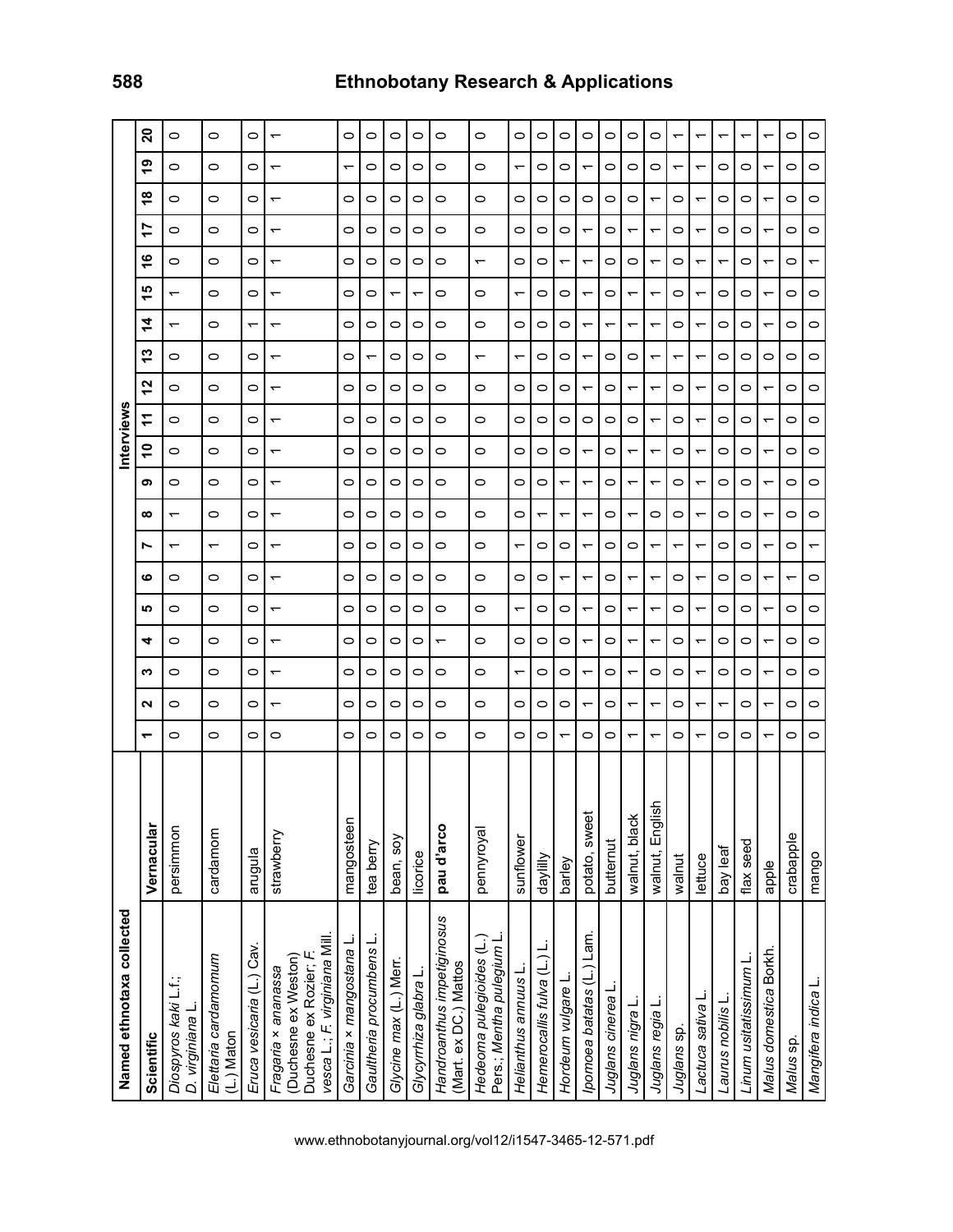| Named ethnotaxa collected                                                       |                                |                          |                          |   |         |                          |                               |                          |                          |                          | nterviews                |                          |                          |                          |                          |   |                          |                          |   |         |
|---------------------------------------------------------------------------------|--------------------------------|--------------------------|--------------------------|---|---------|--------------------------|-------------------------------|--------------------------|--------------------------|--------------------------|--------------------------|--------------------------|--------------------------|--------------------------|--------------------------|---|--------------------------|--------------------------|---|---------|
| Scientific                                                                      | Vernacular                     | ᠆                        | Ν                        | ∾ | 4       | ம                        | N<br>ဖ                        | ∞                        | თ                        | ٥Ļ                       | 7                        | 52                       | ≌                        | 4                        | ی                        | ဖ | 17                       | $\frac{8}{1}$            | თ | ຸລ      |
| Melissa officinalis L                                                           | lemon tea                      | 0                        | 0                        | 0 | 0       | 0                        | $\overline{ }$<br>0           | 0                        | 0                        | 0                        | 0                        | 0                        | 0                        | 0                        | $\circ$                  | 0 | 0                        | 0                        | 0 | $\circ$ |
| Mentha x rotundifolia<br>$(L)$ Huds.                                            | Φ<br>mint, pineappl            | 0                        | 0                        | 0 | 0       | 0                        | $\circ$<br>0                  | 0                        | O                        | 0                        | O                        | 0                        | 0                        | $\overline{\phantom{0}}$ | 0                        | 0 | 0                        | 0                        | 0 | $\circ$ |
| Mentha spicata L.                                                               | spearmint                      | ᠆                        | $\overline{\phantom{0}}$ | 0 | ᠇       | $\overline{\phantom{0}}$ | $\overline{\phantom{0}}$<br>↽ | $\overline{\phantom{0}}$ | 0                        | ᠇                        | 0                        | $\overline{\phantom{0}}$ | $\overline{\phantom{0}}$ | ᠆                        | 0                        | ᠆ | 0                        | ↽                        | ᠇ |         |
| Mentha sp.                                                                      | mint                           | ᠇                        | 0                        | 0 | 0       | 0                        | $\circ$<br>ᡪ                  | 0                        | O                        | 0                        | 0                        | 0                        | 0                        | 0                        | 0                        | 0 | 0                        | ᠇                        | ᡪ | $\circ$ |
| Mentha × piperita L                                                             | blue balsam tea                | 0                        | $\circ$                  | 0 | 0       | 0                        | $\circ$<br>0                  | 0                        | 0                        | 0                        | 0                        | 0                        | 0                        |                          | $\circ$                  | 0 | 0                        | 0                        | 0 | $\circ$ |
|                                                                                 | $\mathbf{v}$<br>mint, chocolat | 0                        | $\circ$                  | 0 | 0       | 0                        | $\circ$<br>0                  | 0                        | 0                        | 0                        | $\circ$                  | 0                        | 0                        | ᠇                        | $\circ$                  | 0 | 0                        | 0                        | 0 | $\circ$ |
|                                                                                 | mint, orange                   | 0                        | 0                        | 0 | 0       | 0                        | $\circ$<br>0                  | 0                        | 0                        | 0                        | 0                        | 0                        | 0                        | 0                        | 0                        |   | 0                        | 0                        | 0 | $\circ$ |
|                                                                                 | peppermint                     |                          |                          |   |         | ᠆                        | $\overline{\phantom{0}}$      |                          | 0                        | ᠇                        | 0                        |                          |                          | 0                        | $\overline{\phantom{0}}$ |   | 0                        | 0                        | 0 | $\circ$ |
| villosa Huds.; M. spicata L.;<br>Mentha × piperita L.; M. ×<br>M. × gentilis L. | meadow tea**                   | 0                        | $\circ$                  |   | 0       | $\overline{\phantom{0}}$ | $\circ$<br>0                  | 0                        | ᠇                        | $\overline{\phantom{0}}$ | $\overline{\phantom{0}}$ | $\circ$                  | 0                        | 0                        | $\circ$                  | 0 | ᠆                        | $\overline{\phantom{0}}$ | 0 | $\circ$ |
| Mentha x villosa Huds.                                                          | mint, fuzzy                    | 0                        | 0                        | 0 | 0       | 0                        | 0<br>0                        | 0                        | 0                        | 0                        | 0                        | 0                        | 0                        | 0                        | 0                        | ↽ | 0                        | 0                        | 0 | $\circ$ |
|                                                                                 | mint, woolly                   | 0                        | 0                        |   | 0       | 0                        | $\circ$<br>0                  | 0                        | 0                        | 0                        | 0                        | 0                        | 0                        | 0                        | ᠇                        | 0 | 0                        | 0                        |   | 0       |
| Morchella sp.                                                                   | morel                          | 0                        | $\overline{\phantom{0}}$ | 0 | 0       | 0                        | $\overline{\phantom{0}}$      | $\overline{\phantom{0}}$ | 0                        | 0                        | 0                        | 0                        | 0                        | 0                        | $\overline{\phantom{0}}$ | 0 | 0                        | 0                        | 0 | 0       |
| Morus rubra L                                                                   | mulberry                       | ↽                        | $\overline{\phantom{0}}$ | ᠇ | 0       | 0                        | ↽<br>᠇                        | $\overline{\phantom{0}}$ | 0                        | ↽                        | $\overline{\phantom{0}}$ | 0                        | 0                        | 0                        | 0                        | 0 | 0                        | 0                        | 0 | $\circ$ |
| ×<br>Musa acuminata<br>balbisiana Colla                                         | banana                         | $\circ$                  | 0                        | 0 | 0       | $\overline{\phantom{0}}$ | $\circ$                       | ᠇                        |                          | $\overline{\phantom{0}}$ | $\overline{\phantom{0}}$ | 0                        |                          |                          | $\overline{\phantom{0}}$ |   | $\overline{\phantom{0}}$ | 0                        |   |         |
| Myristica fragrans Houtt.                                                       | nutmeg                         | $\overline{\phantom{0}}$ | $\overline{\phantom{0}}$ | ᠇ | ᠇       | $\overline{\phantom{0}}$ | $\overline{\phantom{0}}$<br>᠇ | $\overline{\phantom{0}}$ | $\circ$                  | 0                        | $\circ$                  | $\circ$                  | $\overline{\phantom{0}}$ | 0                        | $\overline{\phantom{0}}$ | ᠇ | 0                        | ᠇                        | ᠇ | $\circ$ |
| Nasturtium officinale R.Br.                                                     | watercress                     | 0                        | 0                        | 0 | 0       | 0                        | ᠇<br>0                        | ↽                        | ᠇                        | 0                        | 0                        | 0                        | $\overline{\phantom{0}}$ | 0                        | ᠇                        | ᠇ | 0                        | ᠇                        | 0 |         |
| Nepeta cataria L                                                                | catnip                         | ↽                        | ↽                        |   | 0       | ᠇                        | ↽<br>ᡪ                        | 0                        | ᡪ                        | 0                        | 0                        | 0                        | 0                        | 0                        | ↽                        | 0 | 0                        | ᠇                        | 0 | 0       |
| Ocimum basilicum L                                                              | basil                          | 0                        | $\overline{\phantom{0}}$ | 0 | ᠇       | $\overline{\phantom{0}}$ | $\circ$                       | ᠇                        | $\overline{\phantom{0}}$ | 0                        | 0                        | 0                        | $\overline{\phantom{0}}$ |                          | 0                        |   | 0                        |                          | ᠇ |         |
| Origanum marjorana                                                              | marjoram                       | $\circ$                  | $\circ$                  | 0 | 0       | $\circ$                  | $\circ$<br>ᡪ                  | $\circ$                  | 0                        | $\circ$                  | $\circ$                  | 0                        | 0                        | 0                        | 0                        | 0 | 0                        | 0                        | ᠇ | $\circ$ |
| Origanum vulgare L                                                              | oregano                        | $\circ$                  | $\overline{\phantom{0}}$ | 0 | ᡪ       | $\overline{\phantom{0}}$ | $\circ$                       |                          |                          | 0                        | 0                        |                          | ᠆                        |                          | $\overline{\phantom{0}}$ |   | 0                        |                          |   |         |
| Oryza sativa L                                                                  | rice                           | $\circ$                  | $\circ$                  | 0 | 0       | 0                        | $\overline{\phantom{0}}$<br>ᡪ | 0                        | $\circ$                  | $\circ$                  | $\circ$                  | $\circ$                  | $\overline{\phantom{0}}$ | 0                        | $\circ$                  | ᠇ | 0                        | 0                        | 0 | $\circ$ |
|                                                                                 | rice syrup                     | 0                        | 0                        | 0 | ᡪ       | 0                        | $\circ$<br>ᡪ                  | 0                        | 0                        | 0                        | 0                        | 0                        | 0                        | 0                        | 0                        | 0 | 0                        | 0                        | 0 | $\circ$ |
| Oxalis acetosella                                                               | sorrel                         | $\circ$                  | $\circ$                  | 0 | $\circ$ | $\circ$                  | $\circ$<br>0                  | 0                        | $\circ$                  | 0                        | $\circ$                  | $\circ$                  | 0                        |                          | $\circ$                  | 0 | $\circ$                  | 0                        | 0 | $\circ$ |
| Papaver somniferum L                                                            | poppy seed                     | 0                        | 0                        | 0 | 0       | O                        | $\circ$<br>0                  | 0                        | 0                        | 0                        | 0                        | 0                        | 0                        | 0                        | 0                        | 0 | 0                        | 0                        | ᠇ | $\circ$ |
| Pastinaca sativa                                                                | parsnip                        | 0                        | 0                        | o | $\circ$ | 0                        | ↽<br>0                        | 0                        | $\circ$                  | 0                        | $\circ$                  | 0                        | 0                        | 0                        | $\circ$                  | 0 | $\circ$                  | 0                        | 0 | $\circ$ |
| Peltaria alliacea Jacq.                                                         | garlic cress                   | 0                        | 0                        | 0 | 0       | 0                        | $\circ$<br>0                  | 0                        | 0                        | 0                        | 0                        | 0                        | 0                        | 0                        | 0                        |   | 0                        | 0                        | 0 | 0       |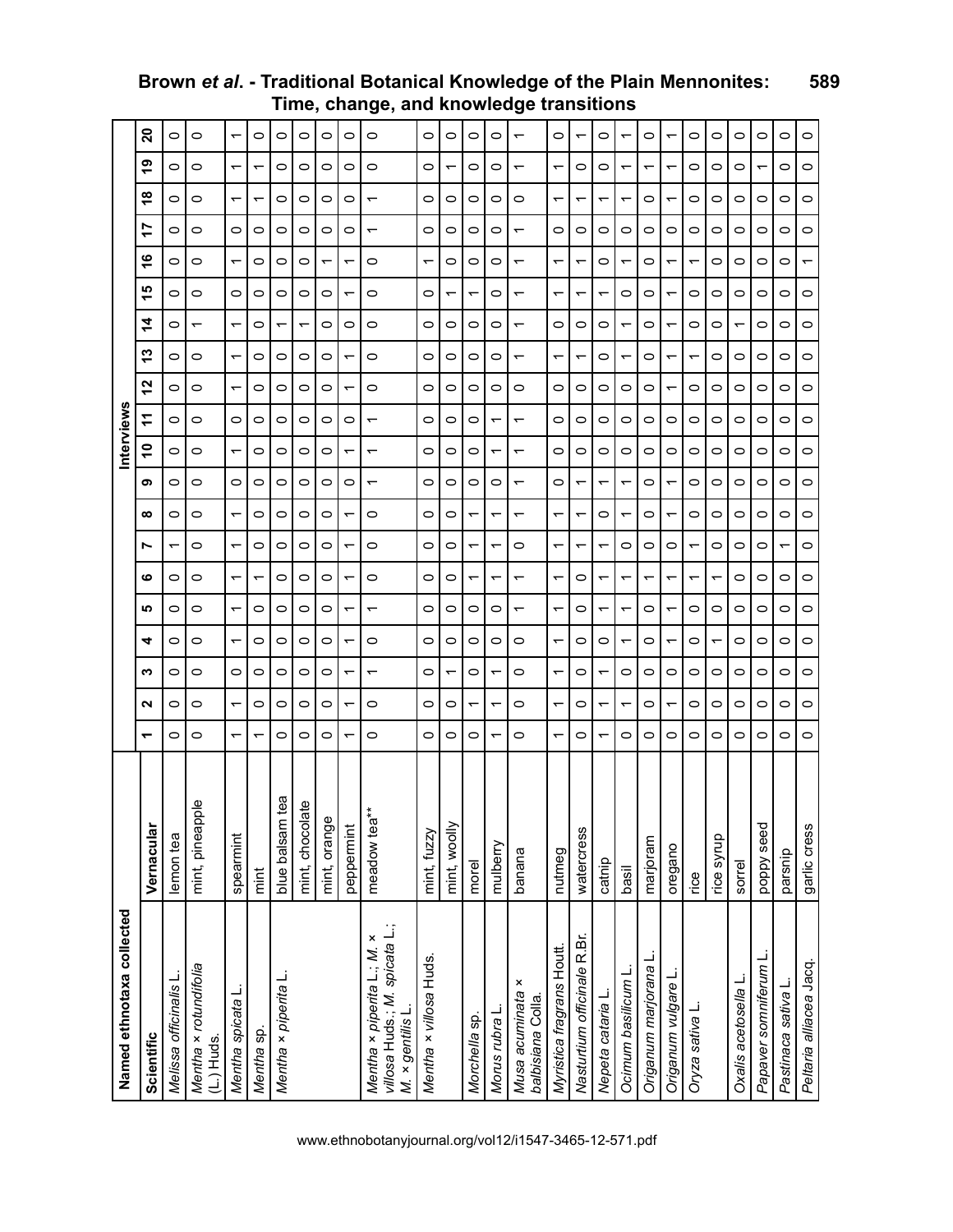| Named ethnotaxa collected            |                      |                          |                          |                          |   |                          |                          |                          |                          |                          | nterview                 |                          |                          |                          |                          |                                                      |                          |                          |                          |                          |  |
|--------------------------------------|----------------------|--------------------------|--------------------------|--------------------------|---|--------------------------|--------------------------|--------------------------|--------------------------|--------------------------|--------------------------|--------------------------|--------------------------|--------------------------|--------------------------|------------------------------------------------------|--------------------------|--------------------------|--------------------------|--------------------------|--|
| Scientific                           | Vernacular           | ↽                        | Ν                        | ∾                        | 4 | <b>SC</b>                | ဖ                        | r                        | ထ                        | თ                        | $\tilde{=}$              | ż                        | 27                       | 13                       | 4                        | $\frac{6}{1}$<br>ω                                   | 17                       |                          | စ္<br>œ                  | 20                       |  |
| Persea americana Mill                | avocado              | 0                        | 0                        | 0                        | 0 | 0                        | 0                        | ᠇                        | 0                        | 0                        | $\circ$                  | 0                        | 0                        | 0                        | 0                        | ᠇<br>0                                               | 0                        | 0                        | $\overline{\phantom{0}}$ | 0                        |  |
| Petroselinum crispum<br>(Mill.) Fuss | parsley              | $\overline{\phantom{0}}$ | $\overline{\phantom{0}}$ | $\overline{\phantom{0}}$ |   | $\overline{\phantom{0}}$ | ᠇                        | $\overline{\phantom{0}}$ | ↽                        |                          | 0                        | 0                        | $\overline{\phantom{0}}$ | $\overline{\phantom{0}}$ | $\overline{\phantom{0}}$ | $\overline{\phantom{0}}$<br>$\overline{\phantom{0}}$ | $\overline{\phantom{0}}$ | $\circ$                  | $\overline{\phantom{0}}$ | $\overline{\phantom{0}}$ |  |
| Phaseolus lunatus L.                 | bean, lima           | $\overline{\phantom{0}}$ | ᠇                        | $\overline{\phantom{0}}$ | ᠇ | $\overline{\phantom{0}}$ | 0                        | $\overline{\phantom{0}}$ | ᠆                        | ᠇                        | $\overline{\phantom{0}}$ | 0                        | ᠆                        | ↽                        | $\overline{\phantom{0}}$ | $\overline{\phantom{0}}$                             | ᠇                        | ᠇                        | $\overline{\phantom{0}}$ | 0                        |  |
| Phaseolus vulgaris L                 | bean, great northern | $\circ$                  | 0                        | 0                        | 0 | 0                        | 0                        | 0                        | 0                        | 0                        | $\circ$                  | 0                        | 0                        | 0                        | 0                        | ᠇<br>0                                               | 0                        | 0                        | 0                        | 0                        |  |
|                                      | bean, green          | 0                        | 0                        | 0                        | 0 | 0                        | 0                        | 0                        | 0                        | 0                        | 0                        | 0                        | 0                        | ٣                        | 0                        | ↽<br>0                                               | ↽                        | 0                        | ↽                        | ᡪ                        |  |
|                                      | bean, kidney         | 0                        | 0                        | 0                        | 0 | 0                        | 0                        | 0                        | 0                        | 0                        | 0                        | 0                        | 0                        | 0                        | $\overline{\phantom{0}}$ | ↽<br>0                                               | 0                        | 0                        | 0                        | 0                        |  |
|                                      | bean, navy           | $\circ$                  | 0                        | O                        | 0 | 0                        | 0                        | 0                        | 0                        | 0                        | O                        | 0                        | 0                        | 0                        |                          | $\overline{\phantom{0}}$<br>0                        | 0                        | O                        | 0                        | 0                        |  |
|                                      | bean, snap           | $\circ$                  | 0                        | 0                        | 0 | $\circ$                  | 0                        | $\overline{\phantom{0}}$ | 0                        | 0                        | 0                        | 0                        | 0                        | 0                        | $\circ$                  | 0<br>0                                               | 0                        | 0                        | 0                        | $\circ$                  |  |
|                                      | bean, string         | 0                        | 0                        | $\circ$                  | 0 | $\overline{\phantom{0}}$ | 0                        | 0                        | ↽                        | ↽                        | $\overline{\phantom{0}}$ | 0                        | 0                        | 0                        | $\overline{\phantom{0}}$ | 0<br>0                                               | 0                        | $\overline{\phantom{0}}$ | 0                        | 0                        |  |
|                                      | bean, yellow         | $\circ$                  | $\circ$                  | $\circ$                  | 0 | $\circ$                  | $\circ$                  | ᠇                        | $\circ$                  | $\circ$                  | $\circ$                  | 0                        | 0                        | $\circ$                  | $\circ$                  | $\circ$<br>$\circ$                                   | $\circ$                  | $\circ$                  | 0                        | $\circ$                  |  |
|                                      | beans                |                          |                          | $\overline{\phantom{0}}$ |   | 0                        |                          | 0                        | 0                        |                          | 0                        | $\overline{\phantom{0}}$ | ᠇                        | 0                        | $\overline{\phantom{0}}$ | 0                                                    | 0                        | 0                        | 0                        | 0                        |  |
| Physalis pruinosa L.                 | ≻<br>ground cherr    | $\circ$                  | 0                        | O                        | 0 | $\circ$                  | ᠇                        | O                        | 0                        | $\overline{\phantom{0}}$ | $\overline{\phantom{m}}$ | O                        | 0                        | ↽                        | $\circ$                  | 0<br>0                                               | 0                        | $\circ$                  | 0                        | 0                        |  |
| Phytolacca americana L.              | poke                 | $\circ$                  | $\circ$                  | 0                        | 0 | 0                        | $\circ$                  | $\circ$                  | ↽                        | 0                        | $\circ$                  | 0                        | 0                        | ᡪ                        | $\overline{\phantom{0}}$ | 0<br>$\circ$                                         | 0                        | $\circ$                  | 0                        | 0                        |  |
| Pimenta dioica (L.) Merr.            | allspice             | 0                        | $\overline{\phantom{0}}$ | 0                        | 0 | 0                        | ᠆                        | 0                        | 0                        | 0                        | 0                        | $\overline{\phantom{0}}$ | 0                        | $\overline{\phantom{0}}$ | 0                        | $\overline{\phantom{m}}$<br>0                        | 0                        | 0                        | $\overline{\phantom{0}}$ | 0                        |  |
| Pimpinella anisum L                  | anise                | $\circ$                  | $\overline{\phantom{0}}$ | $\circ$                  | 0 | $\circ$                  | $\overline{\phantom{0}}$ | $\circ$                  | 0                        | 0                        | $\circ$                  | 0                        | 0                        | 0                        | $\circ$                  | $\circ$<br>0                                         | 0                        | $\circ$                  | 0                        | 0                        |  |
| Piper nigrum L                       | black pepper         | $\circ$                  | ↽                        | $\overline{\phantom{0}}$ | ᡪ | $\overline{ }$           | ↽                        |                          | $\overline{\phantom{0}}$ | ↽                        | $\overline{\phantom{0}}$ | ↽                        | 0                        | ᡪ                        | $\overline{\phantom{0}}$ | 0<br>᠇                                               | $\overline{\phantom{0}}$ | $\overline{\phantom{0}}$ | $\overline{\phantom{0}}$ | $\circ$                  |  |
| Pistacia vera L.                     | pistachio            | $\circ$                  | 0                        | $\circ$                  | 0 | $\circ$                  | 0                        | $\overline{\phantom{0}}$ | ᠇                        | 0                        | $\circ$                  | 0                        | 0                        | 0                        | $\overline{\phantom{0}}$ | $\circ$<br>$\circ$                                   | 0                        | $\circ$                  | ᠆                        | $\circ$                  |  |
| Pisum sativum L                      | pea, shell           | $\circ$                  | 0                        | $\circ$                  | 0 | $\circ$                  | 0                        | 0                        | $\circ$                  | $\overline{\phantom{0}}$ | $\overline{\phantom{0}}$ | 0                        | $\overline{\phantom{0}}$ | 0                        | $\circ$                  | $\circ$<br>᠇                                         | 0                        | $\circ$                  | 0                        | $\circ$                  |  |
|                                      | pea, snap            | 0                        | 0                        | 0                        | 0 | 0                        | 0                        | ᠆                        | 0                        | ↽                        | ᠇                        | 0                        | ᠇                        | 0                        | $\circ$                  | 0<br>$\overline{\phantom{0}}$                        | 0                        | ↽                        | ᠇                        | 0                        |  |
|                                      | peas                 | $\overline{\phantom{0}}$ | ᠇                        | $\overline{\phantom{0}}$ | ᠇ | $\overline{\phantom{0}}$ | $\overline{\phantom{0}}$ | $\overline{\phantom{0}}$ | $\overline{\phantom{0}}$ | 0                        | 0                        | ᠇                        | 0                        | 0                        | $\overline{\phantom{0}}$ | $\overline{\phantom{0}}$<br>0                        | $\overline{\phantom{0}}$ | $\overline{\phantom{0}}$ | ᠆                        | ᠇                        |  |
| Plantago major L                     | plantain             | $\circ$                  | 0                        | 0                        | 0 | 0                        | 0                        | 0                        | 0                        | 0                        | $\circ$                  | 0                        | 0                        | 0                        | 0                        | 0<br>0                                               | 0                        | 0                        | $\overline{\phantom{0}}$ | 0                        |  |
| Prunus americana Marshall            | plum, wild           | O                        | $\circ$                  | $\circ$                  | 0 | $\circ$                  | $\circ$                  | $\circ$                  | ᠇                        | $\circ$                  | $\circ$                  | 0                        | 0                        | 0                        | $\circ$                  | $\circ$<br>$\circ$                                   | $\circ$                  | $\circ$                  | 0                        | $\circ$                  |  |
| Prunus armeniaca L                   | apricot              | $\overline{\phantom{0}}$ | 0                        | 0                        | 0 | $\overline{\phantom{0}}$ | 0                        | 0                        | 0                        | 0                        | 0                        | $\overline{\phantom{0}}$ | ᠆                        | 0                        | $\overline{\phantom{0}}$ | 0                                                    | 0                        | $\circ$                  | 0                        | 0                        |  |
| Prunus avium (L.) L                  | cherry, black        | $\circ$                  | $\circ$                  | $\circ$                  | 0 | $\circ$                  | 0                        | $\circ$                  | ↽                        | $\circ$                  | $\circ$                  | 0                        | 0                        | ↽                        | $\circ$                  | $\circ$<br>$\circ$                                   | 0                        | $\circ$                  | 0                        | 0                        |  |
| Prunus domestica L                   | plums                | ᠇                        | $\overline{ }$           | $\circ$                  | 0 | $\overline{\phantom{0}}$ | 0                        | $\circ$                  | 0                        | $\circ$                  |                          | $\overline{\phantom{0}}$ | $\circ$                  | 0                        | ↽                        | $\overline{\phantom{0}}$                             | 0                        | $\circ$                  | ᠇                        | $\circ$                  |  |
|                                      | prunes               | 0                        | 0                        | 0                        | 0 | $\circ$                  | 0                        | 0                        | 0                        | 0                        | 0                        | 0                        | 0                        | 0                        | 0                        | 0<br>0                                               | 0                        | $\circ$                  | ᠇                        | 0                        |  |
| Prunus dulcis (Mill.)<br>D.A.Webb    | almonds              | ᠆                        | 0                        | $\circ$                  | 0 | $\circ$                  | 0                        | 0                        | 0                        | 0                        | 0                        | 0                        | 0                        | 0                        | $\overline{\phantom{0}}$ | $\overline{\phantom{0}}$<br>᠆                        | 0                        | $\overline{\phantom{0}}$ | $\overline{\phantom{0}}$ | $\overline{\phantom{0}}$ |  |
| Prunus persica (L.) Batsch           | peaches              | $\overline{\phantom{0}}$ | ᠆                        | $\overline{\phantom{0}}$ | ↽ | $\overline{\phantom{0}}$ | ↽                        | $\overline{\phantom{0}}$ | ↽                        | $\overline{\phantom{0}}$ | $\overline{\phantom{0}}$ | ᠆                        | ↽                        | 0                        | $\overline{\phantom{0}}$ | 0<br>$\overline{\phantom{0}}$                        | $\overline{\phantom{0}}$ | $\overline{\phantom{0}}$ | $\overline{\phantom{0}}$ | $\overline{\phantom{0}}$ |  |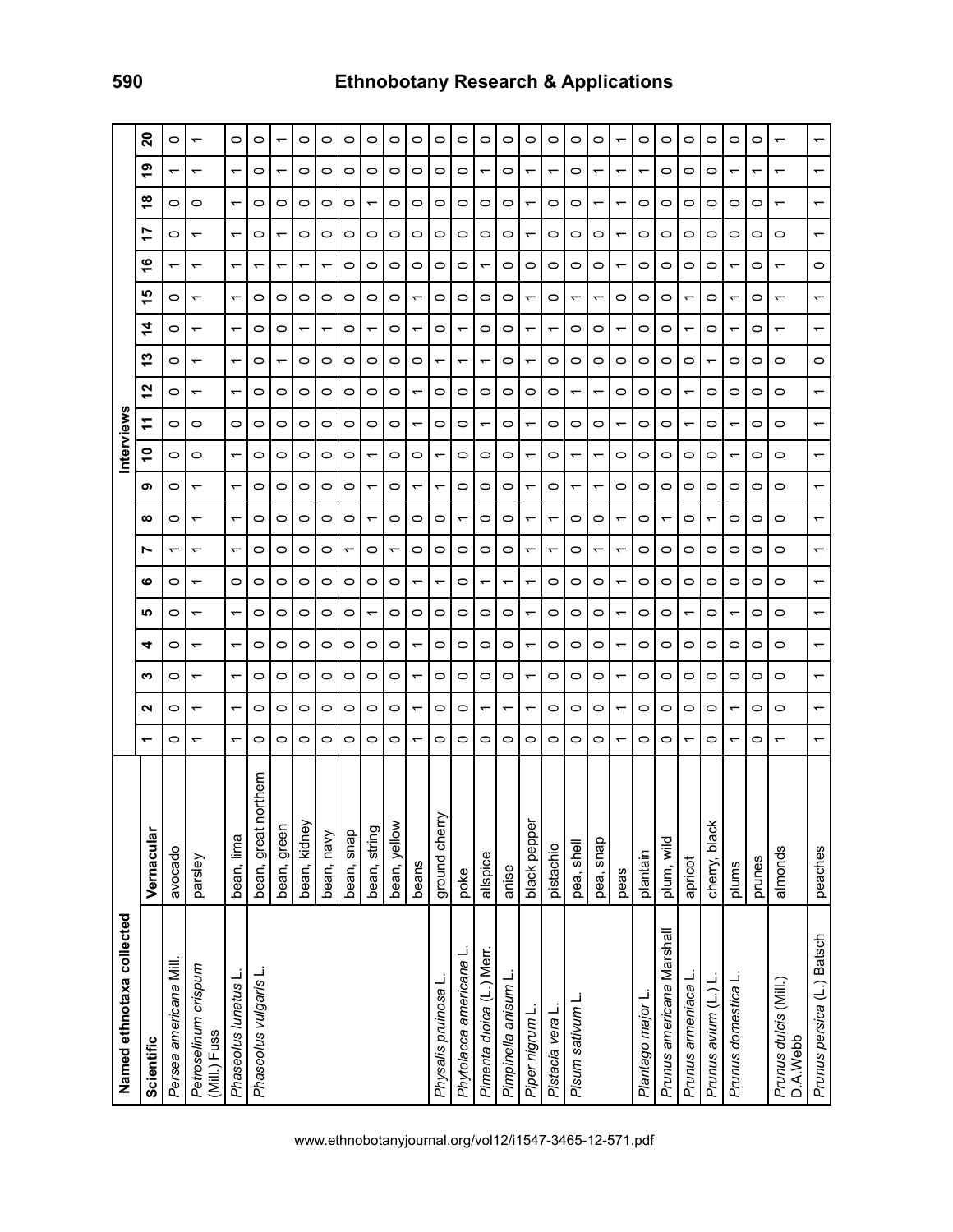| Named ethnotaxa collected                            |                    |         |         |   |                          |                          |                                     |   |         |         | nterview |         |   |   |                          |                          |                          |   |                          |                          |
|------------------------------------------------------|--------------------|---------|---------|---|--------------------------|--------------------------|-------------------------------------|---|---------|---------|----------|---------|---|---|--------------------------|--------------------------|--------------------------|---|--------------------------|--------------------------|
| Scientific                                           | Vernacular         | ᅮ       | ี่      | ∾ | 4                        | ம                        | N<br>ဖ                              | ∞ | თ       | S       | ź        | N       | ო | 4 | ഥ                        | ဖ                        | r                        | Ҿ | თ                        | ន                        |
| nucipersica (L.) C.K.Schneid.<br>Prunus persica var. | nectarine          | 0       | 0       | 0 | 0                        | 0                        | 0<br>0                              | 0 | 0       | 0       | 0        | 0       | 0 | 0 | 0                        | $\overline{\phantom{0}}$ | 0                        | 0 | $\overline{\phantom{0}}$ | 0                        |
| Prunus serotina Ehrh                                 | cherry, wild       | 0       |         | 0 | ᠆                        | 0                        | 0<br>ᡪ                              | 0 | 0       | 0       | 0        | 0       | 0 | 0 | 0                        | 0                        | 0                        | 0 | 0                        | $\circ$                  |
| Prunus sp.                                           | cherry             | ᡪ       | ᡪ       | 0 | $\circ$                  | ᠇                        | $\circ$<br>᠇                        | ᠇ | ᡪ       | 0       | ᠇        | 0       | 0 | ᠇ | ᡪ                        |                          |                          | 0 | 0                        | $\circ$                  |
| Psidium guajava L                                    | guava              | 0       | 0       | 0 | 0                        | 0                        | $\circ$<br>0                        | 0 | 0       | 0       | 0        | 0       | 0 | 0 | 0                        |                          | 0                        | 0 | 0                        | $\circ$                  |
| Pyrus communis L                                     | pear               | ᠆       | ᠆       | ᡪ | ᡪ                        | ᠇                        | ↽<br>ᡪ                              | 0 | ᠇       | ᠇       | ↽        | ᠆       | 0 | ᠇ | ᠆                        | ᡪ                        | ᡪ                        | ᠇ | ᡪ                        |                          |
| subsp. sativus (L.) Domin<br>Raphanus raphanistrum   | radish             | ᠇       | ᠇       | 0 | ᠇                        | $\overline{\phantom{0}}$ | $\overline{\phantom{0}}$<br>᠇       | ᠇ | ᠇       | $\circ$ | ᠇        | ᠇       |   | 0 | ᠇                        |                          | $\overline{\phantom{0}}$ | ᠇ | ↽                        | $\overline{\phantom{0}}$ |
| Reynoutria japonica Houtt.                           | Japanese knot weed | $\circ$ | $\circ$ | 0 | 0                        | 0                        | $\circ$<br>0                        | ᠇ | 0       | 0       | $\circ$  | 0       | 0 | 0 | $\circ$                  | $\circ$                  | 0                        | 0 | $\circ$                  | 0                        |
| Rheum rhabarbarum L.                                 | mubarb             |         | 0       | 0 | $\overline{\phantom{0}}$ | $\overline{\phantom{0}}$ | 0<br>0                              | ᠇ | ᠇       | 0       | 0        | 0       | 0 | ᠇ | 0                        | 0                        |                          | 0 | ᠇                        | 0                        |
| Ribes rubrum L                                       | currents           | 0       | 0       | 0 | 0                        | 0                        | 0<br>0                              | 0 | 0       | 0       | 0        | 0       | ᡪ | 0 | 0                        | 0                        | 0                        | 0 | 0                        | 0                        |
| Ribes uva-crispa                                     | gooseberry         | $\circ$ | ᠇       | 0 | $\circ$                  | 0                        | $\circ$<br>᠇                        | 0 | $\circ$ | 0       | $\circ$  | 0       | ᠇ | 0 | 0                        | 0                        | $\circ$                  | 0 | 0                        | $\circ$                  |
| Rosmarinus officinalis L.                            | rosemary           | 0       | ᡪ       | ᠇ | $\overline{\phantom{0}}$ | 0                        | 0<br>ᡪ                              | 0 | 0       | 0       | 0        | 0       | 0 | 0 | 0                        | 0                        | 0                        | ᠇ | ᠇                        |                          |
| Rubus frondosus<br>(Torr.) Bigelow                   | black berry        | 0       | ᠇       | 0 | 0                        | 0                        | $\overline{\phantom{0}}$<br>ᡪ       | ᠇ | 0       | 0       | 0        | 0       | ᠆ | 0 | $\overline{\phantom{0}}$ |                          | ᠇                        | ↽ | ᠇                        | $\overline{\phantom{0}}$ |
| Rubus idaeus L                                       | raspberry, red     | 0       | 0       | 0 | 0                        | 0                        | 0<br>0                              | 0 | ᠇       | 0       | 0        | 0       | 0 | ᠇ | 0                        | 0                        | 0                        | 0 | 0                        | $\circ$                  |
| Rubus occidentalis                                   | raspberry, black   | 0       | $\circ$ | 0 | 0                        | 0                        | $\circ$<br>0                        | 0 | ᠇       | 0       | 0        | 0       | 0 | ᠇ | $\circ$                  |                          | 0                        | 0 | 0                        | 0                        |
| Rubus phoenicolasius Maxim.                          | wine berry         | 0       | ᠇       | 0 | 0                        | 0                        | $\circ$<br>0                        | ᠆ | 0       | 0       | 0        | 0       | 0 | ᡪ | ᠇                        | 0                        | 0                        | 0 | 0                        | $\circ$                  |
| Rubus sp.                                            | raspberry          | ᠇       | ᠇       | ᠇ | ᠇                        | $\overline{\phantom{0}}$ | ᠇<br>᠇                              | ᠇ | 0       | ↽       | 0        | 0       | ᠇ | 0 | $\overline{\phantom{0}}$ | ᠇                        | ᡪ                        | 0 | ᡪ                        | ᠇                        |
| Salvia officinalis L                                 | sage               | 0       | ᠇       | 0 | ᡪ                        | 0                        | ᠇<br>ᡪ                              | ᠇ | 0       | 0       | 0        | $\circ$ | 0 | 0 | 0                        | 0                        | ᡪ                        | 0 | ᡪ                        | 0                        |
| Sambucus canadensis L                                | elderberry         |         | ᡪ       |   |                          | ᠇                        | ᠇                                   |   |         | 0       | 0        | 0       | 0 |   | 0                        | 0                        | 0                        |   | 0                        | $\circ$                  |
| Sassafras albidum<br>(Nutt.) Ness                    | sassafras          | 0       | 0       | 0 | 0                        | 0                        | $\circ$<br>0                        | 0 | 0       | ᠆       | 0        | 0       | ᠆ | 0 | $\overline{\phantom{0}}$ |                          | 0                        | 0 | 0                        | $\overline{\phantom{0}}$ |
| Satureja hortensis L.                                | ە<br>savory, summ  | 0       | 0       | 0 | 0                        | 0                        | 0<br>0                              | 0 | 0       | 0       | 0        | 0       | 0 | ᠇ | 0                        | 0                        | 0                        | 0 | 0                        | $\circ$                  |
| Secale cereale L                                     | ŗуе                | ᠇       | $\circ$ | 0 | ᡪ                        | 0                        | $\circ$<br>0                        | 0 | $\circ$ | 0       | $\circ$  | 0       | 0 | ᠇ | $\circ$                  | 0                        | $\circ$                  | 0 | 0                        | $\circ$                  |
| Sinapis alba L                                       | mustard            | 0       | 0       | 0 | 0                        | 0                        | $\circ$                             |   |         | 0       | ᠇        | 0       | ᠇ | 0 | $\circ$                  |                          | 0                        | 0 | ᡪ                        | $\circ$                  |
|                                                      | mustard seed       | 0       | ᠆       | 0 | 0                        | 0                        | 0<br>0                              | 0 | 0       | 0       | 0        | 0       | 0 | 0 | 0                        | 0                        | 0                        | 0 | 0                        | $\circ$                  |
| Solanum lycopersicum L.                              | tomatoes           | ᠇       | ᠇       |   | $\circ$                  | ᠇                        | ᠇<br>ᡪ                              | ᠇ | ᡪ       | ↽       | ᠇        | 0       | ᠇ | ᠇ | ᠇                        | ᠇                        | ᠇                        | ᠇ | ᡪ                        |                          |
| Solanum melongena L                                  | eggplant           |         | $\circ$ | 0 |                          | 0                        | $\overline{\phantom{0}}$<br>0       | 0 | 0       | 0       | 0        |         | 0 |   | ᠇                        | ᠇                        | 0                        | 0 | 0                        | 0                        |
| Solanum tuberosum L                                  | potatoes           | 0       | ᠇       |   | ᡪ                        | ↽                        | ᠇<br>ᡪ                              | ᠇ | ᠇       | ᠇       | ᠇        | ᠇       | ᡪ | ᠇ | ᠇                        |                          | ᡪ                        | ᠇ | ᡪ                        |                          |
| Sorghum bicolor (L.) Moench                          | sorghum            | 0       | 0       | 0 | 0                        | $\circ$                  | $\circ$<br>$\overline{\phantom{0}}$ | 0 | 0       | $\circ$ | $\circ$  | 0       | 0 | 0 | 0                        | $\circ$                  | $\circ$                  | 0 | 0                        | $\circ$                  |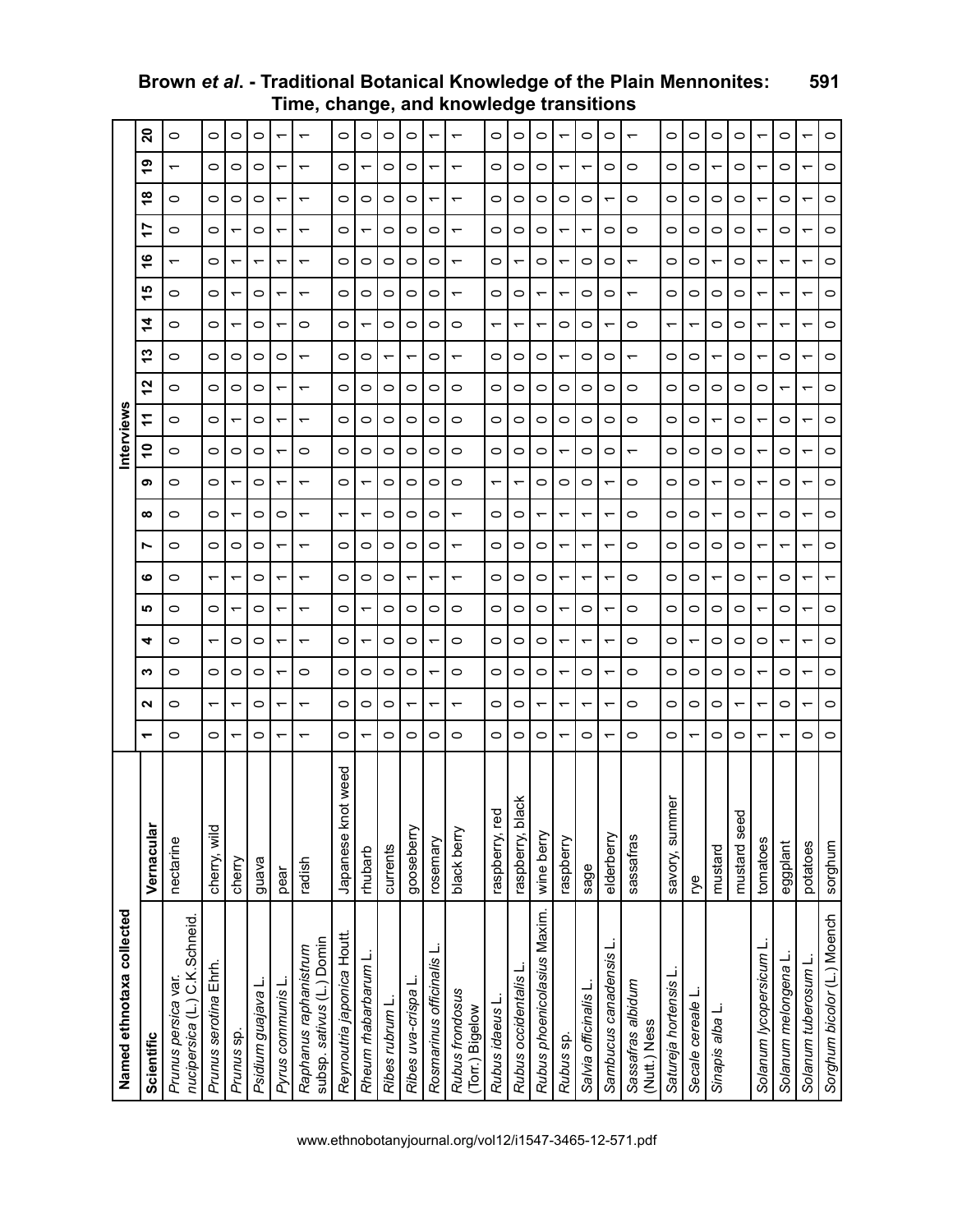| 17<br>0<br>0<br>$\circ$<br>0<br>᠇<br>$\overline{\phantom{0}}$<br>᠇<br>۽<br>$\circ$<br>0<br>$\overline{\phantom{0}}$<br>0<br>᠇<br>$\overline{\phantom{0}}$<br>᠇<br>15<br>$\circ$<br>$\circ$<br>0<br>$\circ$<br>᠆<br>᠇<br>᠇<br>4<br>0<br>0<br>$\overline{\phantom{0}}$<br>᠆<br>᠇<br>᠇<br>᠇<br>13<br>$\circ$<br>$\circ$<br>$\circ$<br>$\circ$<br>0<br>0<br>$\overline{\phantom{0}}$<br>2<br>0<br>0<br>0<br>0<br>0<br>0<br>$\overline{\phantom{0}}$<br>÷<br>$\circ$<br>$\circ$<br>0<br>$\circ$<br>0<br>0<br>↽<br>S<br>$\circ$<br>0<br>0<br>0<br>0<br>0<br>᠇<br>თ<br>$\circ$<br>$\circ$<br>0<br>$\overline{\phantom{0}}$<br>$\overline{\phantom{0}}$<br>᠇<br>$\overline{ }$<br>∞<br>0<br>0<br>0<br>$\overline{\phantom{0}}$<br>↽<br>᠆<br>$\overline{\phantom{0}}$ | 0<br>0<br>0<br>0<br>$\overline{\phantom{0}}$<br>0<br>0<br>0<br>0 | ᠇<br>$\overline{\phantom{0}}$<br>$\overline{\phantom{0}}$<br>$\overline{\phantom{0}}$<br>$\overline{\phantom{0}}$<br>$\overline{\phantom{0}}$<br>$\overline{\phantom{0}}$<br>᠇ | 0<br>0<br>$\circ$<br>0<br>$\circ$<br>0<br>0<br>᠇<br>$\circ$<br>$\circ$<br>0<br>↽<br>$\circ$<br>0 | 0<br>0<br>0<br>᠇<br>0<br>0<br>0                                           | 0<br>0<br>0<br>0<br>0<br>0<br>0 | ᠇<br>$\overline{\phantom{0}}$<br>$\overline{\phantom{0}}$<br>$\overline{\phantom{0}}$<br>᠇ | 0<br>0<br>᠇<br>0<br>0<br>0                                           | 0<br>0<br>0<br>0<br>0       | 0<br>0<br>0<br>0                        | 0<br>0<br>0<br>᠇             | $\circ$<br>0<br>$\circ$ | 0<br>$\circ$<br>0<br>0                        | $\circ$<br>$\overline{\phantom{0}}$                                                   |
|--------------------------------------------------------------------------------------------------------------------------------------------------------------------------------------------------------------------------------------------------------------------------------------------------------------------------------------------------------------------------------------------------------------------------------------------------------------------------------------------------------------------------------------------------------------------------------------------------------------------------------------------------------------------------------------------------------------------------------------------------------------|------------------------------------------------------------------|--------------------------------------------------------------------------------------------------------------------------------------------------------------------------------|--------------------------------------------------------------------------------------------------|---------------------------------------------------------------------------|---------------------------------|--------------------------------------------------------------------------------------------|----------------------------------------------------------------------|-----------------------------|-----------------------------------------|------------------------------|-------------------------|-----------------------------------------------|---------------------------------------------------------------------------------------|
|                                                                                                                                                                                                                                                                                                                                                                                                                                                                                                                                                                                                                                                                                                                                                              |                                                                  |                                                                                                                                                                                |                                                                                                  |                                                                           |                                 |                                                                                            |                                                                      |                             |                                         |                              |                         |                                               |                                                                                       |
|                                                                                                                                                                                                                                                                                                                                                                                                                                                                                                                                                                                                                                                                                                                                                              |                                                                  |                                                                                                                                                                                |                                                                                                  |                                                                           |                                 |                                                                                            |                                                                      |                             |                                         |                              |                         |                                               |                                                                                       |
|                                                                                                                                                                                                                                                                                                                                                                                                                                                                                                                                                                                                                                                                                                                                                              |                                                                  |                                                                                                                                                                                |                                                                                                  |                                                                           |                                 |                                                                                            |                                                                      |                             |                                         | 0<br>$\circ$                 | $\circ$                 | $\circ$                                       | 0                                                                                     |
|                                                                                                                                                                                                                                                                                                                                                                                                                                                                                                                                                                                                                                                                                                                                                              |                                                                  |                                                                                                                                                                                |                                                                                                  | $\circ$<br>0<br>0                                                         | 0                               | ↽<br>0                                                                                     | 0<br>0                                                               | 0<br>0<br>0                 | 0<br>0<br>$\circ$                       | 0<br>0<br>0                  | 0<br>0<br>0             | 0<br>$\circ$<br>0                             | ᠇<br>$\circ$<br>0                                                                     |
| 0<br>0<br>↽<br>0<br>$\overline{\phantom{0}}$<br>↽                                                                                                                                                                                                                                                                                                                                                                                                                                                                                                                                                                                                                                                                                                            | 0<br>0<br>0                                                      | $\overline{\phantom{0}}$<br>᠇<br>$\overline{\phantom{0}}$<br>$\overline{\phantom{0}}$                                                                                          | $\circ$<br>0<br>$\circ$<br>0<br>$\circ$<br>$\overline{\phantom{0}}$<br>$\circ$<br>᠇              | 0<br>0<br>$\circ$<br>$\overline{\phantom{0}}$                             | 0<br>᠇<br>0<br>0                | $\overline{\phantom{0}}$<br>0<br>0<br>$\overline{\phantom{0}}$                             | ↽<br>↽<br>$\overline{\phantom{0}}$<br>0                              | 0<br>0<br>0<br>0            | 0<br>0<br>0<br>0                        | $\circ$<br>0<br>$\circ$<br>0 | $\circ$<br>0<br>0<br>᠇  | 0<br>$\circ$<br>0<br>$\overline{\phantom{0}}$ | $\overline{\phantom{0}}$<br>᠇<br>$\overline{\phantom{0}}$<br>$\overline{\phantom{0}}$ |
| 0<br>$\circ$<br>0<br>᠇<br>0<br>↽<br>0                                                                                                                                                                                                                                                                                                                                                                                                                                                                                                                                                                                                                                                                                                                        | 0<br>0<br>0                                                      | $\overline{\phantom{0}}$<br>$\overline{\phantom{0}}$                                                                                                                           | $\circ$<br>$\circ$<br>0<br>᠇<br>0<br>0                                                           | $\circ$<br>0<br>0                                                         | 0<br>0<br>0                     | 0<br>$\overline{\phantom{0}}$                                                              | $\overline{\phantom{0}}$<br>0<br>᠇                                   | $\circ$<br>0<br>0           | $\overline{\phantom{0}}$<br>0<br>0      | $\circ$<br>0<br>0            | 0<br>$\circ$<br>0       | $\circ$<br>0<br>$\circ$                       | $\overline{\phantom{0}}$<br>0                                                         |
| ᡪ<br>0                                                                                                                                                                                                                                                                                                                                                                                                                                                                                                                                                                                                                                                                                                                                                       | 0<br>0                                                           | $\overline{\phantom{0}}$<br>᠆                                                                                                                                                  | 0<br>0<br>0<br>0                                                                                 | 0<br>0                                                                    | 0<br>$\circ$                    | 0                                                                                          | 0<br>᠇                                                               | 0<br>0                      | 0<br>0                                  | 0<br>0                       | ᡪ<br>0                  | 0<br>0                                        | $\overline{\phantom{0}}$<br>0                                                         |
| chocolate<br>thyme                                                                                                                                                                                                                                                                                                                                                                                                                                                                                                                                                                                                                                                                                                                                           | clover                                                           | wheat                                                                                                                                                                          | farina<br>spelt                                                                                  | nasturtiums                                                               | nettle                          | blueberry                                                                                  | huckleberry                                                          | cranberry                   | vanilla                                 | verbena                      | violet                  | pansy                                         | grapes                                                                                |
|                                                                                                                                                                                                                                                                                                                                                                                                                                                                                                                                                                                                                                                                                                                                                              |                                                                  | Triticum aestivum L<br>Thymus vulgaris L<br>Trifolium sp.                                                                                                                      | Triticum durum Desf.                                                                             | Tropaeolum sp., likely T.<br>minus L. or T. majus L.<br>Triticum spelta L | Urtica dioica L.                | Vaccinium corymbosum L                                                                     | L.; Gaylussacia baccata<br>Vaccinium corymbosum<br>(Wangenh.) K.Koch | Vaccinium macrocarpon Aiton | Jacks. ex Andrews<br>Vanilla planifolia | Veronica officinalis L       | Viola sp.               | Viola tricolor L.                             | Vitis vinifera L                                                                      |
|                                                                                                                                                                                                                                                                                                                                                                                                                                                                                                                                                                                                                                                                                                                                                              |                                                                  |                                                                                                                                                                                |                                                                                                  |                                                                           |                                 |                                                                                            |                                                                      |                             |                                         |                              |                         |                                               |                                                                                       |

# **592 Ethnobotany Research & Applications**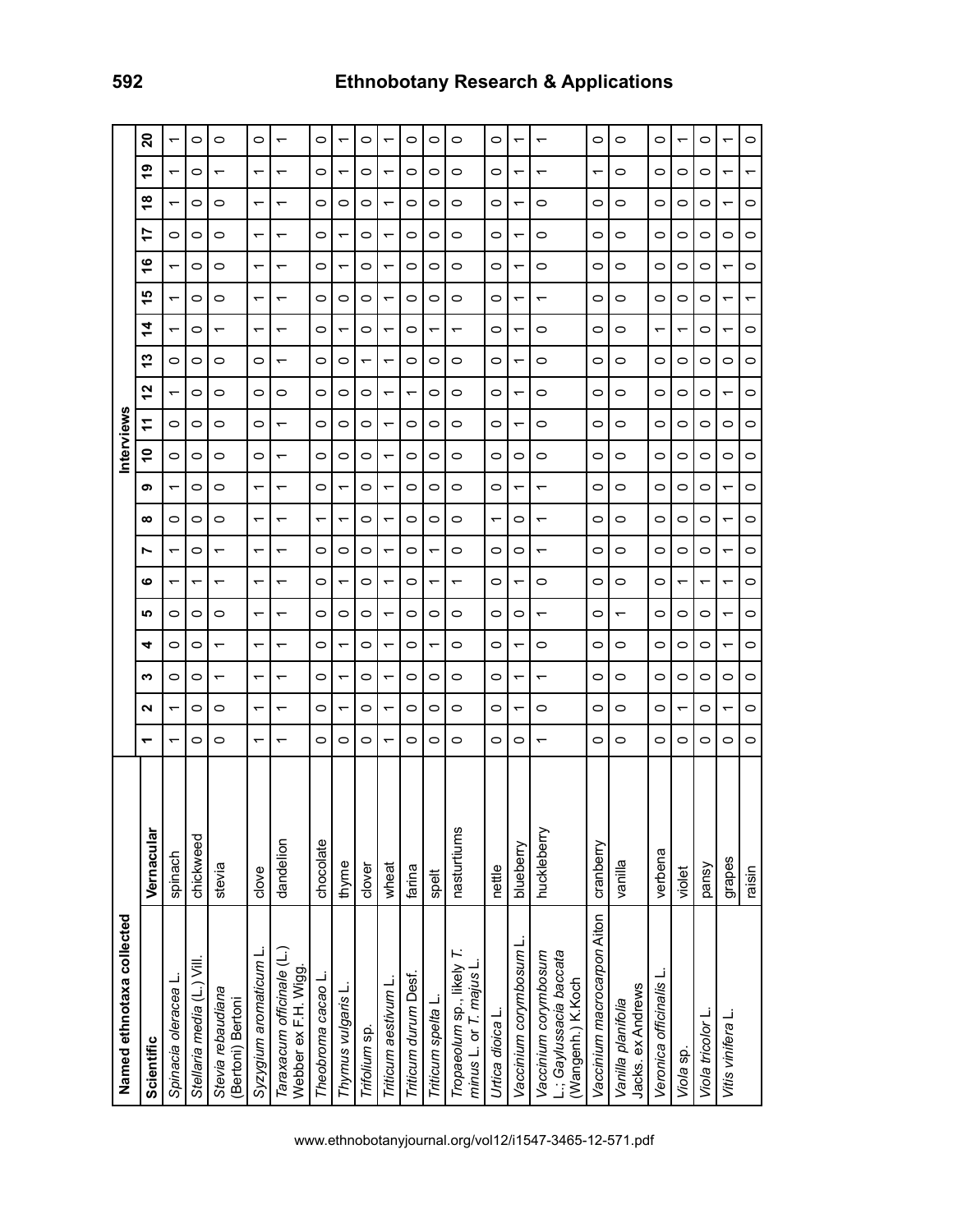| Named ethnotaxa collected     |                     |                          |                          |                          |                          |                          |                          |                               |   |                          | nterviews                |                |                          |                          |                          |                          |                          |                          |                          |         |
|-------------------------------|---------------------|--------------------------|--------------------------|--------------------------|--------------------------|--------------------------|--------------------------|-------------------------------|---|--------------------------|--------------------------|----------------|--------------------------|--------------------------|--------------------------|--------------------------|--------------------------|--------------------------|--------------------------|---------|
| Scientific                    | Vernacular          | ᅮ                        | Ν                        | ∾                        | 4                        | <b>SC</b>                | ဖ                        | ∞<br>r                        | თ | ٥Ļ                       | ÷                        | 57             | 5                        | 14                       | ی<br>ᅮ                   | ဖ                        | 17                       | $\frac{8}{1}$            | စ္                       | 20      |
| Zea mays L.                   | corn                | 0                        | ᠇                        | $\overline{\phantom{0}}$ | 0                        | $\overline{\phantom{0}}$ | ᠇                        | 0<br>0                        | 0 | 0                        | $\overline{\phantom{0}}$ | 0              | 0                        | 0                        | ᠇                        | 0                        | ᠇                        | 0                        | ᠇                        | $\circ$ |
|                               | corn silk           | 0                        | $\circ$                  | 0                        | ᠇                        | 0                        | 0                        | 0<br>0                        | 0 | 0                        | 0                        | 0              | 0                        | 0                        | $\circ$                  | 0                        | 0                        | 0                        | 0                        | $\circ$ |
|                               | corn syrup          | 0                        | 0                        | 0                        | 0                        | 0                        | 0                        | 0<br>0                        | 0 | 0                        | $\overline{\phantom{0}}$ | 0              | ᠇                        | 0                        | $\overline{\phantom{0}}$ | 0                        | 0                        | 0                        | $\overline{\phantom{0}}$ | $\circ$ |
|                               | corn, field         | $\overline{\phantom{0}}$ | O                        | 0                        | 0                        | 0                        | 0                        | 0<br>↽                        | ᠇ | O                        | 0                        |                | ↽                        | $\overline{\phantom{0}}$ | O                        | $\overline{\phantom{0}}$ | 0                        | $\overline{\phantom{0}}$ | ᠆                        | O       |
|                               | corn, sweet         | $\overline{\phantom{0}}$ | $\circ$                  | 0                        | 0                        | 0                        | 0                        | $\overline{\phantom{0}}$<br>᠇ | ᡪ | $\overline{ }$           | ᡪ                        | $\overline{ }$ | ᠇                        | $\overline{\phantom{0}}$ | $\circ$                  | ᠆                        | 0                        | $\overline{\phantom{0}}$ | 0                        | ᠇       |
| Zingiber officinal Roscoe     | ginger              | 0                        | 0                        | $\overline{\phantom{0}}$ | $\overline{\phantom{0}}$ | 0                        | $\overline{ }$           | $\overline{\phantom{0}}$<br>↽ | 0 | 0                        | 0                        | 0              | 0                        | $\overline{\phantom{0}}$ | 0                        | $\overline{\phantom{0}}$ | ↽                        | $\overline{\phantom{0}}$ | ↽                        | $\circ$ |
| not applicable, mixed product | curry powder        | 0                        | 0                        | 0                        | 0                        | 0                        | 0                        | 0<br>0                        | 0 | 0                        | 0                        | 0              | 0                        | 0                        | 0                        | 0                        | 0                        | 0                        | ᠇                        | $\circ$ |
|                               | honey               | 0                        | ↽                        | $\overline{\phantom{0}}$ | ↽                        | 0                        | ↽                        | $\overline{\phantom{0}}$<br>↽ | ᡪ | 0                        | ↽                        | 0              | ↽                        | $\overline{\phantom{0}}$ | ᠇                        | 0                        | ᠇                        | $\overline{\phantom{0}}$ | ᠇                        | ᡪ       |
|                               | mixed spice         | 0                        | $\circ$                  | ᠇                        | 0                        | ᡪ                        | 0                        | O<br>0                        | 0 | $\circ$                  | 0                        | O              | 0                        | ᠇                        | ↽                        | ᠇                        | ᡪ                        | ᠇                        | ᡪ                        | ᡪ       |
|                               | mixed tea           | 0                        | O                        | 0                        | 0                        | ↽                        | $\circ$                  | 0<br>᠇                        | 0 | O                        | 0                        | 0              | 0                        | 0                        | O                        | $\overline{\phantom{0}}$ | 0                        | $\overline{\phantom{0}}$ | ↽                        | $\circ$ |
|                               | mixed greens        | 0                        | 0                        | 0                        | 0                        | 0                        | 0                        | 0<br>0                        | 0 | 0                        | ᠆                        | 0              | 0                        | 0                        | 0                        | 0                        | 0                        | 0                        | 0                        | 0       |
|                               | mixed nuts          | 0                        | 0                        | 0                        | 0                        | 0                        | 0                        | 0<br>0                        | 0 | $\circ$                  | $\overline{\phantom{0}}$ | 0              | 0                        | 0                        | 0                        | 0                        | 0                        | 0                        | 0                        | $\circ$ |
|                               | molasses            | $\circ$                  | $\overline{\phantom{0}}$ | 0                        | 0                        | 0                        | $\overline{\phantom{0}}$ | $\overline{\phantom{0}}$<br>↽ | 0 | $\overline{\phantom{0}}$ | $\overline{\phantom{0}}$ | $\circ$        | $\overline{\phantom{0}}$ | 0                        | $\overline{\phantom{0}}$ | $\circ$                  | $\overline{\phantom{0}}$ | 0                        | $\overline{\phantom{0}}$ | $\circ$ |
|                               | root beer flavoring | 0                        | $\circ$                  | 0                        | 0                        | 0                        | $\circ$                  | O<br>$\circ$                  | 0 | $\overline{\phantom{0}}$ | 0                        | O              | 0                        | 0                        | $\circ$                  | 0                        | 0                        | 0                        | 0                        | $\circ$ |
|                               | smoke, liquid       | 0                        | $\circ$                  | 0                        | 0                        | 0                        | 0                        | 0<br>0                        | ↽ | O                        | 0                        | 0              | 0                        | 0                        | $\circ$                  | 0                        | 0                        | O                        | 0                        | $\circ$ |
|                               | sugar               | ᠆                        | ᠇                        | ᠆                        | ᠇                        | ᠆                        | $\overline{\phantom{0}}$ | $\overline{\phantom{0}}$<br>᠇ | ᠇ | $\overline{\phantom{0}}$ | ᠇                        | ᠆              | ᠇                        | ᠆                        | ᠇                        | ᠆                        | ᠇                        | ᠆                        | ᠇                        | ᠆       |
|                               | syrup               | 0                        | 0                        | 0                        | 0                        | 0                        | ↽                        | 0<br>0                        | 0 | 0                        | 0                        | 0              | 0                        | 0                        | 0                        | 0                        | 0                        | 0                        | 0                        | $\circ$ |
|                               | xylitol             | 0                        | 0                        | 0                        | 0                        | 0                        | 0                        | $\circ$<br>0                  | 0 | $\circ$                  | 0                        | 0              | 0                        | 0                        | $\circ$                  | 0                        | 0                        | 0                        | ↽                        | $\circ$ |
| various species of            | kelp                | 0                        | ᠆                        | 0                        | 0                        | O                        | 0                        | O<br>O                        | 0 | $\circ$                  | 0                        | O              | 0                        | 0                        | O                        | 0                        | 0                        | O                        | 0                        | $\circ$ |
| brown algae                   |                     |                          |                          |                          |                          |                          |                          |                               |   |                          |                          |                |                          |                          |                          |                          |                          |                          |                          |         |
| various species of fungi      | puffball            | 0                        | 0                        | 0                        | 0                        | 0                        | $\circ$                  | ↽<br>0                        | 0 | $\circ$                  | 0                        | 0              | 0                        | 0                        | ↽                        | 0                        | 0                        | 0                        | 0                        | 0       |
| various species of yeast      | kombucha            | 0                        | 0                        | 0                        | 0                        | 0                        | 0                        | 0<br>0                        | 0 | 0                        | 0                        | 0              | 0                        | ᠆                        | 0                        | 0                        | 0                        | 0                        | 0                        | $\circ$ |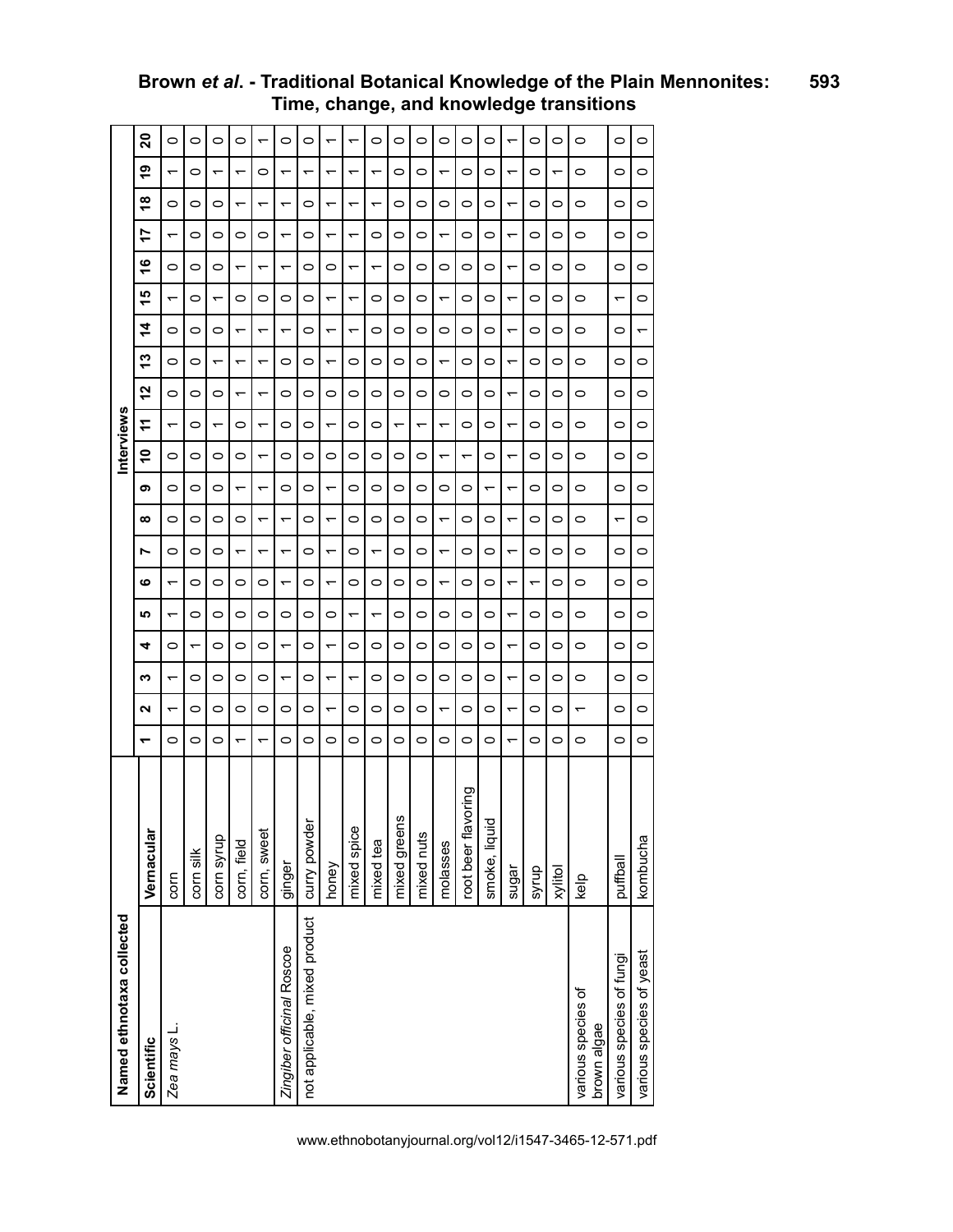Appendix 3. Medicinal ethnotaxa in interviews with Old Order Mennonites in eastern Pennsylvania, U.S.A. in 2008-2009. **Appendix 3**. Medicinal ethnotaxa in interviews with Old Order Mennonites in eastern Pennsylvania, U.S.A. in 2008–2009.

| Named ethnotaxa collected                                            |                             |   |         |         |         |           |         |                          |         |         | nterviewees |         |    |                          |                          |           |                     |   |                          |         |
|----------------------------------------------------------------------|-----------------------------|---|---------|---------|---------|-----------|---------|--------------------------|---------|---------|-------------|---------|----|--------------------------|--------------------------|-----------|---------------------|---|--------------------------|---------|
| Scientific                                                           | Vernacular                  | ᠇ | N       | ∾       | 4       | <b>SC</b> | ဖ       | r                        | ∞       | თ       | s           | F       | 57 | 13                       | ᡪ<br>4                   | <u> ဟ</u> | $\overline{1}$<br>ဖ |   | œ                        | 20<br>၈ |
| Achillea millefolium L                                               | yarrow                      | 0 | 0       | 0       | 0       | 0         | 0       | 0                        | 0       | 0       | 0           | 0       | 0  | 0                        | ᠆                        | 0         | 0<br>0              | 0 | 0                        | 0       |
| Agaricus spp.                                                        | mushroom                    | 0 | $\circ$ | $\circ$ | 0       | 0         | $\circ$ | 0                        | $\circ$ | 0       | 0           | $\circ$ | 0  | $\circ$                  | 0                        | $\circ$   | 0<br>$\circ$        | 0 | $\overline{\phantom{0}}$ | 0       |
| Allium cepa L.                                                       | onion                       | 0 | 0       | 0       | 0       |           | 0       | 0                        | 0       | 0       | 0           | $\circ$ | 0  | $\overline{\phantom{0}}$ | 0                        | 0         | 0<br>0              | 0 | $\circ$                  | 0       |
| Allium sativum                                                       | garlic                      | 0 | 0       | 0       | 0       | 0         | ᡪ       | 0                        | 0       | 0       | 0           | 0       | 0  | 0                        | 0                        | 0         | 0<br>0              | 0 | 0                        | 0       |
|                                                                      | garlic, wild                | 0 | 0       | 0       | 0       | 0         | 0       | 0                        | 0       | 0       | 0           | $\circ$ | 0  | 0                        | ᠇                        | $\circ$   | 0<br>0              | 0 | $\circ$                  | 0       |
| Aloe vera (L.) Burm.f.                                               | aloe vera                   | ᡪ | ۳       | 0       | 0       | 0         | $\circ$ | 0                        | 0       | 0       | 0           | $\circ$ | 0  | $\circ$                  | 0                        | $\circ$   | 0<br>ᡪ              | ᡪ | ᡪ                        | ᡪ       |
| Althaea officinalis L                                                | marshmallow                 | 0 | $\circ$ | 0       | 0       | 0         | $\circ$ | 0                        | $\circ$ | 0       | $\circ$     | $\circ$ | 0  | $\circ$                  | 0                        | $\circ$   | 0<br>0              | 0 | $\overline{\phantom{0}}$ | 0       |
| Arctium lappa                                                        | burdock                     | ᡪ | ᡪ       | ᡪ       | 0       |           | ᠇       | 0                        | ᠇       | 0       | ↽           | ᡪ       | 0  | 0                        | ↽                        | 0         | 0<br>0              | 0 | $\circ$                  | ᡪ       |
| Artemesia sp.                                                        | artemesia                   | 0 | 0       | 0       | 0       | 0         | 0       | 0                        | 0       | 0       | 0           | 0       | 0  | 0                        | 0                        | 0         | 0<br>0              | 0 | ᠇                        | 0       |
| Asclepias syriaca                                                    | milkweed                    | 0 | $\circ$ | 0       | 0       | 0         | 0       | 0                        | $\circ$ | 0       | 0           | 0       | 0  | $\circ$                  | ᡪ                        | $\circ$   | 0<br>0              | 0 | $\circ$                  | 0       |
| Asimina triloba (L.) Dunal                                           | wedwed                      | 0 | 0       | 0       | 0       | 0         | 0       | 0                        | 0       | 0       | 0           | $\circ$ | 0  | 0                        | 0                        | 0         | 0<br>0              | 0 | $\overline{\phantom{0}}$ | 0       |
| Beta vulgaris                                                        | beets, red                  | 0 | $\circ$ | $\circ$ | $\circ$ | 0         | $\circ$ | 0                        | $\circ$ | 0       | $\circ$     | $\circ$ | 0  | $\circ$                  | $\overline{\phantom{0}}$ | $\circ$   | $\circ$<br>0        | 0 | $\circ$                  | 0       |
| Capsicum annuum L.                                                   | pepper, hot                 | 0 | 0       | ↽       | 0       | ᡪ         | $\circ$ | 0                        | 0       | $\circ$ | 0           | $\circ$ | 0  | 0                        | 0                        | $\circ$   | 0<br>0              | 0 | $\circ$                  | 0       |
| Citrus limon (L.) Osbeck                                             | lemon                       | 0 | 0       | 0       | ᡪ       | 0         | 0       | 0                        | 0       | 0       | 0           | 0       | 0  | 0                        | 0                        | 0         | 0<br>0              | 0 | $\overline{\phantom{0}}$ | 0       |
| Citrus sinensis (L.) Osbeck                                          | orange                      | 0 | 0       | 0       | ᠆       | 0         | 0       | 0                        | 0       | 0       | 0           | $\circ$ | 0  | 0                        | 0                        | 0         | 0<br>0              | 0 | 0                        | 0       |
| Cymbopogon citratus<br>(DC.) Stapf                                   | lemon grass                 | 0 | 0       | 0       | 0       | 0         | 0       | 0                        | 0       | 0       | 0           | $\circ$ | 0  | 0                        | 0                        | 0         | 0<br>0              | 0 | $\overline{\phantom{0}}$ | 0       |
| Digitalis purpurea L.                                                | digitalis                   | 0 | 0       | 0       | 0       | 0         | 0       | 0                        | 0       | 0       | 0           | $\circ$ | 0  | 0                        | ↽                        | 0         | 0<br>0              | 0 | $\circ$                  | 0       |
| Echinacea purpurea<br>(L.) Moench                                    | coneflower                  | 0 | 0       | 0       | 0       | 0         | 0       | 0                        | 0       | 0       | 0           | 0       | 0  | 0                        | ᠆                        | 0         | 0<br>᠆              | 0 | $\overline{\phantom{0}}$ | 0       |
| Eupatorium perfoliatum L.                                            | ႞႞ၜၟ<br>durchwach           | 0 | 0       | 0       | 0       | 0         | 0       | $\overline{\phantom{0}}$ | 0       | 0       | 0           | $\circ$ | 0  | 0                        | 0                        | 0         | 0<br>0              | 0 | $\circ$                  | 0       |
| Garcinia × mangostana                                                | mangosteen<br>huckleberries | 0 | 0       | $\circ$ | 0       | 0         | 0       | 0                        | 0       | 0       | 0           | $\circ$ | 0  | 0                        | 0                        | 0         | 0<br>0              | 0 | ٣                        | 0       |
| L.; Gaylussacia baccata<br>Vaccinium corymbosum<br>(Wangenh.) K.Koch |                             | 0 | 0       | 0       | 0       | 0         | 0       | $\overline{\phantom{0}}$ | 0       | 0       | 0           | $\circ$ | 0  | 0                        | 0                        | 0         | 0<br>0              | 0 | 0                        | 0       |
| Handroanthus impetiginosus<br>(Mart. ex DC.) Mattos                  | pau d'arco                  | 0 | 0       | 0       | 0       | 0         | 0       | 0                        | 0       | 0       | 0           | $\circ$ | 0  | 0                        | 0                        | 0         | 0<br>0              | 0 | $\overline{\phantom{0}}$ | 0       |
| Hedeoma pulegioides (L.)<br>Pers.; Mentha pulegium L                 | pennyroyal                  | 0 | 0       | 0       | 0       | 0         | 0       | 0                        | 0       | 0       | 0           | 0       | 0  | 0                        | 0                        | 0         | 0<br>᠆              | 0 | 0                        | 0       |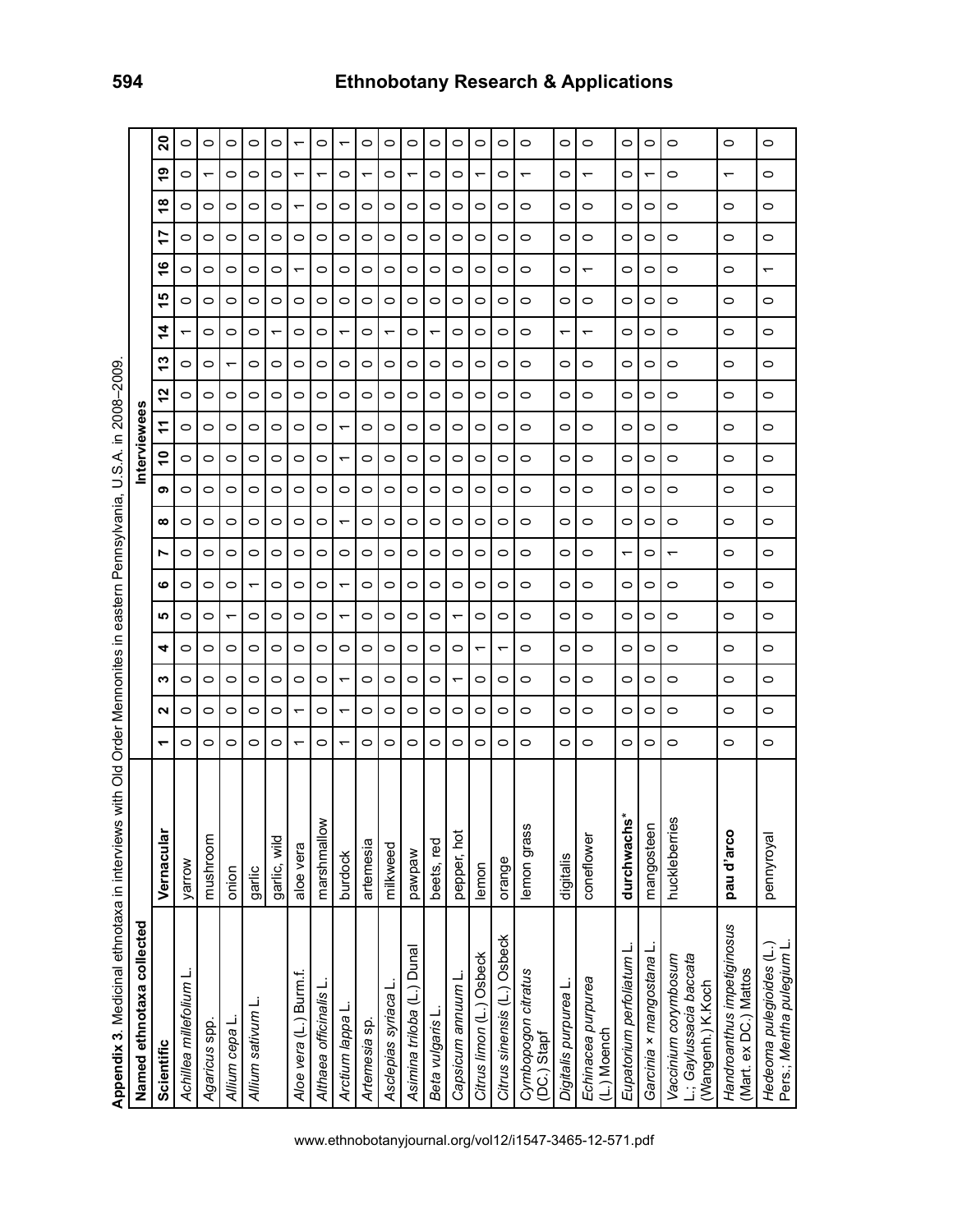| Named ethnotaxa collected                |                  |                          |                          |                          |                          |                          |         |                          |                               |   | Interviewee |         |         |                          |                          |   |         |         |         |         |  |
|------------------------------------------|------------------|--------------------------|--------------------------|--------------------------|--------------------------|--------------------------|---------|--------------------------|-------------------------------|---|-------------|---------|---------|--------------------------|--------------------------|---|---------|---------|---------|---------|--|
| Scientific                               | Vernacular       | ↽                        | ี                        | ო                        | 4                        | ഹ                        | ဖ       | r                        | თ<br>∞                        |   | ᠮ<br>٩      | N       | ო       | 4                        | ഥ                        | ဖ |         | ∞       | თ       | ន       |  |
| Impatiens capensis Meerb.                | jewelweed        | $\circ$                  |                          | 0                        | 0                        | ◯                        | 0       | 0                        | 0                             | 0 | 0           | 0       | 0       | 0                        | 0                        | 0 | 0       | o       | 0       | 0       |  |
| Lavandula angustifolia Mill.             | lavender         | $\circ$                  | 0                        | 0                        | ᠇                        | $\circ$                  | 0       | $\circ$                  | $\circ$<br>0                  | 0 | 0           | $\circ$ | 0       | $\circ$                  | 0                        | 0 | $\circ$ | 0       | 0       | 0       |  |
| Malus domestica Borkh.                   | apple            | $\circ$                  | 0                        | 0                        | 0                        | $\overline{\phantom{0}}$ | 0       | 0                        | $\circ$<br>0                  | 0 | 0           | 0       | 0       | 0                        | 0                        | 0 | $\circ$ | 0       | 0       | 0       |  |
| Matricaria chamomilla L                  | chamomile        | $\circ$                  | 0                        | O                        | 0                        | $\circ$                  | 0       | 0                        | $\circ$<br>0                  | 0 | $\circ$     | 0       | 0       |                          | 0                        | 0 | $\circ$ | 0       | 0       | 0       |  |
| Medicago sativa L.                       | alfalfa          | $\circ$                  | 0                        | 0                        | 0                        | 0                        | 0       | $\overline{\phantom{0}}$ | $\circ$<br>0                  | 0 | 0           | 0       | 0       | 0                        | 0                        | 0 | 0       | 0       | ᠇       | 0       |  |
| Mentha sp.                               | mint             | 0                        | 0                        | 0                        | 0                        | 0                        | ᠇       | 0                        | 0<br>0                        | 0 | 0           | 0       | 0       | 0                        | 0                        | 0 | 0       | 0       | 0       | 0       |  |
| Mentha × piperita L                      | œ<br>blue balsum | $\circ$                  | 0                        | 0                        | 0                        | 0                        | 0       | 0                        | $\circ$<br>0                  | 0 | $\circ$     | 0       | 0       | $\overline{\phantom{0}}$ | 0                        | 0 | $\circ$ | 0       | 0       | 0       |  |
|                                          | peppermint       | $\circ$                  | 0                        | 0                        | ᠆                        | 0                        |         | ᠇                        | 0<br>0                        | 0 | 0           | 0       | 0       | 0                        | 0                        | 0 | 0       | 0       | 0       | O       |  |
| Mentha x villosa Huds.                   | wolly tea        | $\circ$                  | 0                        | 0                        | 0                        | 0                        | 0       | 0                        | 0<br>0                        | 0 | 0           | 0       | 0       | 0                        | 0                        | 0 | 0       | 0       | ᡪ       | 0       |  |
| ×<br>Musa acuminata<br>balbisiana Colla. | banana           | $\circ$                  | 0                        | $\circ$                  | 0                        | $\overline{\phantom{0}}$ | 0       | 0                        | $\circ$<br>0                  | 0 | 0           | 0       | 0       | $\circ$                  | $\circ$                  | 0 | $\circ$ | 0       | 0       | 0       |  |
| Nasturtium officinale R.Br.              | watercress       | $\circ$                  | 0                        | $\circ$                  | 0                        | $\circ$                  | 0       | $\overline{\phantom{0}}$ | $\circ$<br>0                  | 0 | $\circ$     | 0       | $\circ$ | $\circ$                  | $\circ$                  | 0 | $\circ$ | 0       | $\circ$ | 0       |  |
| Nepeta cataria L                         | catnip           | $\overline{\phantom{0}}$ | $\overline{\phantom{0}}$ | $\overline{\phantom{0}}$ | 0                        | ᠇                        |         | ᠇                        | 0<br>0                        | 0 | 0           | 0       | 0       |                          | 0                        | 0 | 0       | 0       | 0       | 0       |  |
| Nicotiana tabacum L                      | tobacco          | 0                        | 0                        | 0                        | 0                        | 0                        | o       | 0                        | 0<br>᠇                        | 0 | 0           | 0       | 0       | ↽                        | 0                        | 0 | 0       | 0       | 0       | 0       |  |
| Panax quinquefolius L                    | ginseng          | $\circ$                  | 0                        | 0                        | 0                        | $\circ$                  | 0       | 0                        | $\circ$<br>0                  | 0 | $\circ$     | 0       | 0       | 0                        | $\overline{\phantom{0}}$ | 0 | $\circ$ | 0       | $\circ$ | 0       |  |
| Plantago major L.                        | pig ears         | $\circ$                  |                          | 0                        | 0                        | $\circ$                  |         | 0                        | $\circ$<br>0                  | 0 | 0           | ᠇       | 0       |                          | 0                        | 0 | $\circ$ | 0       |         | 0       |  |
| Podophyllum peltatum L                   | May apple        | 0                        | 0                        | 0                        | 0                        | 0                        | 0       | 0                        | $\circ$<br>ᡪ                  | 0 | 0           | 0       | 0       | 0                        | 0                        | 0 | 0       | 0       | 0       | 0       |  |
| Prunus armeniaca l                       | apricot          | $\circ$                  | 0                        | 0                        | 0                        | $\circ$                  | 0       | 0                        | $\circ$<br>0                  | 0 | 0           | 0       | $\circ$ | $\circ$                  | 0                        | 0 | $\circ$ | $\circ$ | ᠇       | 0       |  |
| Prunus persica (L.) Batsch               | peaches          | $\circ$                  | 0                        |                          | 0                        | 0                        | 0       | 0                        | $\circ$<br>0                  | 0 | 0           | 0       | 0       | 0                        | 0                        | 0 | 0       | 0       | 0       | 0       |  |
| Rosa sp.                                 | rose             | 0                        | 0                        | 0                        | 0                        | 0                        | 0       | 0                        | 0<br>0                        | ↽ | 0           | 0       | 0       | 0                        | 0                        | 0 | 0       | 0       | 0       | 0       |  |
| Rubus idaeus L                           | raspberry, red   | $\circ$                  | 0                        | 0                        | 0                        | $\circ$                  | 0       | 0                        | $\circ$<br>0                  | 0 | 0           | 0       | 0       | $\overline{\phantom{0}}$ | 0                        | 0 | $\circ$ | 0       | 0       | 0       |  |
| Rubus sp.                                | raspberry        | $\circ$                  | 0                        | 0                        | 0                        | 0                        |         | 0                        | $\circ$<br>0                  | 0 | 0           | 0       | 0       | 0                        | 0                        | 0 | $\circ$ | 0       |         | 0       |  |
| Sambucus canadensis L                    | elderberry       | $\circ$                  | 0                        | 0                        | 0                        | 0                        | 0       | 0                        | $\overline{ }$<br>ᡪ           | 0 | 0           | 0       | 0       | 0                        | 0                        | 0 | 0       | 0       | 0       | 0       |  |
| Sassafras albidum<br>(Nutt.) Ness        | sassafras        | $\circ$                  | 0                        | 0                        | 0                        | $\circ$                  | 0       | 0                        | $\circ$<br>0                  | ᠇ | 0           | 0       | ᡪ       | 0                        | ᠇                        | 0 | $\circ$ | 0       | 0       | 0       |  |
| Silybum marianum<br>(L.) Gaertn.         | milk thistle     | $\circ$                  | 0                        | $\circ$                  | 0                        | 0                        | $\circ$ | $\circ$                  | $\circ$<br>0                  | 0 | 0           | 0       | 0       | ᠇                        | $\circ$                  | 0 | $\circ$ | 0       | ↽       | $\circ$ |  |
| Solanum tuberosum L                      | potatoes         | $\circ$                  | 0                        | $\circ$                  | 0                        | $\overline{\phantom{0}}$ | $\circ$ | 0                        | $\circ$<br>$\circ$            | 0 | $\circ$     | 0       | $\circ$ | $\overline{ }$           | 0                        | 0 | $\circ$ | $\circ$ | $\circ$ | $\circ$ |  |
| Stellaria media (L.) Vill.               | chickweed        | 0                        | 0                        | 0                        | 0                        | 0                        | 0       | 0                        | 0<br>0                        | 0 | 0           | 0       | ᡪ       | 0                        | 0                        | 0 | 0       | 0       | 0       | 0       |  |
| Symphytum officinale L                   | comfrey          | $\circ$                  | 0                        | ᠇                        | 0                        | 0                        |         | ᠇                        | $\overline{\phantom{0}}$<br>0 | 0 | 0           | ᠆       | 0       |                          | 0                        | 0 | 0       | 0       | ᡪ       | 0       |  |
| Syzygium aromaticum L.                   | clove            | $\circ$                  | 0                        | $\overline{\phantom{0}}$ | $\overline{\phantom{0}}$ | $\circ$                  | 0       | 0                        | $\circ$<br>0                  | 0 | $\circ$     | 0       | 0       | $\circ$                  | 0                        | 0 | $\circ$ | 0       | 0       | 0       |  |